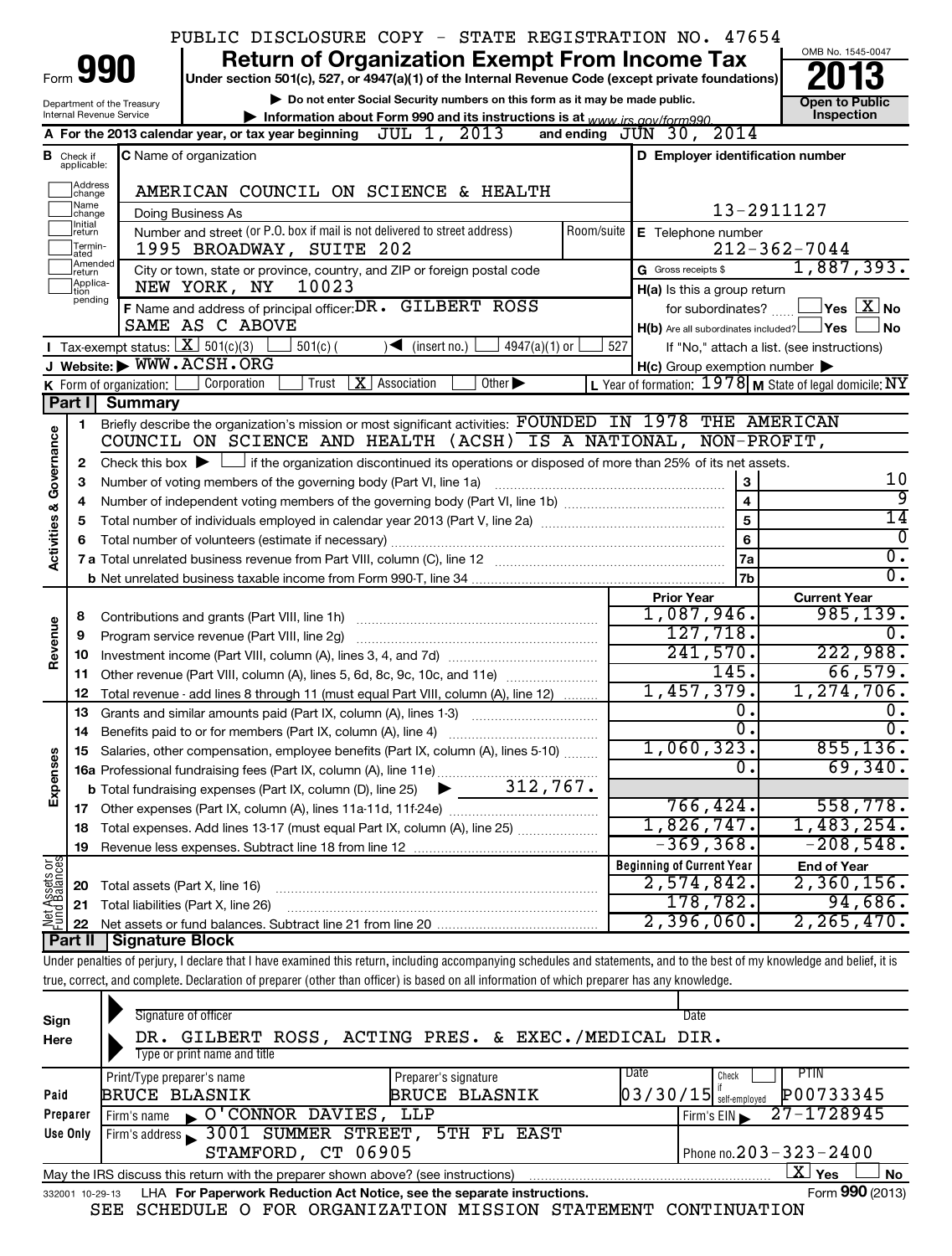|                          | 13-2911127<br>AMERICAN COUNCIL ON SCIENCE & HEALTH<br>$Page$ 2<br>Form 990 (2013)                                                                                                       |
|--------------------------|-----------------------------------------------------------------------------------------------------------------------------------------------------------------------------------------|
|                          | Part III   Statement of Program Service Accomplishments<br>$\boxed{\text{X}}$                                                                                                           |
| 1                        | Briefly describe the organization's mission:                                                                                                                                            |
|                          | FOUNDED IN 1978, THE AMERICAN COUNCIL ON SCIENCE AND HEALTH (ACSH) IS                                                                                                                   |
|                          | A NATIONAL, NON-PROFIT, TAX-EXEMPT 501(C)(3) CONSUMER HEALTH EDUCATION                                                                                                                  |
|                          | AND ADVOCACY ORGANIZATION BASED IN NEW YORK CITY. ACSH'S MISSION IS TO<br>ENSURE THAT PEER-REVIEWED MAINSTREAM SCIENCE REACHES THE PUBLIC, THE                                          |
| $\mathbf{2}$             | Did the organization undertake any significant program services during the year which were not listed on                                                                                |
|                          | $\overline{X}$ No<br>the prior Form 990 or 990-EZ?                                                                                                                                      |
|                          | If "Yes," describe these new services on Schedule O.                                                                                                                                    |
| 3                        | $\sqrt{}$ Yes $\sqrt{}\frac{\text{X}}{\text{N}}$ No<br>Did the organization cease conducting, or make significant changes in how it conducts, any program services?                     |
| 4                        | If "Yes," describe these changes on Schedule O.<br>Describe the organization's program service accomplishments for each of its three largest program services, as measured by expenses. |
|                          | Section 501(c)(3) and 501(c)(4) organizations are required to report the amount of grants and allocations to others, the total expenses, and                                            |
|                          | revenue, if any, for each program service reported.                                                                                                                                     |
| 4a                       | 66,579.<br>969,911.<br>including grants of \$<br>(Code:<br>) (Expenses \$<br>) (Revenue \$                                                                                              |
|                          | ACSH ACHIEVES ITS MISSION THROUGH ONGOING, GENERAL EDUCATIONAL PROGRAMS<br>PRODUCING PEER-REVIEWED PUBLICATIONS;                                                                        |
|                          | AND ACTIVITIES THAT INCLUDE:<br>PRODUCING AND DISTRIBUTING A DAILY DISPATCH E-NEW BRIEF AND FEED THAT                                                                                   |
|                          | PRESENTS ACSH'S SCIENTIFIC PERSPECTIVE ON THAT DAY'S MOST CURRENT                                                                                                                       |
|                          | AND/OR EMERGING HEALTH-RELATED NEWS STORY, EVENT AND/OR MEDICAL                                                                                                                         |
|                          | BREAKTHROUGH; PRODUCING INFORMATIVE VIDEO COMMENTARIES; WRITING OP-EDS,                                                                                                                 |
|                          | COMMENTARIES AND LETTERS-TO THE EDITOR THAT ARE PUBLISHED IN LEADING<br>NATIONAL AND LOCAL NEWSPAPERS, POPULAR MAGAZINES AND/OR JOURNALS;                                               |
|                          | HOSTING AN EDUCATIONAL WEBSITE AT ACSH.ORG THE PROVIDES FREE DOWNLOAD                                                                                                                   |
|                          | OF ACSH SCIENTIFIC PUBLICATIONS; APPEARING ON RADIO AND TV TO DISPEL                                                                                                                    |
|                          | MYTHS AND CONFRONT CONTROVERSIES HEAD ON; CULTIVATING PARTNERSHIP                                                                                                                       |
|                          | OPPORTUNITIES WITH LIKE-MINDED INSTITUTIONS AND ORGANIZATIONS;                                                                                                                          |
|                          |                                                                                                                                                                                         |
|                          |                                                                                                                                                                                         |
|                          |                                                                                                                                                                                         |
|                          |                                                                                                                                                                                         |
|                          |                                                                                                                                                                                         |
|                          |                                                                                                                                                                                         |
|                          |                                                                                                                                                                                         |
|                          | ) (Revenue \$<br>(Code:<br>) (Expenses \$<br>including grants of \$                                                                                                                     |
|                          |                                                                                                                                                                                         |
|                          |                                                                                                                                                                                         |
|                          |                                                                                                                                                                                         |
|                          |                                                                                                                                                                                         |
|                          |                                                                                                                                                                                         |
|                          |                                                                                                                                                                                         |
|                          |                                                                                                                                                                                         |
|                          |                                                                                                                                                                                         |
|                          |                                                                                                                                                                                         |
|                          |                                                                                                                                                                                         |
|                          | Other program services (Describe in Schedule O.)<br>(Expenses \$<br>(Revenue \$                                                                                                         |
|                          | including grants of \$<br>969,911.<br>Total program service expenses                                                                                                                    |
| 4c<br>4d<br>4е<br>332002 | Form 990 (2013)<br>SEE SCHEDULE O FOR CONTINUATION(S)                                                                                                                                   |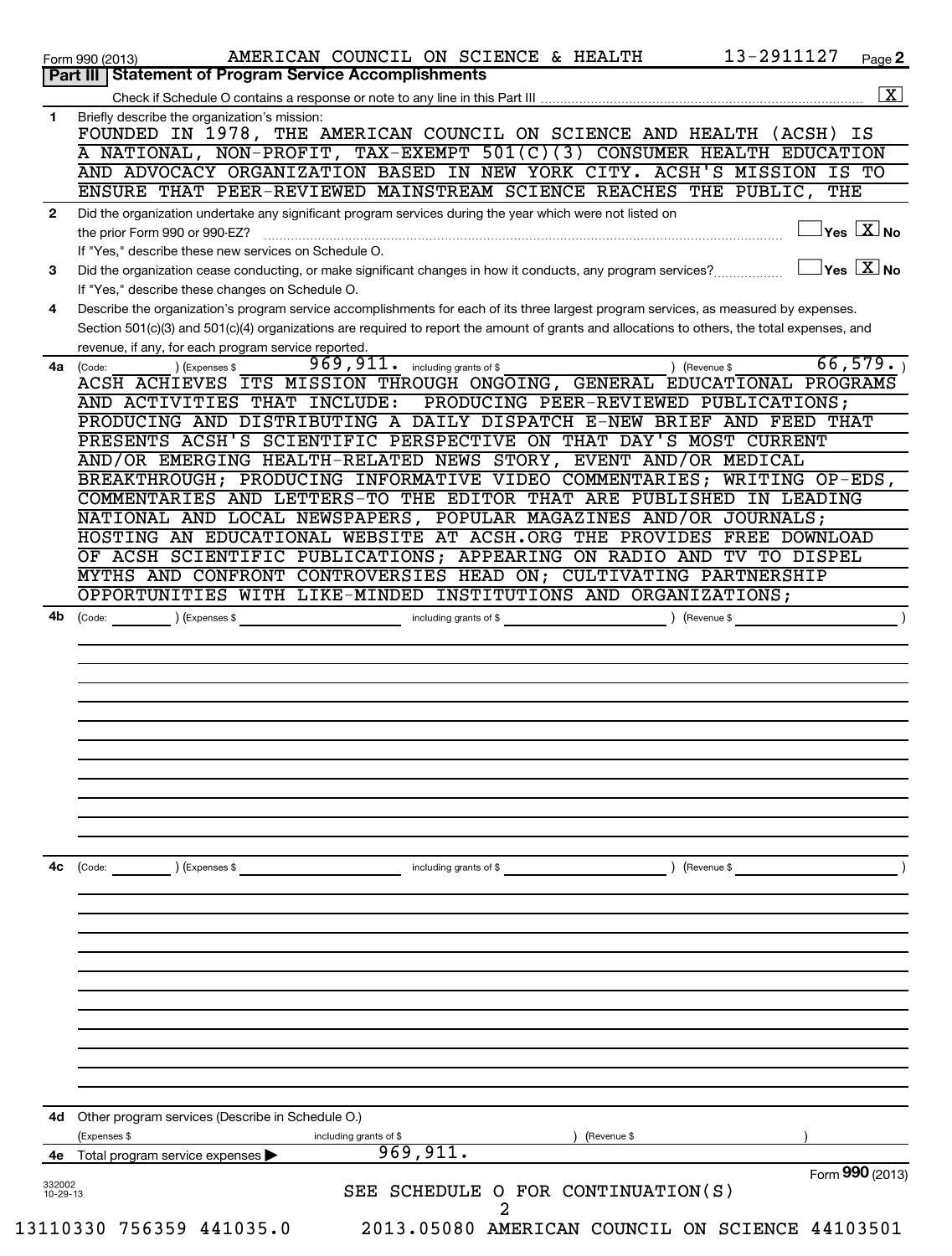332003 10-29-13 **12 13 14 15 16 17 18 19 20 d e f a b a b a b** *If "Yes," complete Schedule D, Part IX If "Yes," complete Schedule D, Part X Schedule D, Parts XI and XII If "Yes," and if the organization answered "No" to line 12a, then completing Schedule D, Parts XI and XII is optional If "Yes," complete Schedule E If "Yes," complete Schedule F, Parts I and IV If "Yes," complete Schedule F, Parts II and IV If "Yes," complete Schedule F, Parts III and IV If "Yes," complete Schedule G, Part I If "Yes," complete Schedule G, Part II complete Schedule G, Part III If "Yes," complete Schedule H* Part X, line 16? Did the organization report an amount for other liabilities in Part X, line 25? the organization's liability for uncertain tax positions under FIN 48 (ASC 740)? Did the organization obtain separate, independent audited financial statements for the tax year? Was the organization included in consolidated, independent audited financial statements for the tax year? Is the organization a school described in section 170(b)(1)(A)(ii)? Did the organization maintain an office, employees, or agents outside of the United States? foreign organization? or for foreign individuals? Did the organization report more than \$15,000 of gross income from gaming activities on Part VIII, line 9a? Did the organization operate one or more hospital facilities?

Form 990 (2013) Page AMERICAN COUNCIL ON SCIENCE & HEALTH 13-2911127 Form 990 (2013)<br>**Part IV | Checklist of Required Schedules** 

**3**

|     |                                                                                                                                                                                               |                 | Yes                     | No                                  |
|-----|-----------------------------------------------------------------------------------------------------------------------------------------------------------------------------------------------|-----------------|-------------------------|-------------------------------------|
| 1   | Is the organization described in section $501(c)(3)$ or $4947(a)(1)$ (other than a private foundation)?                                                                                       |                 |                         |                                     |
|     | If "Yes," complete Schedule A                                                                                                                                                                 | 1.              | x                       |                                     |
| 2   |                                                                                                                                                                                               | $\mathbf{2}$    | $\overline{\textbf{x}}$ |                                     |
| 3   | Did the organization engage in direct or indirect political campaign activities on behalf of or in opposition to candidates for<br>public office? If "Yes," complete Schedule C, Part I       | З               |                         | x                                   |
| 4   | Section 501(c)(3) organizations. Did the organization engage in lobbying activities, or have a section 501(h) election in effect                                                              | 4               |                         | X.                                  |
| 5   | Is the organization a section 501(c)(4), 501(c)(5), or 501(c)(6) organization that receives membership dues, assessments, or                                                                  |                 |                         |                                     |
|     |                                                                                                                                                                                               | 5               |                         | x                                   |
| 6   | Did the organization maintain any donor advised funds or any similar funds or accounts for which donors have the right to                                                                     |                 |                         |                                     |
|     | provide advice on the distribution or investment of amounts in such funds or accounts? If "Yes," complete Schedule D, Part I                                                                  | 6               |                         | x                                   |
| 7   | Did the organization receive or hold a conservation easement, including easements to preserve open space,                                                                                     |                 |                         |                                     |
|     |                                                                                                                                                                                               | $\overline{7}$  |                         | X.                                  |
| 8   | Did the organization maintain collections of works of art, historical treasures, or other similar assets? If "Yes," complete<br>Schedule D, Part III                                          | 8               |                         | x                                   |
| 9   | Did the organization report an amount in Part X, line 21, for escrow or custodial account liability; serve as a custodian for                                                                 |                 |                         |                                     |
|     | amounts not listed in Part X; or provide credit counseling, debt management, credit repair, or debt negotiation services?<br>If "Yes," complete Schedule D, Part IV                           | 9               |                         | х                                   |
| 10  | Did the organization, directly or through a related organization, hold assets in temporarily restricted endowments, permanent                                                                 | 10              |                         | x                                   |
| 11  | If the organization's answer to any of the following questions is "Yes," then complete Schedule D, Parts VI, VII, VIII, IX, or X<br>as applicable.                                            |                 |                         |                                     |
|     | a Did the organization report an amount for land, buildings, and equipment in Part X, line 10? If "Yes," complete Schedule D,<br>Part VI                                                      | 11a             | х                       |                                     |
|     | <b>b</b> Did the organization report an amount for investments - other securities in Part X, line 12 that is 5% or more of its total                                                          |                 |                         |                                     |
|     | assets reported in Part X, line 16? If "Yes," complete Schedule D, Part VII [[[[[[[[[[[[[[[[[[[[[[[[[[[[[[]]]]                                                                                | 11 <sub>b</sub> |                         | x                                   |
|     | c Did the organization report an amount for investments - program related in Part X, line 13 that is 5% or more of its total                                                                  |                 |                         | х                                   |
|     | d Did the organization report an amount for other assets in Part X, line 15 that is 5% or more of its total assets reported in                                                                | 11c             |                         |                                     |
|     | Part X, line 16? If "Yes," complete Schedule D, Part IX                                                                                                                                       | 11d             |                         | x                                   |
|     |                                                                                                                                                                                               | 11e             |                         | $\overline{\mathtt{x}}$             |
|     | f Did the organization's separate or consolidated financial statements for the tax year include a footnote that addresses                                                                     |                 |                         |                                     |
|     | the organization's liability for uncertain tax positions under FIN 48 (ASC 740)? If "Yes," complete Schedule D, Part X                                                                        | 11f             | х                       |                                     |
|     | 12a Did the organization obtain separate, independent audited financial statements for the tax year? If "Yes," complete<br>Schedule D, Parts XI and XII                                       | 12a             | х                       |                                     |
|     | <b>b</b> Was the organization included in consolidated, independent audited financial statements for the tax year?                                                                            |                 |                         |                                     |
|     | If "Yes," and if the organization answered "No" to line 12a, then completing Schedule D, Parts XI and XII is optional www.                                                                    | 12 <sub>b</sub> |                         | x                                   |
| 13  | Is the organization a school described in section 170(b)(1)(A)(ii)? If "Yes," complete Schedule E                                                                                             | 13              |                         | $\overline{\text{X}}$               |
| 14a | Did the organization maintain an office, employees, or agents outside of the United States?                                                                                                   | 14a             |                         | $\overline{\mathbf{X}}$             |
| b   | Did the organization have aggregate revenues or expenses of more than \$10,000 from grantmaking, fundraising, business,                                                                       |                 |                         |                                     |
|     | investment, and program service activities outside the United States, or aggregate foreign investments valued at \$100,000                                                                    |                 |                         | х                                   |
| 15  | Did the organization report on Part IX, column (A), line 3, more than \$5,000 of grants or other assistance to or for any                                                                     | 14b             |                         |                                     |
|     | foreign organization? If "Yes," complete Schedule F, Parts II and IV                                                                                                                          | 15              |                         | x                                   |
| 16  | Did the organization report on Part IX, column (A), line 3, more than \$5,000 of aggregate grants or other assistance to                                                                      |                 |                         |                                     |
|     |                                                                                                                                                                                               | 16              |                         | x                                   |
| 17  | Did the organization report a total of more than \$15,000 of expenses for professional fundraising services on Part IX,<br>column (A), lines 6 and 11e? If "Yes," complete Schedule G, Part I | 17              | x                       |                                     |
| 18  | Did the organization report more than \$15,000 total of fundraising event gross income and contributions on Part VIII, lines                                                                  | 18              |                         | x                                   |
| 19  | Did the organization report more than \$15,000 of gross income from gaming activities on Part VIII, line 9a? If "Yes,"                                                                        |                 |                         |                                     |
|     |                                                                                                                                                                                               | 19              |                         | X                                   |
|     |                                                                                                                                                                                               | <b>20a</b>      |                         | $\overline{\mathbf{X}}$             |
|     |                                                                                                                                                                                               | 20 <sub>b</sub> |                         | $F_{\text{arm}}$ QQ $\Omega$ (2012) |
|     |                                                                                                                                                                                               |                 |                         |                                     |

Form (2013) **990**

3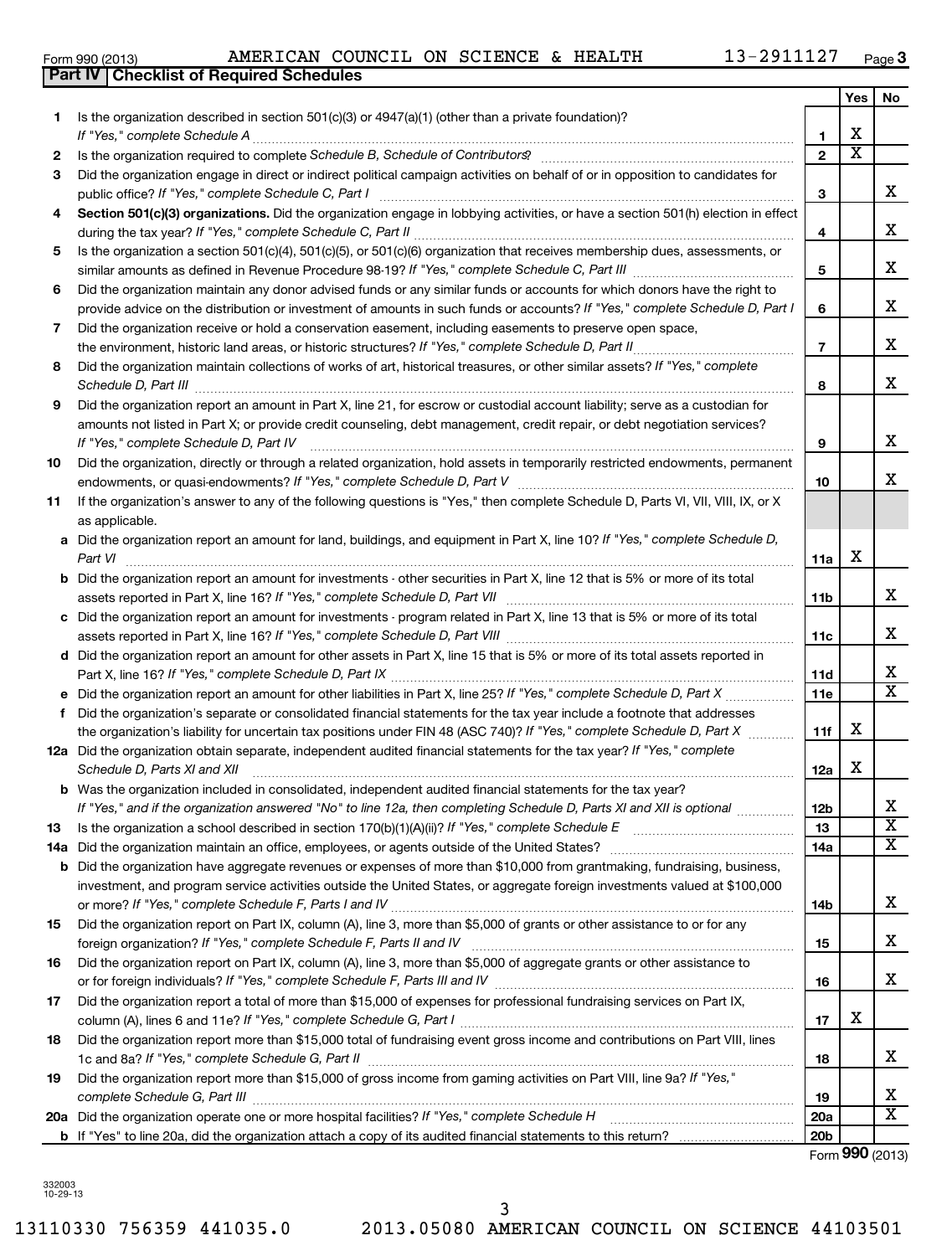13110330 756359 441035.0 2013.05080 AMERICAN COUNCIL ON SCIENCE 44103501 4

|    | 25a Section 501(c)(3) and 501(c)(4) organizations. Did the organization engage in an excess benefit transaction with a                      |
|----|---------------------------------------------------------------------------------------------------------------------------------------------|
|    | disqualified person during the year? If "Yes," complete Schedule L, Part I                                                                  |
|    | <b>b</b> Is the organization aware that it engaged in an excess benefit transaction with a disqualified person in a prior year, and         |
|    | that the transaction has not been reported on any of the organization's prior Forms 990 or 990-EZ? If "Yes," complete                       |
|    | Schedule L, Part I                                                                                                                          |
| 26 | Did the organization report any amount on Part X, line 5, 6, or 22 for receivables from or payables to any current or                       |
|    | former officers, directors, trustees, key employees, highest compensated employees, or disqualified persons? If so,                         |
|    | complete Schedule L, Part II                                                                                                                |
| 27 | Did the organization provide a grant or other assistance to an officer, director, trustee, key employee, substantial                        |
|    | contributor or employee thereof, a grant selection committee member, or to a 35% controlled entity or family member                         |
|    |                                                                                                                                             |
| 28 | Was the organization a party to a business transaction with one of the following parties (see Schedule L, Part IV                           |
|    | instructions for applicable filing thresholds, conditions, and exceptions):                                                                 |
| a  | A current or former officer, director, trustee, or key employee? If "Yes," complete Schedule L, Part IV                                     |
| b  | A family member of a current or former officer, director, trustee, or key employee? If "Yes," complete Schedule L, Part IV                  |
| c  | An entity of which a current or former officer, director, trustee, or key employee (or a family member thereof) was an officer,             |
|    | director, trustee, or direct or indirect owner? If "Yes," complete Schedule L, Part IV                                                      |
| 29 |                                                                                                                                             |
| 30 | Did the organization receive contributions of art, historical treasures, or other similar assets, or qualified conservation                 |
|    |                                                                                                                                             |
| 31 | Did the organization liquidate, terminate, or dissolve and cease operations?                                                                |
|    | If "Yes," complete Schedule N, Part I                                                                                                       |
| 32 | Did the organization sell, exchange, dispose of, or transfer more than 25% of its net assets? If "Yes," complete                            |
|    | Schedule N, Part II                                                                                                                         |
| 33 | Did the organization own 100% of an entity disregarded as separate from the organization under Regulations                                  |
|    |                                                                                                                                             |
| 34 | Was the organization related to any tax-exempt or taxable entity? If "Yes," complete Schedule R, Part II, III, or IV, and<br>Part V, line 1 |
|    | 35a Did the organization have a controlled entity within the meaning of section 512(b)(13)?                                                 |
| b  | If "Yes" to line 35a, did the organization receive any payment from or engage in any transaction with a controlled entity                   |
|    |                                                                                                                                             |
| 36 | Section 501(c)(3) organizations. Did the organization make any transfers to an exempt non-charitable related organization?                  |
|    |                                                                                                                                             |
| 37 | Did the organization conduct more than 5% of its activities through an entity that is not a related organization                            |
|    | and that is treated as a partnership for federal income tax purposes? If "Yes," complete Schedule R, Part VI                                |
| 38 | Did the organization complete Schedule O and provide explanations in Schedule O for Part VI, lines 11b and 19?                              |
|    |                                                                                                                                             |
|    |                                                                                                                                             |

# Form 990 (2013) Page AMERICAN COUNCIL ON SCIENCE & HEALTH 13-2911127

*If "Yes," complete Schedule I, Parts I and II* government on Part IX, column (A), line 1? ~~~~~~~~~~~~~~~~~~

Did the organization report more than \$5,000 of grants or other assistance to individuals in the United States on Part IX,

Did the organization answer "Yes" to Part VII, Section A, line 3, 4, or 5 about compensation of the organization's current

*If "Yes," complete Schedule I, Parts I and III* column (A), line 2? ~~~~~~~~~~~~~~~~~~~~~~~~~~~~~~

*Schedule J* ~~~~~~~~~~~~~~~~~~~~~~~~~~~~~~~~~~~~~~~~~~~~~~~~~~~~~~~~

**24 a** Did the organization have a tax-exempt bond issue with an outstanding principal amount of more than \$100,000 as of the

last day of the year, that was issued after December 31, 2002? If "Yes," answer lines 24b through 24d and complete *Schedule K. If "No", go to line 25a* ~~~~~~~~~~~~~~~~~~~~~~~~~~~~~~~~~~~~~~~~~~~~

and former officers, directors, trustees, key employees, and highest compensated employees? If "Yes," complete

Did the organization report more than \$5,000 of grants or other assistance to any domestic organization or

**b** Did the organization invest any proceeds of tax-exempt bonds beyond a temporary period exception? *\_\_\_\_\_\_\_\_\_\_\_\_\_\_\_\_\_\_\_\_\_* **c** Did the organization maintain an escrow account other than a refunding escrow at any time during the year to defease

~~~~~~~~~~~~~~~~~~~~~~~~~~~~~~~~~~~~~~~~~~~~~~~~~~

**4**

**21**

**22**

**23**

X

**24a 24b**

**24c 24d**

**25a**

**25b**

**26**

**27**

**28a 28b**

**28c 29**

**30**

**31**

**32**

**33**

**34 35a**

**35b**

**36**

**37**

**38**

Form (2013) **990**

X

**Yes No**

X

X

X

X

X

X

X

X  $\overline{\mathtt{x}}$ 

X  $\overline{\text{x}}$ 

X

X

X

X

X  $\overline{\text{x}}$ 

X

X

| Form 990 (2013) |                                                              | AMERICAN COUNCIL ( |  |  |
|-----------------|--------------------------------------------------------------|--------------------|--|--|
|                 | <b>Part IV   Checklist of Required Schedules (continued)</b> |                    |  |  |

any tax-exempt bonds?

**21**

**22**

**23**

**26**

**27**

**28**

**29 30**

**31**

**32**

**33**

**34**

**36**

**37**

**38**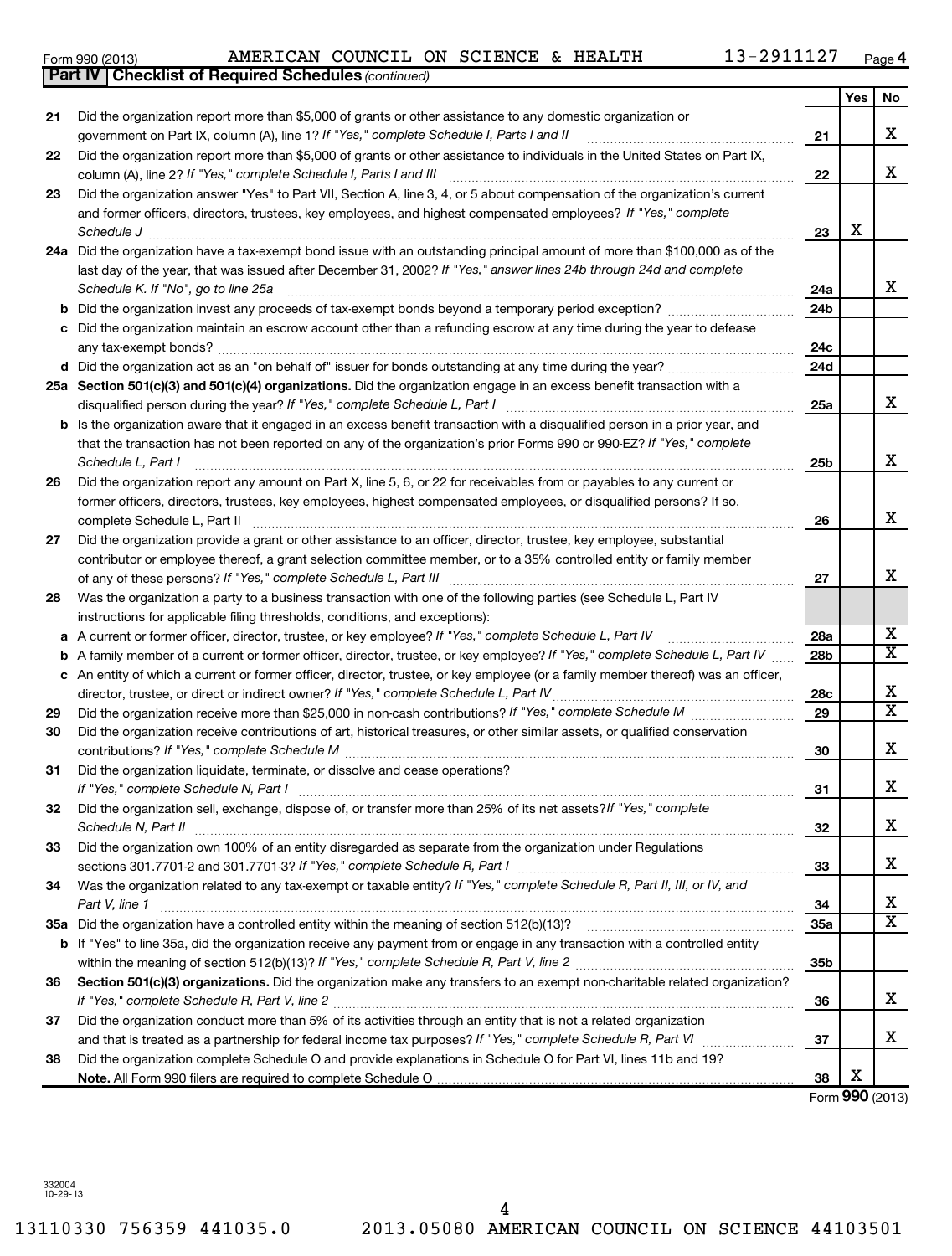| No<br>Yes<br>5<br>1a<br><b>b</b> Enter the number of Forms W-2G included in line 1a. Enter -0- if not applicable <i>manumerane</i> of Forms<br>1b<br>Did the organization comply with backup withholding rules for reportable payments to vendors and reportable gaming<br>c<br>1c<br>2a Enter the number of employees reported on Form W-3, Transmittal of Wage and Tax Statements,<br>14<br>filed for the calendar year ending with or within the year covered by this return<br>2a<br>х<br>2 <sub>b</sub><br>x<br>3a<br>3a Did the organization have unrelated business gross income of \$1,000 or more during the year?<br>3 <sub>b</sub><br><b>b</b> If "Yes," has it filed a Form 990-T for this year? If "No," to line 3b, provide an explanation in Schedule O<br>4a At any time during the calendar year, did the organization have an interest in, or a signature or other authority over, a<br>х<br>financial account in a foreign country (such as a bank account, securities account, or other financial account)?<br>4a<br><b>b</b> If "Yes," enter the name of the foreign country:<br>See instructions for filing requirements for Form TD F 90-22.1, Report of Foreign Bank and Financial Accounts.<br>х<br>5a<br>$\overline{\texttt{x}}$<br>5 <sub>b</sub><br>5 <sub>c</sub><br>6a Does the organization have annual gross receipts that are normally greater than \$100,000, and did the organization solicit<br>х<br>any contributions that were not tax deductible as charitable contributions?<br>6а<br><b>b</b> If "Yes," did the organization include with every solicitation an express statement that such contributions or gifts<br>were not tax deductible?<br>6b<br>Organizations that may receive deductible contributions under section 170(c).<br>7<br>x<br>a Did the organization receive a payment in excess of \$75 made partly as a contribution and partly for goods and services provided to the payor?<br>7a<br>7b<br>c Did the organization sell, exchange, or otherwise dispose of tangible personal property for which it was required<br>х<br>to file Form 8282?<br>7с<br>7d<br>х<br>7e<br>е<br>$\overline{\texttt{x}}$<br>7f<br>f.<br>If the organization received a contribution of qualified intellectual property, did the organization file Form 8899 as required?<br>7g<br>g<br>If the organization received a contribution of cars, boats, airplanes, or other vehicles, did the organization file a Form 1098-C?<br>7h<br>h.<br>Sponsoring organizations maintaining donor advised funds and section 509(a)(3) supporting organizations. Did the supporting<br>8<br>organization, or a donor advised fund maintained by a sponsoring organization, have excess business holdings at any time during the year?<br>8<br>Sponsoring organizations maintaining donor advised funds.<br>9<br>9а<br>9b<br>Section 501(c)(7) organizations. Enter:<br>10<br>10a<br>а<br>10 <sub>b</sub><br>Gross receipts, included on Form 990, Part VIII, line 12, for public use of club facilities<br>b<br>Section 501(c)(12) organizations. Enter:<br>11<br>11a<br>а<br><b>b</b> Gross income from other sources (Do not net amounts due or paid to other sources against<br>amounts due or received from them.)<br>11b<br>12a Section 4947(a)(1) non-exempt charitable trusts. Is the organization filing Form 990 in lieu of Form 1041?<br>12a<br><b>b</b> If "Yes," enter the amount of tax-exempt interest received or accrued during the year<br>12b<br>13<br>Section 501(c)(29) qualified nonprofit health insurance issuers.<br>13a<br>Note. See the instructions for additional information the organization must report on Schedule O. |
|----------------------------------------------------------------------------------------------------------------------------------------------------------------------------------------------------------------------------------------------------------------------------------------------------------------------------------------------------------------------------------------------------------------------------------------------------------------------------------------------------------------------------------------------------------------------------------------------------------------------------------------------------------------------------------------------------------------------------------------------------------------------------------------------------------------------------------------------------------------------------------------------------------------------------------------------------------------------------------------------------------------------------------------------------------------------------------------------------------------------------------------------------------------------------------------------------------------------------------------------------------------------------------------------------------------------------------------------------------------------------------------------------------------------------------------------------------------------------------------------------------------------------------------------------------------------------------------------------------------------------------------------------------------------------------------------------------------------------------------------------------------------------------------------------------------------------------------------------------------------------------------------------------------------------------------------------------------------------------------------------------------------------------------------------------------------------------------------------------------------------------------------------------------------------------------------------------------------------------------------------------------------------------------------------------------------------------------------------------------------------------------------------------------------------------------------------------------------------------------------------------------------------------------------------------------------------------------------------------------------------------------------------------------------------------------------------------------------------------------------------------------------------------------------------------------------------------------------------------------------------------------------------------------------------------------------------------------------------------------------------------------------------------------------------------------------------------------------------------------------------------------------------------------------------------------------------------------------------------------------------------------------------------------------------------------------------------------------------------------------------------------------------------------------------------------------------------------------------------------------------------------------------------------------------------------------------------------------------------------------------------------------------------------------------------|
|                                                                                                                                                                                                                                                                                                                                                                                                                                                                                                                                                                                                                                                                                                                                                                                                                                                                                                                                                                                                                                                                                                                                                                                                                                                                                                                                                                                                                                                                                                                                                                                                                                                                                                                                                                                                                                                                                                                                                                                                                                                                                                                                                                                                                                                                                                                                                                                                                                                                                                                                                                                                                                                                                                                                                                                                                                                                                                                                                                                                                                                                                                                                                                                                                                                                                                                                                                                                                                                                                                                                                                                                                                                                                  |
|                                                                                                                                                                                                                                                                                                                                                                                                                                                                                                                                                                                                                                                                                                                                                                                                                                                                                                                                                                                                                                                                                                                                                                                                                                                                                                                                                                                                                                                                                                                                                                                                                                                                                                                                                                                                                                                                                                                                                                                                                                                                                                                                                                                                                                                                                                                                                                                                                                                                                                                                                                                                                                                                                                                                                                                                                                                                                                                                                                                                                                                                                                                                                                                                                                                                                                                                                                                                                                                                                                                                                                                                                                                                                  |
|                                                                                                                                                                                                                                                                                                                                                                                                                                                                                                                                                                                                                                                                                                                                                                                                                                                                                                                                                                                                                                                                                                                                                                                                                                                                                                                                                                                                                                                                                                                                                                                                                                                                                                                                                                                                                                                                                                                                                                                                                                                                                                                                                                                                                                                                                                                                                                                                                                                                                                                                                                                                                                                                                                                                                                                                                                                                                                                                                                                                                                                                                                                                                                                                                                                                                                                                                                                                                                                                                                                                                                                                                                                                                  |
|                                                                                                                                                                                                                                                                                                                                                                                                                                                                                                                                                                                                                                                                                                                                                                                                                                                                                                                                                                                                                                                                                                                                                                                                                                                                                                                                                                                                                                                                                                                                                                                                                                                                                                                                                                                                                                                                                                                                                                                                                                                                                                                                                                                                                                                                                                                                                                                                                                                                                                                                                                                                                                                                                                                                                                                                                                                                                                                                                                                                                                                                                                                                                                                                                                                                                                                                                                                                                                                                                                                                                                                                                                                                                  |
|                                                                                                                                                                                                                                                                                                                                                                                                                                                                                                                                                                                                                                                                                                                                                                                                                                                                                                                                                                                                                                                                                                                                                                                                                                                                                                                                                                                                                                                                                                                                                                                                                                                                                                                                                                                                                                                                                                                                                                                                                                                                                                                                                                                                                                                                                                                                                                                                                                                                                                                                                                                                                                                                                                                                                                                                                                                                                                                                                                                                                                                                                                                                                                                                                                                                                                                                                                                                                                                                                                                                                                                                                                                                                  |
|                                                                                                                                                                                                                                                                                                                                                                                                                                                                                                                                                                                                                                                                                                                                                                                                                                                                                                                                                                                                                                                                                                                                                                                                                                                                                                                                                                                                                                                                                                                                                                                                                                                                                                                                                                                                                                                                                                                                                                                                                                                                                                                                                                                                                                                                                                                                                                                                                                                                                                                                                                                                                                                                                                                                                                                                                                                                                                                                                                                                                                                                                                                                                                                                                                                                                                                                                                                                                                                                                                                                                                                                                                                                                  |
|                                                                                                                                                                                                                                                                                                                                                                                                                                                                                                                                                                                                                                                                                                                                                                                                                                                                                                                                                                                                                                                                                                                                                                                                                                                                                                                                                                                                                                                                                                                                                                                                                                                                                                                                                                                                                                                                                                                                                                                                                                                                                                                                                                                                                                                                                                                                                                                                                                                                                                                                                                                                                                                                                                                                                                                                                                                                                                                                                                                                                                                                                                                                                                                                                                                                                                                                                                                                                                                                                                                                                                                                                                                                                  |
|                                                                                                                                                                                                                                                                                                                                                                                                                                                                                                                                                                                                                                                                                                                                                                                                                                                                                                                                                                                                                                                                                                                                                                                                                                                                                                                                                                                                                                                                                                                                                                                                                                                                                                                                                                                                                                                                                                                                                                                                                                                                                                                                                                                                                                                                                                                                                                                                                                                                                                                                                                                                                                                                                                                                                                                                                                                                                                                                                                                                                                                                                                                                                                                                                                                                                                                                                                                                                                                                                                                                                                                                                                                                                  |
|                                                                                                                                                                                                                                                                                                                                                                                                                                                                                                                                                                                                                                                                                                                                                                                                                                                                                                                                                                                                                                                                                                                                                                                                                                                                                                                                                                                                                                                                                                                                                                                                                                                                                                                                                                                                                                                                                                                                                                                                                                                                                                                                                                                                                                                                                                                                                                                                                                                                                                                                                                                                                                                                                                                                                                                                                                                                                                                                                                                                                                                                                                                                                                                                                                                                                                                                                                                                                                                                                                                                                                                                                                                                                  |
|                                                                                                                                                                                                                                                                                                                                                                                                                                                                                                                                                                                                                                                                                                                                                                                                                                                                                                                                                                                                                                                                                                                                                                                                                                                                                                                                                                                                                                                                                                                                                                                                                                                                                                                                                                                                                                                                                                                                                                                                                                                                                                                                                                                                                                                                                                                                                                                                                                                                                                                                                                                                                                                                                                                                                                                                                                                                                                                                                                                                                                                                                                                                                                                                                                                                                                                                                                                                                                                                                                                                                                                                                                                                                  |
|                                                                                                                                                                                                                                                                                                                                                                                                                                                                                                                                                                                                                                                                                                                                                                                                                                                                                                                                                                                                                                                                                                                                                                                                                                                                                                                                                                                                                                                                                                                                                                                                                                                                                                                                                                                                                                                                                                                                                                                                                                                                                                                                                                                                                                                                                                                                                                                                                                                                                                                                                                                                                                                                                                                                                                                                                                                                                                                                                                                                                                                                                                                                                                                                                                                                                                                                                                                                                                                                                                                                                                                                                                                                                  |
|                                                                                                                                                                                                                                                                                                                                                                                                                                                                                                                                                                                                                                                                                                                                                                                                                                                                                                                                                                                                                                                                                                                                                                                                                                                                                                                                                                                                                                                                                                                                                                                                                                                                                                                                                                                                                                                                                                                                                                                                                                                                                                                                                                                                                                                                                                                                                                                                                                                                                                                                                                                                                                                                                                                                                                                                                                                                                                                                                                                                                                                                                                                                                                                                                                                                                                                                                                                                                                                                                                                                                                                                                                                                                  |
|                                                                                                                                                                                                                                                                                                                                                                                                                                                                                                                                                                                                                                                                                                                                                                                                                                                                                                                                                                                                                                                                                                                                                                                                                                                                                                                                                                                                                                                                                                                                                                                                                                                                                                                                                                                                                                                                                                                                                                                                                                                                                                                                                                                                                                                                                                                                                                                                                                                                                                                                                                                                                                                                                                                                                                                                                                                                                                                                                                                                                                                                                                                                                                                                                                                                                                                                                                                                                                                                                                                                                                                                                                                                                  |
|                                                                                                                                                                                                                                                                                                                                                                                                                                                                                                                                                                                                                                                                                                                                                                                                                                                                                                                                                                                                                                                                                                                                                                                                                                                                                                                                                                                                                                                                                                                                                                                                                                                                                                                                                                                                                                                                                                                                                                                                                                                                                                                                                                                                                                                                                                                                                                                                                                                                                                                                                                                                                                                                                                                                                                                                                                                                                                                                                                                                                                                                                                                                                                                                                                                                                                                                                                                                                                                                                                                                                                                                                                                                                  |
|                                                                                                                                                                                                                                                                                                                                                                                                                                                                                                                                                                                                                                                                                                                                                                                                                                                                                                                                                                                                                                                                                                                                                                                                                                                                                                                                                                                                                                                                                                                                                                                                                                                                                                                                                                                                                                                                                                                                                                                                                                                                                                                                                                                                                                                                                                                                                                                                                                                                                                                                                                                                                                                                                                                                                                                                                                                                                                                                                                                                                                                                                                                                                                                                                                                                                                                                                                                                                                                                                                                                                                                                                                                                                  |
|                                                                                                                                                                                                                                                                                                                                                                                                                                                                                                                                                                                                                                                                                                                                                                                                                                                                                                                                                                                                                                                                                                                                                                                                                                                                                                                                                                                                                                                                                                                                                                                                                                                                                                                                                                                                                                                                                                                                                                                                                                                                                                                                                                                                                                                                                                                                                                                                                                                                                                                                                                                                                                                                                                                                                                                                                                                                                                                                                                                                                                                                                                                                                                                                                                                                                                                                                                                                                                                                                                                                                                                                                                                                                  |
|                                                                                                                                                                                                                                                                                                                                                                                                                                                                                                                                                                                                                                                                                                                                                                                                                                                                                                                                                                                                                                                                                                                                                                                                                                                                                                                                                                                                                                                                                                                                                                                                                                                                                                                                                                                                                                                                                                                                                                                                                                                                                                                                                                                                                                                                                                                                                                                                                                                                                                                                                                                                                                                                                                                                                                                                                                                                                                                                                                                                                                                                                                                                                                                                                                                                                                                                                                                                                                                                                                                                                                                                                                                                                  |
|                                                                                                                                                                                                                                                                                                                                                                                                                                                                                                                                                                                                                                                                                                                                                                                                                                                                                                                                                                                                                                                                                                                                                                                                                                                                                                                                                                                                                                                                                                                                                                                                                                                                                                                                                                                                                                                                                                                                                                                                                                                                                                                                                                                                                                                                                                                                                                                                                                                                                                                                                                                                                                                                                                                                                                                                                                                                                                                                                                                                                                                                                                                                                                                                                                                                                                                                                                                                                                                                                                                                                                                                                                                                                  |
|                                                                                                                                                                                                                                                                                                                                                                                                                                                                                                                                                                                                                                                                                                                                                                                                                                                                                                                                                                                                                                                                                                                                                                                                                                                                                                                                                                                                                                                                                                                                                                                                                                                                                                                                                                                                                                                                                                                                                                                                                                                                                                                                                                                                                                                                                                                                                                                                                                                                                                                                                                                                                                                                                                                                                                                                                                                                                                                                                                                                                                                                                                                                                                                                                                                                                                                                                                                                                                                                                                                                                                                                                                                                                  |
|                                                                                                                                                                                                                                                                                                                                                                                                                                                                                                                                                                                                                                                                                                                                                                                                                                                                                                                                                                                                                                                                                                                                                                                                                                                                                                                                                                                                                                                                                                                                                                                                                                                                                                                                                                                                                                                                                                                                                                                                                                                                                                                                                                                                                                                                                                                                                                                                                                                                                                                                                                                                                                                                                                                                                                                                                                                                                                                                                                                                                                                                                                                                                                                                                                                                                                                                                                                                                                                                                                                                                                                                                                                                                  |
|                                                                                                                                                                                                                                                                                                                                                                                                                                                                                                                                                                                                                                                                                                                                                                                                                                                                                                                                                                                                                                                                                                                                                                                                                                                                                                                                                                                                                                                                                                                                                                                                                                                                                                                                                                                                                                                                                                                                                                                                                                                                                                                                                                                                                                                                                                                                                                                                                                                                                                                                                                                                                                                                                                                                                                                                                                                                                                                                                                                                                                                                                                                                                                                                                                                                                                                                                                                                                                                                                                                                                                                                                                                                                  |
|                                                                                                                                                                                                                                                                                                                                                                                                                                                                                                                                                                                                                                                                                                                                                                                                                                                                                                                                                                                                                                                                                                                                                                                                                                                                                                                                                                                                                                                                                                                                                                                                                                                                                                                                                                                                                                                                                                                                                                                                                                                                                                                                                                                                                                                                                                                                                                                                                                                                                                                                                                                                                                                                                                                                                                                                                                                                                                                                                                                                                                                                                                                                                                                                                                                                                                                                                                                                                                                                                                                                                                                                                                                                                  |
|                                                                                                                                                                                                                                                                                                                                                                                                                                                                                                                                                                                                                                                                                                                                                                                                                                                                                                                                                                                                                                                                                                                                                                                                                                                                                                                                                                                                                                                                                                                                                                                                                                                                                                                                                                                                                                                                                                                                                                                                                                                                                                                                                                                                                                                                                                                                                                                                                                                                                                                                                                                                                                                                                                                                                                                                                                                                                                                                                                                                                                                                                                                                                                                                                                                                                                                                                                                                                                                                                                                                                                                                                                                                                  |
|                                                                                                                                                                                                                                                                                                                                                                                                                                                                                                                                                                                                                                                                                                                                                                                                                                                                                                                                                                                                                                                                                                                                                                                                                                                                                                                                                                                                                                                                                                                                                                                                                                                                                                                                                                                                                                                                                                                                                                                                                                                                                                                                                                                                                                                                                                                                                                                                                                                                                                                                                                                                                                                                                                                                                                                                                                                                                                                                                                                                                                                                                                                                                                                                                                                                                                                                                                                                                                                                                                                                                                                                                                                                                  |
|                                                                                                                                                                                                                                                                                                                                                                                                                                                                                                                                                                                                                                                                                                                                                                                                                                                                                                                                                                                                                                                                                                                                                                                                                                                                                                                                                                                                                                                                                                                                                                                                                                                                                                                                                                                                                                                                                                                                                                                                                                                                                                                                                                                                                                                                                                                                                                                                                                                                                                                                                                                                                                                                                                                                                                                                                                                                                                                                                                                                                                                                                                                                                                                                                                                                                                                                                                                                                                                                                                                                                                                                                                                                                  |
|                                                                                                                                                                                                                                                                                                                                                                                                                                                                                                                                                                                                                                                                                                                                                                                                                                                                                                                                                                                                                                                                                                                                                                                                                                                                                                                                                                                                                                                                                                                                                                                                                                                                                                                                                                                                                                                                                                                                                                                                                                                                                                                                                                                                                                                                                                                                                                                                                                                                                                                                                                                                                                                                                                                                                                                                                                                                                                                                                                                                                                                                                                                                                                                                                                                                                                                                                                                                                                                                                                                                                                                                                                                                                  |
|                                                                                                                                                                                                                                                                                                                                                                                                                                                                                                                                                                                                                                                                                                                                                                                                                                                                                                                                                                                                                                                                                                                                                                                                                                                                                                                                                                                                                                                                                                                                                                                                                                                                                                                                                                                                                                                                                                                                                                                                                                                                                                                                                                                                                                                                                                                                                                                                                                                                                                                                                                                                                                                                                                                                                                                                                                                                                                                                                                                                                                                                                                                                                                                                                                                                                                                                                                                                                                                                                                                                                                                                                                                                                  |
|                                                                                                                                                                                                                                                                                                                                                                                                                                                                                                                                                                                                                                                                                                                                                                                                                                                                                                                                                                                                                                                                                                                                                                                                                                                                                                                                                                                                                                                                                                                                                                                                                                                                                                                                                                                                                                                                                                                                                                                                                                                                                                                                                                                                                                                                                                                                                                                                                                                                                                                                                                                                                                                                                                                                                                                                                                                                                                                                                                                                                                                                                                                                                                                                                                                                                                                                                                                                                                                                                                                                                                                                                                                                                  |
|                                                                                                                                                                                                                                                                                                                                                                                                                                                                                                                                                                                                                                                                                                                                                                                                                                                                                                                                                                                                                                                                                                                                                                                                                                                                                                                                                                                                                                                                                                                                                                                                                                                                                                                                                                                                                                                                                                                                                                                                                                                                                                                                                                                                                                                                                                                                                                                                                                                                                                                                                                                                                                                                                                                                                                                                                                                                                                                                                                                                                                                                                                                                                                                                                                                                                                                                                                                                                                                                                                                                                                                                                                                                                  |
|                                                                                                                                                                                                                                                                                                                                                                                                                                                                                                                                                                                                                                                                                                                                                                                                                                                                                                                                                                                                                                                                                                                                                                                                                                                                                                                                                                                                                                                                                                                                                                                                                                                                                                                                                                                                                                                                                                                                                                                                                                                                                                                                                                                                                                                                                                                                                                                                                                                                                                                                                                                                                                                                                                                                                                                                                                                                                                                                                                                                                                                                                                                                                                                                                                                                                                                                                                                                                                                                                                                                                                                                                                                                                  |
|                                                                                                                                                                                                                                                                                                                                                                                                                                                                                                                                                                                                                                                                                                                                                                                                                                                                                                                                                                                                                                                                                                                                                                                                                                                                                                                                                                                                                                                                                                                                                                                                                                                                                                                                                                                                                                                                                                                                                                                                                                                                                                                                                                                                                                                                                                                                                                                                                                                                                                                                                                                                                                                                                                                                                                                                                                                                                                                                                                                                                                                                                                                                                                                                                                                                                                                                                                                                                                                                                                                                                                                                                                                                                  |
|                                                                                                                                                                                                                                                                                                                                                                                                                                                                                                                                                                                                                                                                                                                                                                                                                                                                                                                                                                                                                                                                                                                                                                                                                                                                                                                                                                                                                                                                                                                                                                                                                                                                                                                                                                                                                                                                                                                                                                                                                                                                                                                                                                                                                                                                                                                                                                                                                                                                                                                                                                                                                                                                                                                                                                                                                                                                                                                                                                                                                                                                                                                                                                                                                                                                                                                                                                                                                                                                                                                                                                                                                                                                                  |
|                                                                                                                                                                                                                                                                                                                                                                                                                                                                                                                                                                                                                                                                                                                                                                                                                                                                                                                                                                                                                                                                                                                                                                                                                                                                                                                                                                                                                                                                                                                                                                                                                                                                                                                                                                                                                                                                                                                                                                                                                                                                                                                                                                                                                                                                                                                                                                                                                                                                                                                                                                                                                                                                                                                                                                                                                                                                                                                                                                                                                                                                                                                                                                                                                                                                                                                                                                                                                                                                                                                                                                                                                                                                                  |
|                                                                                                                                                                                                                                                                                                                                                                                                                                                                                                                                                                                                                                                                                                                                                                                                                                                                                                                                                                                                                                                                                                                                                                                                                                                                                                                                                                                                                                                                                                                                                                                                                                                                                                                                                                                                                                                                                                                                                                                                                                                                                                                                                                                                                                                                                                                                                                                                                                                                                                                                                                                                                                                                                                                                                                                                                                                                                                                                                                                                                                                                                                                                                                                                                                                                                                                                                                                                                                                                                                                                                                                                                                                                                  |
|                                                                                                                                                                                                                                                                                                                                                                                                                                                                                                                                                                                                                                                                                                                                                                                                                                                                                                                                                                                                                                                                                                                                                                                                                                                                                                                                                                                                                                                                                                                                                                                                                                                                                                                                                                                                                                                                                                                                                                                                                                                                                                                                                                                                                                                                                                                                                                                                                                                                                                                                                                                                                                                                                                                                                                                                                                                                                                                                                                                                                                                                                                                                                                                                                                                                                                                                                                                                                                                                                                                                                                                                                                                                                  |
|                                                                                                                                                                                                                                                                                                                                                                                                                                                                                                                                                                                                                                                                                                                                                                                                                                                                                                                                                                                                                                                                                                                                                                                                                                                                                                                                                                                                                                                                                                                                                                                                                                                                                                                                                                                                                                                                                                                                                                                                                                                                                                                                                                                                                                                                                                                                                                                                                                                                                                                                                                                                                                                                                                                                                                                                                                                                                                                                                                                                                                                                                                                                                                                                                                                                                                                                                                                                                                                                                                                                                                                                                                                                                  |
|                                                                                                                                                                                                                                                                                                                                                                                                                                                                                                                                                                                                                                                                                                                                                                                                                                                                                                                                                                                                                                                                                                                                                                                                                                                                                                                                                                                                                                                                                                                                                                                                                                                                                                                                                                                                                                                                                                                                                                                                                                                                                                                                                                                                                                                                                                                                                                                                                                                                                                                                                                                                                                                                                                                                                                                                                                                                                                                                                                                                                                                                                                                                                                                                                                                                                                                                                                                                                                                                                                                                                                                                                                                                                  |
|                                                                                                                                                                                                                                                                                                                                                                                                                                                                                                                                                                                                                                                                                                                                                                                                                                                                                                                                                                                                                                                                                                                                                                                                                                                                                                                                                                                                                                                                                                                                                                                                                                                                                                                                                                                                                                                                                                                                                                                                                                                                                                                                                                                                                                                                                                                                                                                                                                                                                                                                                                                                                                                                                                                                                                                                                                                                                                                                                                                                                                                                                                                                                                                                                                                                                                                                                                                                                                                                                                                                                                                                                                                                                  |
|                                                                                                                                                                                                                                                                                                                                                                                                                                                                                                                                                                                                                                                                                                                                                                                                                                                                                                                                                                                                                                                                                                                                                                                                                                                                                                                                                                                                                                                                                                                                                                                                                                                                                                                                                                                                                                                                                                                                                                                                                                                                                                                                                                                                                                                                                                                                                                                                                                                                                                                                                                                                                                                                                                                                                                                                                                                                                                                                                                                                                                                                                                                                                                                                                                                                                                                                                                                                                                                                                                                                                                                                                                                                                  |
|                                                                                                                                                                                                                                                                                                                                                                                                                                                                                                                                                                                                                                                                                                                                                                                                                                                                                                                                                                                                                                                                                                                                                                                                                                                                                                                                                                                                                                                                                                                                                                                                                                                                                                                                                                                                                                                                                                                                                                                                                                                                                                                                                                                                                                                                                                                                                                                                                                                                                                                                                                                                                                                                                                                                                                                                                                                                                                                                                                                                                                                                                                                                                                                                                                                                                                                                                                                                                                                                                                                                                                                                                                                                                  |
|                                                                                                                                                                                                                                                                                                                                                                                                                                                                                                                                                                                                                                                                                                                                                                                                                                                                                                                                                                                                                                                                                                                                                                                                                                                                                                                                                                                                                                                                                                                                                                                                                                                                                                                                                                                                                                                                                                                                                                                                                                                                                                                                                                                                                                                                                                                                                                                                                                                                                                                                                                                                                                                                                                                                                                                                                                                                                                                                                                                                                                                                                                                                                                                                                                                                                                                                                                                                                                                                                                                                                                                                                                                                                  |
|                                                                                                                                                                                                                                                                                                                                                                                                                                                                                                                                                                                                                                                                                                                                                                                                                                                                                                                                                                                                                                                                                                                                                                                                                                                                                                                                                                                                                                                                                                                                                                                                                                                                                                                                                                                                                                                                                                                                                                                                                                                                                                                                                                                                                                                                                                                                                                                                                                                                                                                                                                                                                                                                                                                                                                                                                                                                                                                                                                                                                                                                                                                                                                                                                                                                                                                                                                                                                                                                                                                                                                                                                                                                                  |
|                                                                                                                                                                                                                                                                                                                                                                                                                                                                                                                                                                                                                                                                                                                                                                                                                                                                                                                                                                                                                                                                                                                                                                                                                                                                                                                                                                                                                                                                                                                                                                                                                                                                                                                                                                                                                                                                                                                                                                                                                                                                                                                                                                                                                                                                                                                                                                                                                                                                                                                                                                                                                                                                                                                                                                                                                                                                                                                                                                                                                                                                                                                                                                                                                                                                                                                                                                                                                                                                                                                                                                                                                                                                                  |
|                                                                                                                                                                                                                                                                                                                                                                                                                                                                                                                                                                                                                                                                                                                                                                                                                                                                                                                                                                                                                                                                                                                                                                                                                                                                                                                                                                                                                                                                                                                                                                                                                                                                                                                                                                                                                                                                                                                                                                                                                                                                                                                                                                                                                                                                                                                                                                                                                                                                                                                                                                                                                                                                                                                                                                                                                                                                                                                                                                                                                                                                                                                                                                                                                                                                                                                                                                                                                                                                                                                                                                                                                                                                                  |
|                                                                                                                                                                                                                                                                                                                                                                                                                                                                                                                                                                                                                                                                                                                                                                                                                                                                                                                                                                                                                                                                                                                                                                                                                                                                                                                                                                                                                                                                                                                                                                                                                                                                                                                                                                                                                                                                                                                                                                                                                                                                                                                                                                                                                                                                                                                                                                                                                                                                                                                                                                                                                                                                                                                                                                                                                                                                                                                                                                                                                                                                                                                                                                                                                                                                                                                                                                                                                                                                                                                                                                                                                                                                                  |
|                                                                                                                                                                                                                                                                                                                                                                                                                                                                                                                                                                                                                                                                                                                                                                                                                                                                                                                                                                                                                                                                                                                                                                                                                                                                                                                                                                                                                                                                                                                                                                                                                                                                                                                                                                                                                                                                                                                                                                                                                                                                                                                                                                                                                                                                                                                                                                                                                                                                                                                                                                                                                                                                                                                                                                                                                                                                                                                                                                                                                                                                                                                                                                                                                                                                                                                                                                                                                                                                                                                                                                                                                                                                                  |
|                                                                                                                                                                                                                                                                                                                                                                                                                                                                                                                                                                                                                                                                                                                                                                                                                                                                                                                                                                                                                                                                                                                                                                                                                                                                                                                                                                                                                                                                                                                                                                                                                                                                                                                                                                                                                                                                                                                                                                                                                                                                                                                                                                                                                                                                                                                                                                                                                                                                                                                                                                                                                                                                                                                                                                                                                                                                                                                                                                                                                                                                                                                                                                                                                                                                                                                                                                                                                                                                                                                                                                                                                                                                                  |
|                                                                                                                                                                                                                                                                                                                                                                                                                                                                                                                                                                                                                                                                                                                                                                                                                                                                                                                                                                                                                                                                                                                                                                                                                                                                                                                                                                                                                                                                                                                                                                                                                                                                                                                                                                                                                                                                                                                                                                                                                                                                                                                                                                                                                                                                                                                                                                                                                                                                                                                                                                                                                                                                                                                                                                                                                                                                                                                                                                                                                                                                                                                                                                                                                                                                                                                                                                                                                                                                                                                                                                                                                                                                                  |
| <b>b</b> Enter the amount of reserves the organization is required to maintain by the states in which the                                                                                                                                                                                                                                                                                                                                                                                                                                                                                                                                                                                                                                                                                                                                                                                                                                                                                                                                                                                                                                                                                                                                                                                                                                                                                                                                                                                                                                                                                                                                                                                                                                                                                                                                                                                                                                                                                                                                                                                                                                                                                                                                                                                                                                                                                                                                                                                                                                                                                                                                                                                                                                                                                                                                                                                                                                                                                                                                                                                                                                                                                                                                                                                                                                                                                                                                                                                                                                                                                                                                                                        |
| 13 <sub>b</sub>                                                                                                                                                                                                                                                                                                                                                                                                                                                                                                                                                                                                                                                                                                                                                                                                                                                                                                                                                                                                                                                                                                                                                                                                                                                                                                                                                                                                                                                                                                                                                                                                                                                                                                                                                                                                                                                                                                                                                                                                                                                                                                                                                                                                                                                                                                                                                                                                                                                                                                                                                                                                                                                                                                                                                                                                                                                                                                                                                                                                                                                                                                                                                                                                                                                                                                                                                                                                                                                                                                                                                                                                                                                                  |
| 13c                                                                                                                                                                                                                                                                                                                                                                                                                                                                                                                                                                                                                                                                                                                                                                                                                                                                                                                                                                                                                                                                                                                                                                                                                                                                                                                                                                                                                                                                                                                                                                                                                                                                                                                                                                                                                                                                                                                                                                                                                                                                                                                                                                                                                                                                                                                                                                                                                                                                                                                                                                                                                                                                                                                                                                                                                                                                                                                                                                                                                                                                                                                                                                                                                                                                                                                                                                                                                                                                                                                                                                                                                                                                              |
| x<br><b>14a</b> Did the organization receive any payments for indoor tanning services during the tax year?<br>14a                                                                                                                                                                                                                                                                                                                                                                                                                                                                                                                                                                                                                                                                                                                                                                                                                                                                                                                                                                                                                                                                                                                                                                                                                                                                                                                                                                                                                                                                                                                                                                                                                                                                                                                                                                                                                                                                                                                                                                                                                                                                                                                                                                                                                                                                                                                                                                                                                                                                                                                                                                                                                                                                                                                                                                                                                                                                                                                                                                                                                                                                                                                                                                                                                                                                                                                                                                                                                                                                                                                                                                |
| 14 <sub>b</sub>                                                                                                                                                                                                                                                                                                                                                                                                                                                                                                                                                                                                                                                                                                                                                                                                                                                                                                                                                                                                                                                                                                                                                                                                                                                                                                                                                                                                                                                                                                                                                                                                                                                                                                                                                                                                                                                                                                                                                                                                                                                                                                                                                                                                                                                                                                                                                                                                                                                                                                                                                                                                                                                                                                                                                                                                                                                                                                                                                                                                                                                                                                                                                                                                                                                                                                                                                                                                                                                                                                                                                                                                                                                                  |

Form 990 (2013) AMERICAN COUNCIL ON SCIENCE & HEALTH 13-2911127 page

**Part V Statements Regarding Other IRS Filings and Tax Compliance**

# Form **990** (2013)

**5**

332005 10-29-13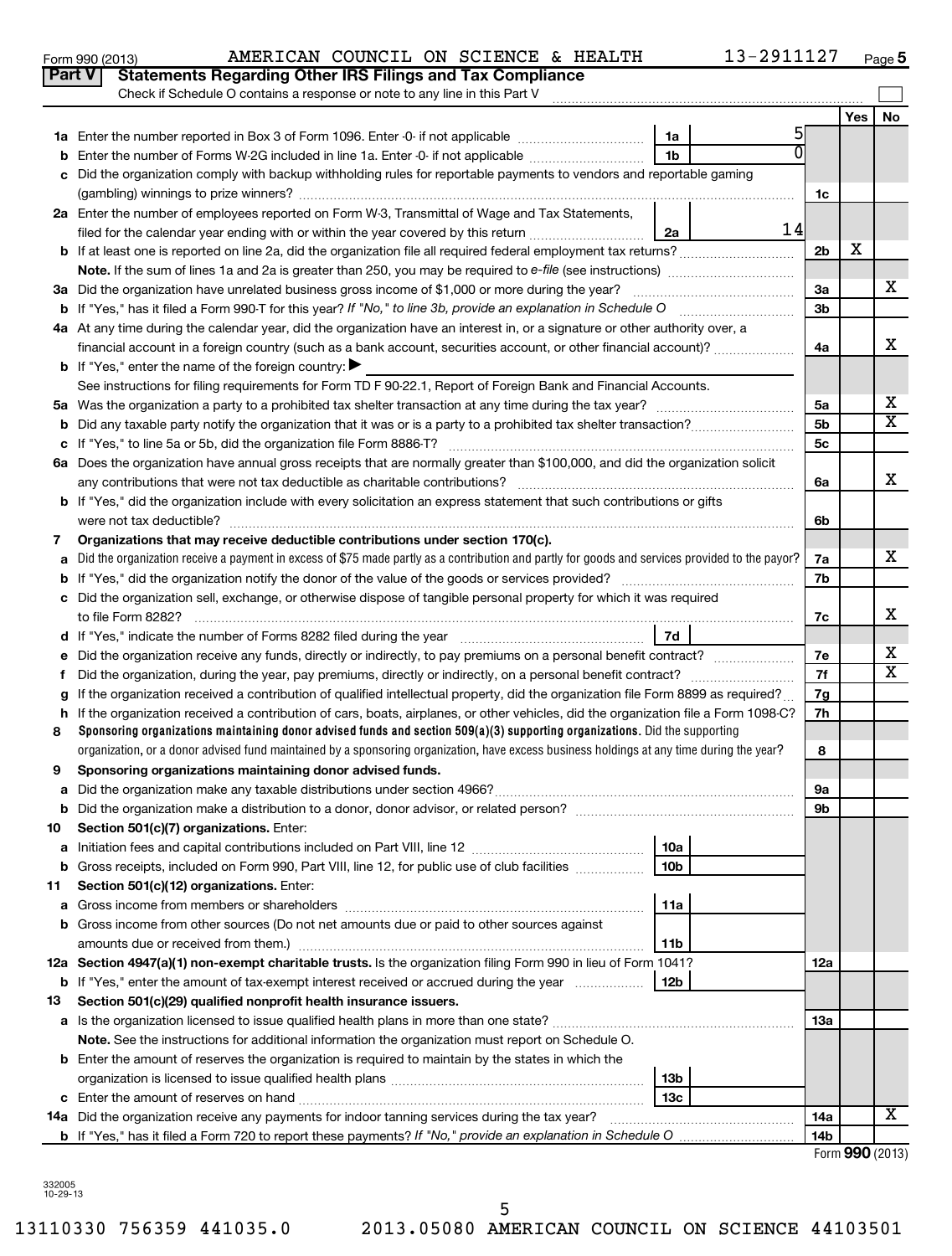# Form 990 (2013) Page AMERICAN COUNCIL ON SCIENCE & HEALTH 13-2911127

**6**

| Form 990 (2013) | AMERICAN COUNCIL ON SCIENCE & HEALTH |  |  |                                                                                                                             | 13-2911127 | Pag |
|-----------------|--------------------------------------|--|--|-----------------------------------------------------------------------------------------------------------------------------|------------|-----|
|                 |                                      |  |  | Part VI Governance, Management, and Disclosure For each "Yes" response to lines 2 through 7b below, and for a "No" response |            |     |
|                 |                                      |  |  | to line 8a, 8b, or 10b below, describe the circumstances, processes, or changes in Schedule O. See instructions.            |            |     |

# $\alpha$ k if Schedule O contains a response or note to any line  $\alpha$  this Part VI  $\lfloor x \rfloor$

|     | Check if Schedule O contains a response or note to any line in this Part Vincent Communication of the Contain                                                                                                                  |                 |                         | <u> ഹ</u>               |
|-----|--------------------------------------------------------------------------------------------------------------------------------------------------------------------------------------------------------------------------------|-----------------|-------------------------|-------------------------|
|     | Section A. Governing Body and Management                                                                                                                                                                                       |                 |                         |                         |
|     |                                                                                                                                                                                                                                |                 | Yes                     | No                      |
|     | 10<br>1a<br>1a Enter the number of voting members of the governing body at the end of the tax year <i>manumer</i>                                                                                                              |                 |                         |                         |
|     | If there are material differences in voting rights among members of the governing body, or if the governing                                                                                                                    |                 |                         |                         |
|     | body delegated broad authority to an executive committee or similar committee, explain in Schedule O.                                                                                                                          |                 |                         |                         |
| b   | 9<br>Enter the number of voting members included in line 1a, above, who are independent<br>1b                                                                                                                                  |                 |                         |                         |
| 2   | Did any officer, director, trustee, or key employee have a family relationship or a business relationship with any other                                                                                                       |                 |                         |                         |
|     | officer, director, trustee, or key employee?                                                                                                                                                                                   | $\mathbf{2}$    |                         | x                       |
| 3   | Did the organization delegate control over management duties customarily performed by or under the direct supervision                                                                                                          |                 |                         |                         |
|     | of officers, directors, or trustees, or key employees to a management company or other person?                                                                                                                                 | З               |                         | х                       |
| 4   | Did the organization make any significant changes to its governing documents since the prior Form 990 was filed?                                                                                                               | 4               |                         | $\overline{\textbf{x}}$ |
| 5   |                                                                                                                                                                                                                                | 5               |                         | $\overline{\mathbf{X}}$ |
| 6   |                                                                                                                                                                                                                                | 6               |                         | $\overline{\textbf{x}}$ |
| 7a  | Did the organization have members, stockholders, or other persons who had the power to elect or appoint one or                                                                                                                 |                 |                         |                         |
|     | more members of the governing body?                                                                                                                                                                                            | 7a              |                         | х                       |
|     | <b>b</b> Are any governance decisions of the organization reserved to (or subject to approval by) members, stockholders, or                                                                                                    |                 |                         |                         |
|     | persons other than the governing body?                                                                                                                                                                                         | 7b              |                         | x                       |
| 8   | Did the organization contemporaneously document the meetings held or written actions undertaken during the year by the following:                                                                                              |                 |                         |                         |
| a   |                                                                                                                                                                                                                                | 8a              | x                       |                         |
| b   |                                                                                                                                                                                                                                | 8b              |                         | X.                      |
| 9   | Is there any officer, director, trustee, or key employee listed in Part VII, Section A, who cannot be reached at the                                                                                                           |                 |                         |                         |
|     | organization's mailing address? If "Yes," provide the names and addresses in Schedule O                                                                                                                                        | 9               | X                       |                         |
|     | Section B. Policies (This Section B requests information about policies not required by the Internal Revenue Code.)                                                                                                            |                 |                         |                         |
|     |                                                                                                                                                                                                                                |                 | Yes                     | No                      |
|     |                                                                                                                                                                                                                                | 10a             |                         | X                       |
|     | <b>b</b> If "Yes," did the organization have written policies and procedures governing the activities of such chapters, affiliates,                                                                                            |                 |                         |                         |
|     |                                                                                                                                                                                                                                | 10 <sub>b</sub> |                         |                         |
|     | 11a Has the organization provided a complete copy of this Form 990 to all members of its governing body before filing the form?                                                                                                | 11a             | $\overline{\textbf{X}}$ |                         |
| b   | Describe in Schedule O the process, if any, used by the organization to review this Form 990.                                                                                                                                  |                 |                         |                         |
| 12a | Did the organization have a written conflict of interest policy? If "No," go to line 13                                                                                                                                        | 12a             | x                       |                         |
| b   | Were officers, directors, or trustees, and key employees required to disclose annually interests that could give rise to conflicts?                                                                                            | 12b             | $\overline{\text{x}}$   |                         |
| с   | Did the organization regularly and consistently monitor and enforce compliance with the policy? If "Yes," describe                                                                                                             |                 |                         |                         |
|     | in Schedule O how this was done manufactured and continuum contract the way to a set of the set of the set of t                                                                                                                | 12c             | х                       |                         |
| 13  | Did the organization have a written whistleblower policy?                                                                                                                                                                      | 13              | $\overline{\textbf{x}}$ |                         |
| 14  |                                                                                                                                                                                                                                | 14              | $\overline{\text{x}}$   |                         |
| 15  | Did the process for determining compensation of the following persons include a review and approval by independent                                                                                                             |                 |                         |                         |
|     | persons, comparability data, and contemporaneous substantiation of the deliberation and decision?                                                                                                                              |                 |                         |                         |
|     | a The organization's CEO, Executive Director, or top management official manufactured content content of the organization's CEO, Executive Director, or top management official manufactured content of the state of the state | <b>15a</b>      |                         | x                       |
| b   |                                                                                                                                                                                                                                | 15b             |                         | X                       |
|     | If "Yes" to line 15a or 15b, describe the process in Schedule O (see instructions).                                                                                                                                            |                 |                         |                         |
|     | <b>16a</b> Did the organization invest in, contribute assets to, or participate in a joint venture or similar arrangement with a                                                                                               |                 |                         |                         |
|     | taxable entity during the year?                                                                                                                                                                                                | 16a             |                         | х                       |

| taxable entity during the year?                                                                                                       | 16a        |  |
|---------------------------------------------------------------------------------------------------------------------------------------|------------|--|
| <b>b</b> If "Yes," did the organization follow a written policy or procedure requiring the organization to evaluate its participation |            |  |
| in joint venture arrangements under applicable federal tax law, and take steps to safeguard the organization's                        |            |  |
| exempt status with respect to such arrangements?                                                                                      | <b>16k</b> |  |
| - -                                                                                                                                   |            |  |

# **Section C. Disclosure**

| 17 | List the states with which a copy of this Form 990 is required to be filed ▶AL, AR, CA, CT, CO, FL, GA, HI, IL, KS, KY, ME                                                        |
|----|-----------------------------------------------------------------------------------------------------------------------------------------------------------------------------------|
| 18 | Section 6104 requires an organization to make its Forms 1023 (or 1024 if applicable), 990, and 990-T (Section 501(c)(3)s only) available                                          |
|    | for public inspection. Indicate how you made these available. Check all that apply.                                                                                               |
|    | $\boxed{\textbf{X}}$ Own website $\boxed{\textbf{X}}$ Another's website $\boxed{\textbf{X}}$ Upon request<br>$\Box$ Other (explain in Schedule O)                                 |
| 19 | Describe in Schedule O whether (and if so, how), the organization made its governing documents, conflict of interest policy, and financial                                        |
|    | statements available to the public during the tax year.                                                                                                                           |
| 20 | State the name, physical address, and telephone number of the person who possesses the books and records of the organization:<br>CHERYL MARTIN, ASSOCIATE DIRECTOR - 212-362-7044 |
|    | 1995 BROADWAY, NEW YORK, NY<br>10023                                                                                                                                              |
|    | SEE SCHEDULE O FOR FULL LIST<br>OF<br>STATES<br>Form 990 (2013)<br>332006 10-29-13                                                                                                |
|    |                                                                                                                                                                                   |

| 3110330 756359 441035. |
|------------------------|
|------------------------|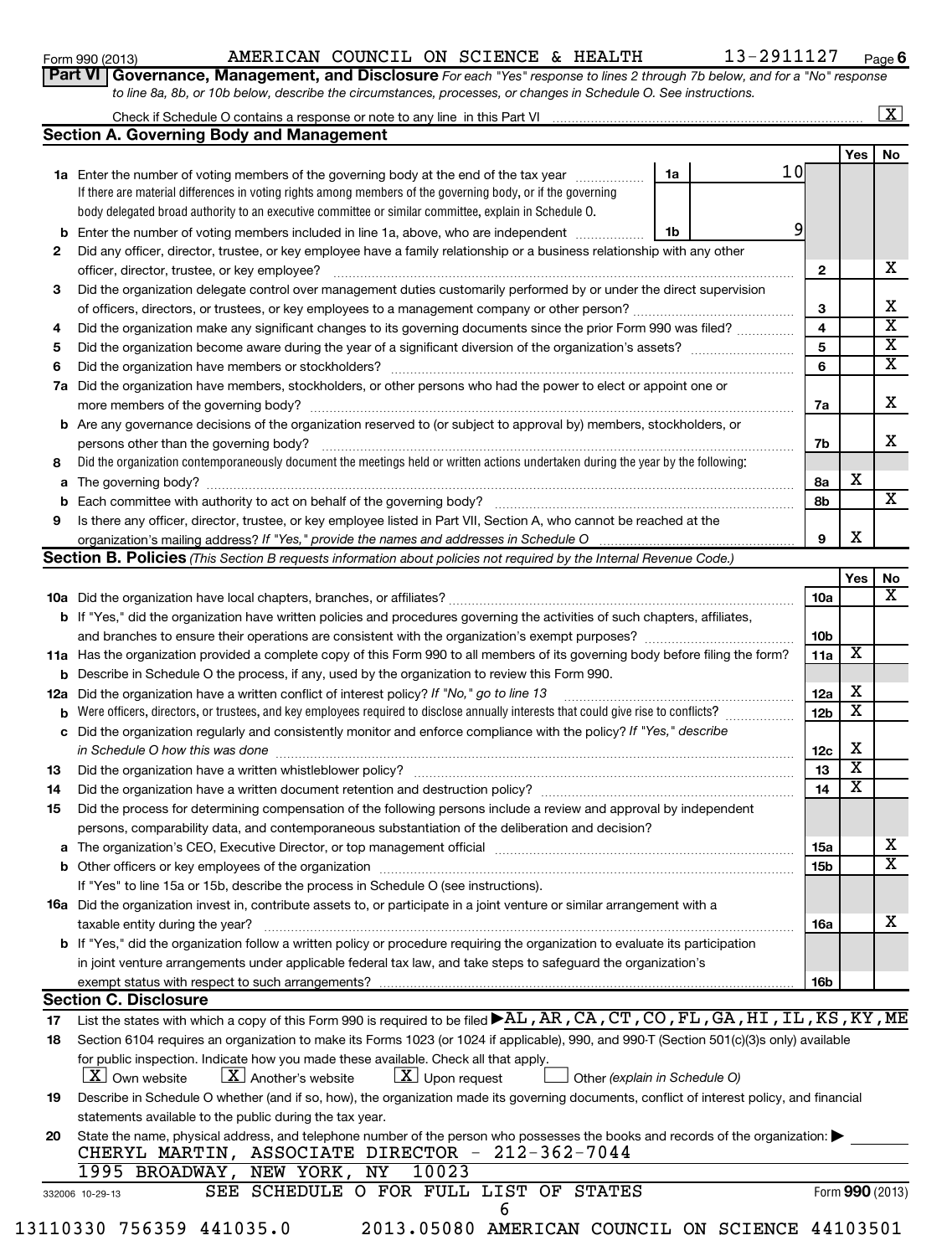# **Part VII Compensation of Officers, Directors, Trustees, Key Employees, Highest Compensated Employees, and Independent Contractors**

**Section A. Officers, Directors, Trustees, Key Employees, and Highest Compensated Employees** Check if Schedule O contains a response or note to any line in this Part VII  $\sim$ 

**1a**  Complete this table for all persons required to be listed. Report compensation for the calendar year ending with or within the organization's tax year.

**•** List all of the organization's current officers, directors, trustees (whether individuals or organizations), regardless of amount of compensation.

**•** List all of the organization's **current** key employees, if any. See instructions for definition of "key employee." Enter -0- in columns  $(D)$ ,  $(E)$ , and  $(F)$  if no compensation was paid.

**•** List the organization's five *current* highest compensated employees (other than an officer, director, trustee, or key employee) who received report-

able compensation (Box 5 of Form W-2 and/or Box 7 of Form 1099-MISC) of more than \$100,000 from the organization and any related organizations.

 $\bullet$  List all of the organization's former officers, key employees, and highest compensated employees who received more than \$100,000 of reportable compensation from the organization and any related organizations.

**•** List all of the organization's former directors or trustees that received, in the capacity as a former director or trustee of the organization, more than \$10,000 of reportable compensation from the organization and any related organizations.

List persons in the following order: individual trustees or directors; institutional trustees; officers; key employees; highest compensated employees; and former such persons.

Check this box if neither the organization nor any related organization compensated any current officer, director, or trustee.  $\pm$ 

| (A)                                              | (B)               |                                |                                                                  |             | (C)          |                                   |        | (D)             | (E)                           | (F)                   |
|--------------------------------------------------|-------------------|--------------------------------|------------------------------------------------------------------|-------------|--------------|-----------------------------------|--------|-----------------|-------------------------------|-----------------------|
| Name and Title                                   | Average           |                                | (do not check more than one                                      | Position    |              |                                   |        | Reportable      | Reportable                    | Estimated             |
|                                                  | hours per         |                                | box, unless person is both an<br>officer and a director/trustee) |             |              |                                   |        | compensation    | compensation                  | amount of             |
|                                                  | week<br>(list any |                                |                                                                  |             |              |                                   |        | from<br>the     | from related<br>organizations | other<br>compensation |
|                                                  | hours for         |                                |                                                                  |             |              |                                   |        | organization    | (W-2/1099-MISC)               | from the              |
|                                                  | related           |                                |                                                                  |             |              |                                   |        | (W-2/1099-MISC) |                               | organization          |
|                                                  | organizations     |                                |                                                                  |             |              |                                   |        |                 |                               | and related           |
|                                                  | below<br>line)    | Individual trustee or director | Institutional trustee                                            | Officer     | Key employee | Highest compensated<br>  employee | Former |                 |                               | organizations         |
| ELIZABETH M. WHELAN, SC.D., M.P<br>(1)           | 40.00             |                                |                                                                  |             |              |                                   |        |                 |                               |                       |
| PRESIDENT                                        |                   | $\mathbf X$                    |                                                                  | X           |              |                                   |        | 151,923.        | 0.                            | 3,419.                |
| (2) NIGEL M. BARK, M.D.                          | 1.00              |                                |                                                                  |             |              |                                   |        |                 |                               |                       |
| TRUSTEE                                          |                   | $\mathbf X$                    |                                                                  |             |              |                                   |        | $\mathbf 0$ .   | $\mathbf 0$ .                 | $\mathbf 0$ .         |
| STEVEN MODZELEWSKI<br>(3)                        | 1.00              |                                |                                                                  |             |              |                                   |        |                 |                               |                       |
| <b>TRUSTEE</b>                                   |                   | X                              |                                                                  |             |              |                                   |        | $\mathbf 0$ .   | $\mathbf 0$ .                 | $\mathbf 0$ .         |
| (4)<br>JAMES E. ENSTROM, PH.D., M.P.H.           | 1.00              |                                |                                                                  |             |              |                                   |        |                 |                               |                       |
| TRUSTEE                                          |                   | $\mathbf X$                    |                                                                  |             |              |                                   |        | $\mathbf 0$ .   | $\mathbf 0$ .                 | $\mathbf 0$ .         |
| (5) PAUL OFFIT, M.D.                             | 1.00              |                                |                                                                  |             |              |                                   |        |                 |                               |                       |
| TRUSTEE                                          |                   | $\mathbf X$                    |                                                                  |             |              |                                   |        | $\mathbf 0$ .   | $\mathbf 0$ .                 | $\mathbf 0$ .         |
| (6)<br>ROBERT L. BRENT, M.D., PH. D.             | 1.00              |                                |                                                                  |             |              |                                   |        |                 |                               |                       |
| TRUSTEE                                          |                   | $\mathbf X$                    |                                                                  |             |              |                                   |        | $\mathbf 0$ .   | $\mathbf 0$ .                 | 0.                    |
| THOMAS D.J. GOLAB<br>(7)                         | 1.00              |                                |                                                                  |             |              |                                   |        |                 |                               |                       |
| <b>TRUSTEE</b>                                   |                   | X                              |                                                                  |             |              |                                   |        | $\mathbf 0$ .   | $\mathbf 0$ .                 | $\mathbf 0$ .         |
| HERBERT I. LONDON, PH.D.<br>(8)                  | 1.00              |                                |                                                                  |             |              |                                   |        |                 |                               |                       |
| TRUSTEE                                          |                   | $\mathbf X$                    |                                                                  |             |              |                                   |        | $\mathbf 0$ .   | $\mathbf 0$ .                 | $\mathbf 0$ .         |
| $(9)$ FRED L. SMITH, JR.                         | 1.00              |                                |                                                                  |             |              |                                   |        |                 |                               |                       |
| TRUSTEE                                          |                   | $\mathbf X$                    |                                                                  |             |              |                                   |        | $\mathbf 0$ .   | $\mathbf 0$ .                 | $\mathbf 0$ .         |
| (10) DANIEL T. STEIN, MD                         | 1.00              |                                |                                                                  |             |              |                                   |        |                 |                               |                       |
| TRUSTEE                                          |                   | $\mathbf X$                    |                                                                  |             |              |                                   |        | $\mathbf 0$ .   | $\mathbf 0$ .                 | $\mathbf 0$ .         |
| (11) GILBERT ROSS, M.D.                          | 40.00             |                                |                                                                  | $\mathbf X$ |              |                                   |        |                 | 0.                            |                       |
| EXECUTIVE/MEDICAL DIRECTOR                       | 40.00             |                                |                                                                  |             |              |                                   |        | 187,472.        |                               | 13,367.               |
| (12) CHERYL MARTIN<br>ASSOCIATE DIRECTOR/TREASUR |                   |                                |                                                                  | X           |              |                                   |        | 98,028.         | 0.                            | 14,013.               |
| (13) JONATHAN BLOOM                              | 40.00             |                                |                                                                  |             |              |                                   |        |                 |                               |                       |
| DIRECTOR OF PHARMA                               |                   |                                |                                                                  |             |              | X                                 |        | 102,575.        | $\mathbf 0$ .                 | 4,979.                |
|                                                  |                   |                                |                                                                  |             |              |                                   |        |                 |                               |                       |
|                                                  |                   |                                |                                                                  |             |              |                                   |        |                 |                               |                       |
|                                                  |                   |                                |                                                                  |             |              |                                   |        |                 |                               |                       |
|                                                  |                   |                                |                                                                  |             |              |                                   |        |                 |                               |                       |
|                                                  |                   |                                |                                                                  |             |              |                                   |        |                 |                               |                       |
|                                                  |                   |                                |                                                                  |             |              |                                   |        |                 |                               |                       |
|                                                  |                   |                                |                                                                  |             |              |                                   |        |                 |                               |                       |

7

332007 10-29-13

Form (2013) **990**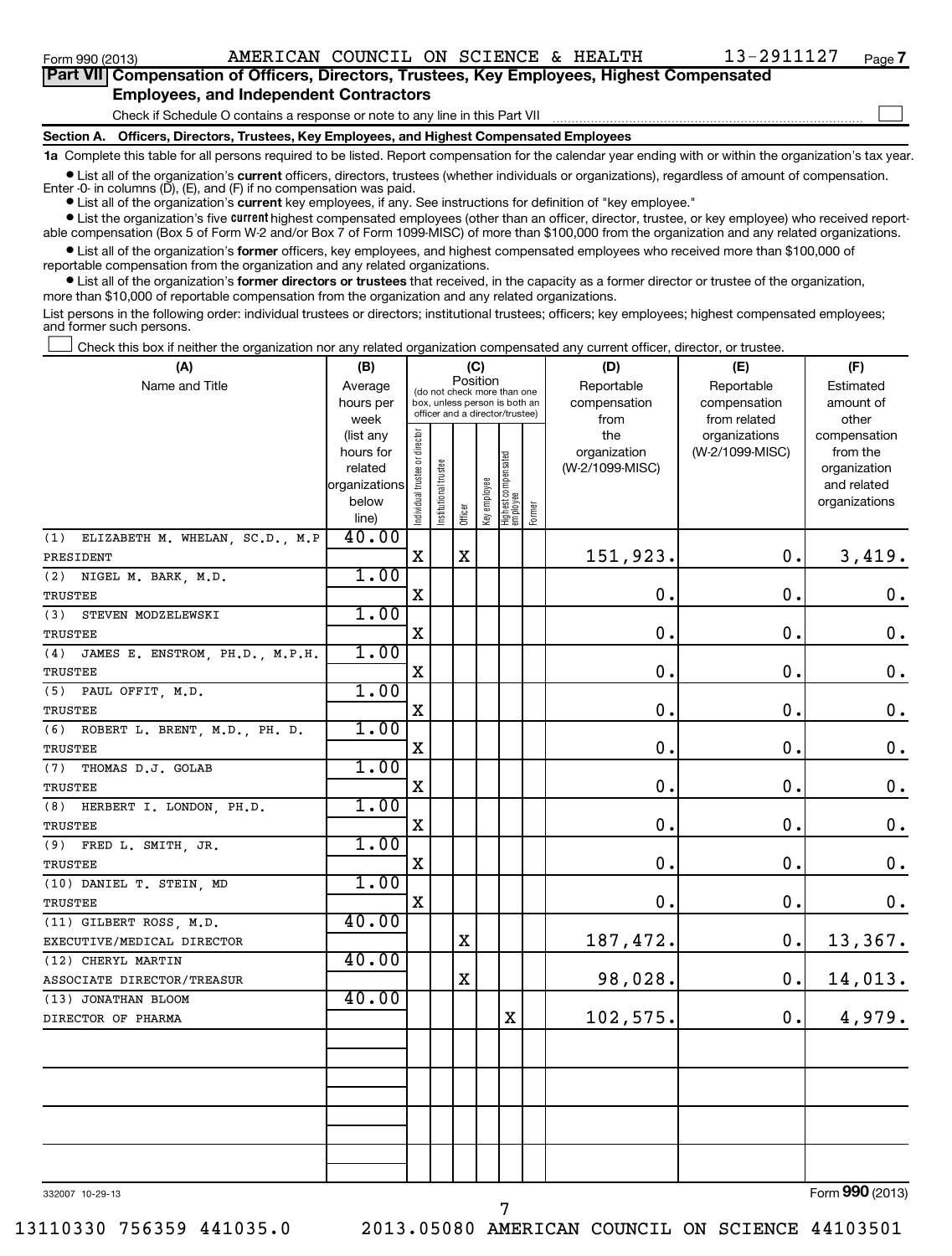|        | Form 990 (2013)                                                                                                                                                                                                                                                                                     |                                                                                                                                                                       |                                |                       |         |              |                                  |        | AMERICAN COUNCIL ON SCIENCE & HEALTH             | 13-2911127                                                         |                             |                     |                                                          | Page 8          |
|--------|-----------------------------------------------------------------------------------------------------------------------------------------------------------------------------------------------------------------------------------------------------------------------------------------------------|-----------------------------------------------------------------------------------------------------------------------------------------------------------------------|--------------------------------|-----------------------|---------|--------------|----------------------------------|--------|--------------------------------------------------|--------------------------------------------------------------------|-----------------------------|---------------------|----------------------------------------------------------|-----------------|
|        | <b>Part VII</b><br>Section A. Officers, Directors, Trustees, Key Employees, and Highest Compensated Employees (continued)                                                                                                                                                                           | (B)                                                                                                                                                                   |                                |                       | (C)     |              |                                  |        |                                                  |                                                                    |                             |                     |                                                          |                 |
|        | (A)<br>Name and title                                                                                                                                                                                                                                                                               | Position<br>Average<br>(do not check more than one<br>hours per<br>box, unless person is both an<br>officer and a director/trustee)<br>week<br>(list any<br>hours for |                                |                       |         |              |                                  |        | (D)<br>Reportable<br>compensation<br>from<br>the | (E)<br>Reportable<br>compensation<br>from related<br>organizations |                             |                     | (F)<br>Estimated<br>amount of<br>other<br>compensation   |                 |
|        |                                                                                                                                                                                                                                                                                                     | related<br>organizations<br>below<br>line)                                                                                                                            | Individual trustee or director | Institutional trustee | Officer | Key employee | Highest compensated<br> employee | Former | organization<br>(W-2/1099-MISC)                  | (W-2/1099-MISC)                                                    |                             |                     | from the<br>organization<br>and related<br>organizations |                 |
|        |                                                                                                                                                                                                                                                                                                     |                                                                                                                                                                       |                                |                       |         |              |                                  |        |                                                  |                                                                    |                             |                     |                                                          |                 |
|        |                                                                                                                                                                                                                                                                                                     |                                                                                                                                                                       |                                |                       |         |              |                                  |        |                                                  |                                                                    |                             |                     |                                                          |                 |
|        |                                                                                                                                                                                                                                                                                                     |                                                                                                                                                                       |                                |                       |         |              |                                  |        |                                                  |                                                                    |                             |                     |                                                          |                 |
|        |                                                                                                                                                                                                                                                                                                     |                                                                                                                                                                       |                                |                       |         |              |                                  |        |                                                  |                                                                    |                             |                     |                                                          |                 |
|        |                                                                                                                                                                                                                                                                                                     |                                                                                                                                                                       |                                |                       |         |              |                                  |        |                                                  |                                                                    |                             |                     |                                                          |                 |
|        | 1b Sub-total                                                                                                                                                                                                                                                                                        |                                                                                                                                                                       |                                |                       |         |              |                                  |        | 539,998.                                         |                                                                    | $\overline{\mathfrak{o}}$ . |                     |                                                          | 35,778.         |
| 2      | Total number of individuals (including but not limited to those listed above) who received more than \$100,000 of reportable                                                                                                                                                                        |                                                                                                                                                                       |                                |                       |         |              |                                  |        | Ο.<br>539,998.                                   |                                                                    | σ.<br>σ.                    |                     |                                                          | 0.<br>35,778.   |
|        | compensation from the organization $\blacktriangleright$                                                                                                                                                                                                                                            |                                                                                                                                                                       |                                |                       |         |              |                                  |        |                                                  |                                                                    |                             |                     |                                                          | 3               |
| З      | Did the organization list any former officer, director, or trustee, key employee, or highest compensated employee on<br>line 1a? If "Yes," complete Schedule J for such individual                                                                                                                  |                                                                                                                                                                       |                                |                       |         |              |                                  |        |                                                  |                                                                    |                             | З                   | Yes                                                      | No<br>x         |
| 4      | For any individual listed on line 1a, is the sum of reportable compensation and other compensation from the organization<br>and related organizations greater than \$150,000? If "Yes," complete Schedule J for such individual                                                                     |                                                                                                                                                                       |                                |                       |         |              |                                  |        |                                                  |                                                                    |                             | 4                   | х                                                        |                 |
| 5      | Did any person listed on line 1a receive or accrue compensation from any unrelated organization or individual for services<br>rendered to the organization? If "Yes," complete Schedule J for such person                                                                                           |                                                                                                                                                                       |                                |                       |         |              |                                  |        |                                                  |                                                                    |                             | 5                   |                                                          | x               |
| 1      | <b>Section B. Independent Contractors</b><br>Complete this table for your five highest compensated independent contractors that received more than \$100,000 of compensation from<br>the organization. Report compensation for the calendar year ending with or within the organization's tax year. |                                                                                                                                                                       |                                |                       |         |              |                                  |        |                                                  |                                                                    |                             |                     |                                                          |                 |
|        | (A)<br>Name and business address                                                                                                                                                                                                                                                                    |                                                                                                                                                                       |                                | <b>NONE</b>           |         |              |                                  |        | (B)<br>Description of services                   |                                                                    |                             | (C)<br>Compensation |                                                          |                 |
|        |                                                                                                                                                                                                                                                                                                     |                                                                                                                                                                       |                                |                       |         |              |                                  |        |                                                  |                                                                    |                             |                     |                                                          |                 |
|        |                                                                                                                                                                                                                                                                                                     |                                                                                                                                                                       |                                |                       |         |              |                                  |        |                                                  |                                                                    |                             |                     |                                                          |                 |
|        |                                                                                                                                                                                                                                                                                                     |                                                                                                                                                                       |                                |                       |         |              |                                  |        |                                                  |                                                                    |                             |                     |                                                          |                 |
| 2      | Total number of independent contractors (including but not limited to those listed above) who received more than                                                                                                                                                                                    |                                                                                                                                                                       |                                |                       |         |              |                                  |        |                                                  |                                                                    |                             |                     |                                                          |                 |
| 332008 | \$100,000 of compensation from the organization >                                                                                                                                                                                                                                                   |                                                                                                                                                                       |                                |                       |         |              | 0                                |        |                                                  |                                                                    |                             |                     |                                                          | Form 990 (2013) |

332008 10-29-13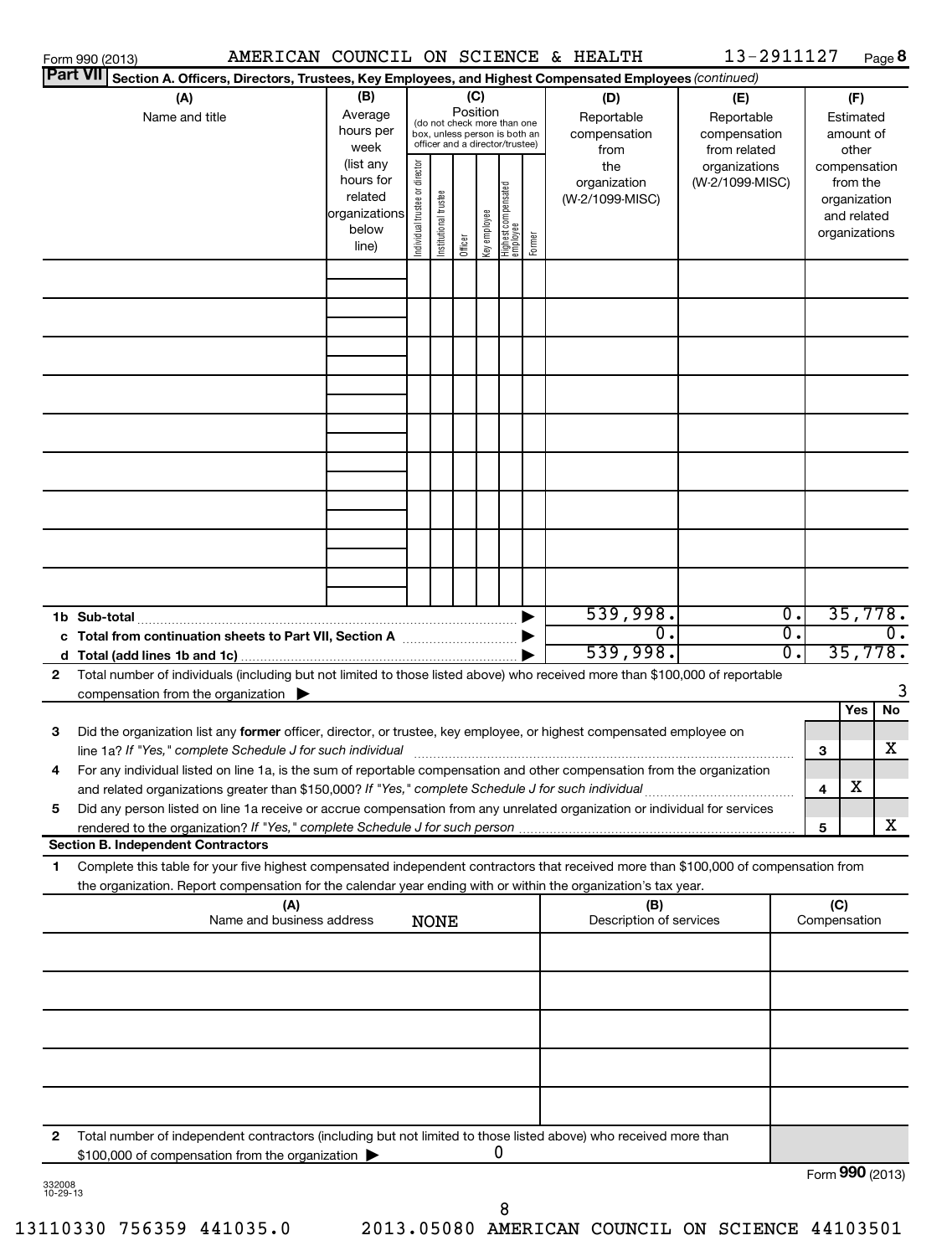|                                                           |    |    | Form 990 (2013)                                                                                                       |                |                                      | AMERICAN COUNCIL ON SCIENCE & HEALTH |                                          | 13-2911127                       | Page 9                                                             |
|-----------------------------------------------------------|----|----|-----------------------------------------------------------------------------------------------------------------------|----------------|--------------------------------------|--------------------------------------|------------------------------------------|----------------------------------|--------------------------------------------------------------------|
| <b>Part VIII</b>                                          |    |    | <b>Statement of Revenue</b>                                                                                           |                |                                      |                                      |                                          |                                  |                                                                    |
|                                                           |    |    |                                                                                                                       |                |                                      |                                      |                                          |                                  |                                                                    |
|                                                           |    |    |                                                                                                                       |                |                                      | Total revenue                        | Related or<br>exempt function<br>revenue | Unrelated<br>business<br>revenue | (D)<br>Revenue excluded<br>from tax under<br>sections<br>512 - 514 |
|                                                           |    |    | 1 a Federated campaigns                                                                                               | 1a             |                                      |                                      |                                          |                                  |                                                                    |
| Contributions, Gifts, Grants<br>and Other Similar Amounts |    |    |                                                                                                                       | 1 <sub>b</sub> |                                      |                                      |                                          |                                  |                                                                    |
|                                                           |    |    | c Fundraising events                                                                                                  | 1c             |                                      |                                      |                                          |                                  |                                                                    |
|                                                           |    |    | d Related organizations                                                                                               | 1 <sub>d</sub> |                                      |                                      |                                          |                                  |                                                                    |
|                                                           |    |    | e Government grants (contributions)                                                                                   | 1e             |                                      |                                      |                                          |                                  |                                                                    |
|                                                           |    |    | f All other contributions, gifts, grants, and                                                                         |                |                                      |                                      |                                          |                                  |                                                                    |
|                                                           |    |    | similar amounts not included above                                                                                    | 1f             | 985,139.                             |                                      |                                          |                                  |                                                                    |
|                                                           |    |    | <b>g</b> Noncash contributions included in lines 1a-1f: \$                                                            |                |                                      |                                      |                                          |                                  |                                                                    |
|                                                           |    |    |                                                                                                                       |                | $\blacktriangleright$                | 985,139.                             |                                          |                                  |                                                                    |
|                                                           |    |    |                                                                                                                       |                | <b>Business Code</b>                 |                                      |                                          |                                  |                                                                    |
|                                                           |    | 2a | <u> 1989 - Johann Barn, mars ann an t-Amhain Aonaich ann an t-Aonaich ann an t-Aonaich ann an t-Aonaich ann an t-</u> |                |                                      |                                      |                                          |                                  |                                                                    |
| Program Service<br>Revenue                                |    | b  | the contract of the contract of the contract of the contract of the contract of                                       |                |                                      |                                      |                                          |                                  |                                                                    |
|                                                           |    | с  | the control of the control of the control of the control of the control of the control of                             |                |                                      |                                      |                                          |                                  |                                                                    |
|                                                           |    | d  | the contract of the contract of the contract of the contract of the contract of                                       |                |                                      |                                      |                                          |                                  |                                                                    |
|                                                           |    |    |                                                                                                                       |                |                                      |                                      |                                          |                                  |                                                                    |
|                                                           |    |    |                                                                                                                       |                |                                      |                                      |                                          |                                  |                                                                    |
|                                                           |    |    |                                                                                                                       |                | ▶                                    |                                      |                                          |                                  |                                                                    |
|                                                           | 3  |    | Investment income (including dividends, interest, and                                                                 |                |                                      |                                      |                                          |                                  |                                                                    |
|                                                           |    |    |                                                                                                                       |                | ▶                                    | 62,962.                              |                                          |                                  | 62,962.                                                            |
|                                                           | 4  |    | Income from investment of tax-exempt bond proceeds                                                                    |                |                                      |                                      |                                          |                                  |                                                                    |
|                                                           | 5  |    |                                                                                                                       |                |                                      |                                      |                                          |                                  |                                                                    |
|                                                           |    |    |                                                                                                                       | (i) Real       | (ii) Personal                        |                                      |                                          |                                  |                                                                    |
|                                                           |    |    |                                                                                                                       |                |                                      |                                      |                                          |                                  |                                                                    |
|                                                           |    |    | <b>b</b> Less: rental expenses                                                                                        |                |                                      |                                      |                                          |                                  |                                                                    |
|                                                           |    |    | c Rental income or (loss)                                                                                             |                |                                      |                                      |                                          |                                  |                                                                    |
|                                                           |    |    |                                                                                                                       |                | ▶                                    |                                      |                                          |                                  |                                                                    |
|                                                           |    |    | 7 a Gross amount from sales of                                                                                        | (i) Securities | (ii) Other                           |                                      |                                          |                                  |                                                                    |
|                                                           |    |    | assets other than inventory                                                                                           | 754,078.       |                                      |                                      |                                          |                                  |                                                                    |
|                                                           |    |    | <b>b</b> Less: cost or other basis                                                                                    |                |                                      |                                      |                                          |                                  |                                                                    |
|                                                           |    |    | and sales expenses                                                                                                    | 594,052.       |                                      |                                      |                                          |                                  |                                                                    |
|                                                           |    |    | c Gain or (loss)                                                                                                      | 160,026.       |                                      |                                      |                                          |                                  |                                                                    |
|                                                           |    |    |                                                                                                                       |                |                                      | 160,026.                             |                                          |                                  | 160,026.                                                           |
|                                                           |    |    | 8 a Gross income from fundraising events (not                                                                         |                |                                      |                                      |                                          |                                  |                                                                    |
| <b>Other Revenue</b>                                      |    |    | including $$$<br><u>and the second second second</u> of                                                               |                |                                      |                                      |                                          |                                  |                                                                    |
|                                                           |    |    | contributions reported on line 1c). See                                                                               |                |                                      |                                      |                                          |                                  |                                                                    |
|                                                           |    |    |                                                                                                                       |                |                                      |                                      |                                          |                                  |                                                                    |
|                                                           |    |    |                                                                                                                       | b              |                                      |                                      |                                          |                                  |                                                                    |
|                                                           |    |    | c Net income or (loss) from fundraising events                                                                        |                | ▶<br>.                               |                                      |                                          |                                  |                                                                    |
|                                                           |    |    | 9 a Gross income from gaming activities. See                                                                          |                |                                      |                                      |                                          |                                  |                                                                    |
|                                                           |    |    |                                                                                                                       |                |                                      |                                      |                                          |                                  |                                                                    |
|                                                           |    |    |                                                                                                                       | b              |                                      |                                      |                                          |                                  |                                                                    |
|                                                           |    |    | c Net income or (loss) from gaming activities                                                                         |                | ▶                                    |                                      |                                          |                                  |                                                                    |
|                                                           |    |    | 10 a Gross sales of inventory, less returns                                                                           |                |                                      |                                      |                                          |                                  |                                                                    |
|                                                           |    |    |                                                                                                                       |                | a   85,026.<br>$b \overline{18,635}$ |                                      |                                          |                                  |                                                                    |
|                                                           |    |    |                                                                                                                       |                |                                      | 66,391.                              | 66,391.                                  |                                  |                                                                    |
|                                                           |    |    | c Net income or (loss) from sales of inventory                                                                        |                | ▶                                    |                                      |                                          |                                  |                                                                    |
|                                                           |    |    | Miscellaneous Revenue<br>11 a HONORARIUM REVENUE                                                                      |                | <b>Business Code</b><br>900099       | 188.                                 | 188.                                     |                                  |                                                                    |
|                                                           |    |    |                                                                                                                       |                |                                      |                                      |                                          |                                  |                                                                    |
|                                                           |    | b  |                                                                                                                       |                |                                      |                                      |                                          |                                  |                                                                    |
|                                                           |    | с  |                                                                                                                       |                |                                      |                                      |                                          |                                  |                                                                    |
|                                                           |    | d  |                                                                                                                       |                |                                      | 188.                                 |                                          |                                  |                                                                    |
|                                                           | 12 |    |                                                                                                                       |                |                                      | , 274, 706.<br>$\mathfrak{u}$        | 66,579.                                  | $\overline{0}$ .                 | 222,988.                                                           |
| 332009<br>10-29-13                                        |    |    |                                                                                                                       |                |                                      |                                      |                                          |                                  | Form 990 (2013)                                                    |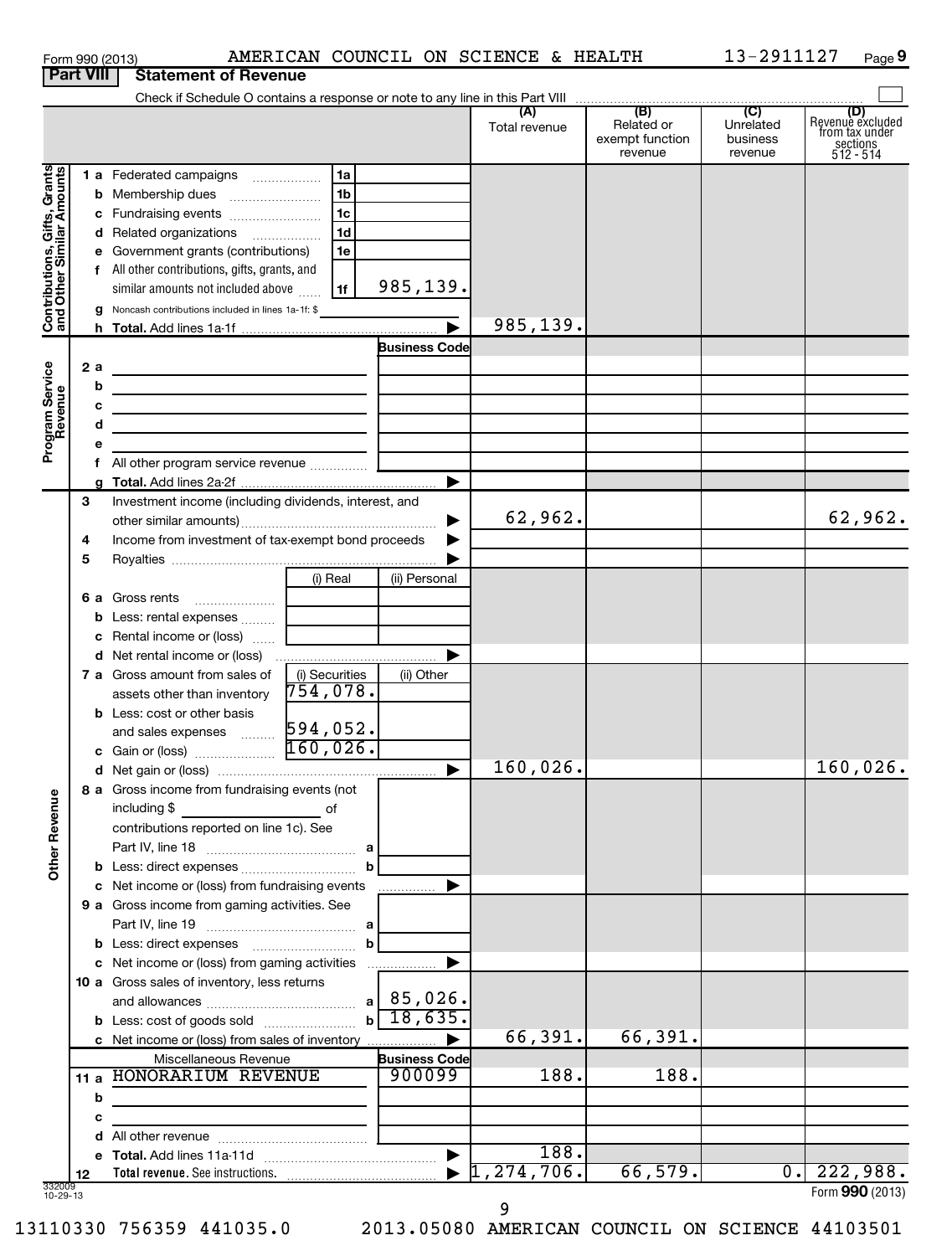**Part IX Statement of Functional Expenses**

 $\sim$ 

#### **(A) (B) (C) (D) 1 2 3 4 5 6 7 8 9 10 11 a** Management ~~~~~~~~~~~~~~~~ **b c d e f g 12 13 14 15 16 17 18 19 20 21 22 23 24** *Section 501(c)(3) and 501(c)(4) organizations must complete all columns. All other organizations must complete column (A).* Grants and other assistance to governments and organizations in the United States. See Part IV, line 21 Compensation not included above, to disqualified persons (as defined under section 4958(f)(1)) and persons described in section 4958(c)(3)(B)  $\quad \quad \ldots \ldots \ldots$ Pension plan accruals and contributions (include section 401(k) and 403(b) employer contributions) Professional fundraising services. See Part IV, line 17 Other. (If line 11g amount exceeds 10% of line 25, column (A) amount, list line 11g expenses on Sch O.) Other expenses. Itemize expenses not covered above. (List miscellaneous expenses in line 24e. If line Check if Schedule O contains a response or note to any line in this Part IX [11] CONCORDITY CONCORDITY CONCORDI<br>
CONCORDITY CONCORDITY CONCORDITY CONCORDITY CONCORDITY CONCORDITY CONCORDITY CONCORDITY CONCORDITY CONCORDITY (A) (B)<br>Total expenses Program service expenses Management and general expenses Fundraising expenses Grants and other assistance to individuals in the United States. See Part IV, line 22 Grants and other assistance to governments, organizations, and individuals outside the United States. See Part IV, lines 15 and 16 ~ Benefits paid to or for members .................... Compensation of current officers, directors, trustees, and key employees ......................... Other salaries and wages ~~~~~~~~~~ Other employee benefits ~~~~~~~~~~ Payroll taxes ~~~~~~~~~~~~~~~~ Fees for services (non-employees): Legal ~~~~~~~~~~~~~~~~~~~~ Accounting ~~~~~~~~~~~~~~~~~ Lobbying ~~~~~~~~~~~~~~~~~~ Investment management fees ........................ Advertising and promotion ~~~~~~~~~ Office expenses ~~~~~~~~~~~~~~~ Information technology ~~~~~~~~~~~ Royalties ~~~~~~~~~~~~~~~~~~ Occupancy ~~~~~~~~~~~~~~~~~ Travel ………………………………………………… Payments of travel or entertainment expenses for any federal, state, or local public officials Conferences, conventions, and meetings ...... Interest Payments to affiliates ~~~~~~~~~~~~ ~~~~~~~~~~~~~~~~~~ Depreciation, depletion, and amortization ...... Insurance ~~~~~~~~~~~~~~~~~ *Do not include amounts reported on lines 6b, 7b, 8b, 9b, and 10b of Part VIII.* 412,202. 292,002. 60,100. 60,100. 333,696. 257,435. 58,820. 17,441. 52,087. 42,588. 7,002. 2,497. 57,151. 42,400. 9,018. 5,733. 6,054. 6,054. 15,900. 15,900. 69,340. 69,340. 15,356. 15,356. 1,267. 1,267. 37,543. 29,445. 4,958. 3,140. 9,253. 6,865. 1,460. 928. 227,931. 205,138. 9,117. 13,676. 1,911. 1,420. 299. 192.  $1,513.$  1,120. 242. 151. 16,466. 11,674. 2,862. 1,930. 11,285. 1,964. 8,030. 1,291.

332010 10-29-13

Check here  $\blacktriangleright$ 

**a b c d e 25 26**

Form **990** (2013)

10

DIRECT MAILING 130, 291. 0. 0. 130, 291. RESEARCH 70,131. 70,131. 0. 0. MISCELLANEOUS 6,468. 4,269. 1,358. 841.<br>
STATE REGISTRATION FEES 5,216. 0. 0. 5.216. STATE REGISTRATION FEES 5,216. 0. 0. 5,216.

2,193. 2,193.

1,483,254. 969,911. 200,576. 312,767.

 $\Box$ 

All other expenses

If following SOP 98-2 (ASC 958-720)

**Total functional expenses.**  Add lines 1 through 24e **Joint costs.** Complete this line only if the organization

reported in column (B) joint costs from a combined educational campaign and fundraising solicitation.

24e amount exceeds 10% of line 25, column (A) amount, list line 24e expenses on Schedule O.)  $\, \ldots \,$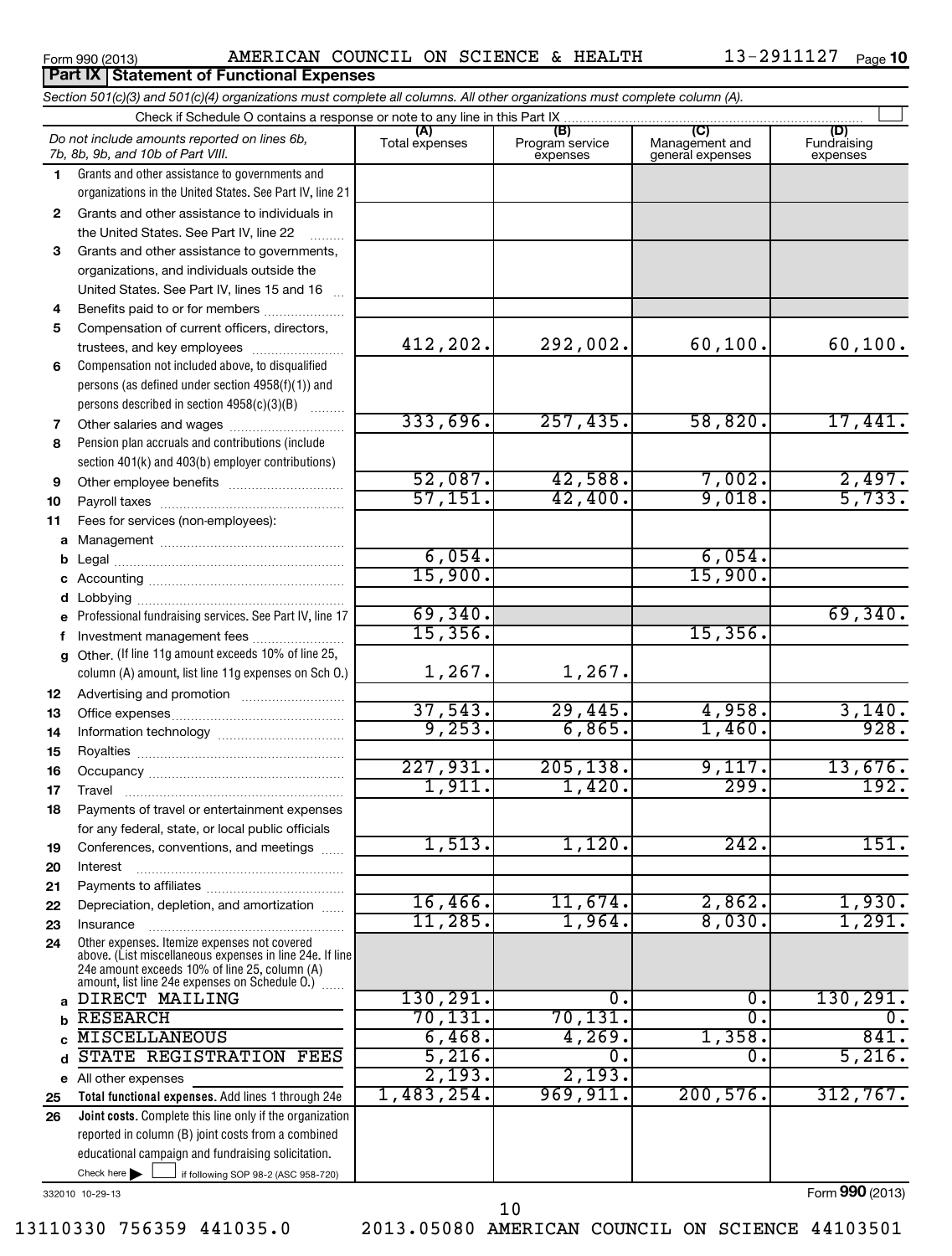13110330 756359 441035.0 2013.05080 AMERICAN COUNCIL ON SCIENCE 44103501 11

**Part X Balance Sheet**

Check if Schedule O contains a response or note to any line in this Part X

|                             |    |                                                                                                                                  |  |          | (A)<br>Beginning of year |                 | (B)<br>End of year          |
|-----------------------------|----|----------------------------------------------------------------------------------------------------------------------------------|--|----------|--------------------------|-----------------|-----------------------------|
|                             | 1  |                                                                                                                                  |  |          | 194, 162.                | $\mathbf{1}$    | 78,879.                     |
|                             | 2  |                                                                                                                                  |  |          | 84,939.                  | $\mathbf{2}$    | 192, 309.                   |
|                             | з  |                                                                                                                                  |  |          | 110,000.                 | 3               | 25,650.                     |
|                             | 4  |                                                                                                                                  |  |          |                          | 4               |                             |
|                             | 5  | Loans and other receivables from current and former officers, directors,                                                         |  |          |                          |                 |                             |
|                             |    | trustees, key employees, and highest compensated employees. Complete                                                             |  |          |                          |                 |                             |
|                             |    |                                                                                                                                  |  |          |                          | 5               |                             |
|                             | 6  | Loans and other receivables from other disqualified persons (as defined under                                                    |  |          |                          |                 |                             |
|                             |    | section 4958(f)(1)), persons described in section 4958(c)(3)(B), and contributing                                                |  |          |                          |                 |                             |
|                             |    | employers and sponsoring organizations of section 501(c)(9) voluntary                                                            |  |          |                          |                 |                             |
|                             |    | employees' beneficiary organizations (see instr). Complete Part II of Sch L                                                      |  |          |                          | 6               |                             |
| Assets                      | 7  |                                                                                                                                  |  |          |                          | $\overline{7}$  |                             |
|                             | 8  |                                                                                                                                  |  |          |                          | 8               |                             |
|                             | 9  | Prepaid expenses and deferred charges                                                                                            |  |          | 18,315.                  | 9               | 8,858.                      |
|                             |    | <b>10a</b> Land, buildings, and equipment: cost or other                                                                         |  |          |                          |                 |                             |
|                             |    | basis. Complete Part VI of Schedule D  10a                                                                                       |  | 231,866. |                          |                 |                             |
|                             |    | <b>b</b> Less: accumulated depreciation                                                                                          |  | 218,682. | 29,650.                  | 10 <sub>c</sub> | $\frac{13,184}{1,972,792.}$ |
|                             | 11 |                                                                                                                                  |  |          | 2,069,292.               | 11              |                             |
|                             | 12 |                                                                                                                                  |  |          |                          | 12              |                             |
|                             | 13 |                                                                                                                                  |  |          |                          | 13              |                             |
|                             | 14 |                                                                                                                                  |  |          |                          | 14              |                             |
|                             | 15 |                                                                                                                                  |  |          | 68,484.                  | 15              | 68,484.                     |
|                             | 16 |                                                                                                                                  |  |          | 2,574,842.               | 16              | 2,360,156.                  |
|                             | 17 |                                                                                                                                  |  |          | 93,738.                  | 17              | 35, 148.                    |
|                             | 18 |                                                                                                                                  |  |          |                          | 18              |                             |
|                             | 19 |                                                                                                                                  |  |          |                          | 19              |                             |
|                             | 20 |                                                                                                                                  |  |          |                          | 20              |                             |
|                             | 21 | Escrow or custodial account liability. Complete Part IV of Schedule D                                                            |  |          |                          | 21              |                             |
|                             | 22 | Loans and other payables to current and former officers, directors, trustees,                                                    |  |          |                          |                 |                             |
|                             |    | key employees, highest compensated employees, and disqualified persons.                                                          |  |          |                          |                 |                             |
| Liabilities                 |    |                                                                                                                                  |  |          |                          | 22              |                             |
|                             | 23 | Secured mortgages and notes payable to unrelated third parties                                                                   |  |          |                          | 23              |                             |
|                             | 24 | Unsecured notes and loans payable to unrelated third parties                                                                     |  |          |                          | 24              |                             |
|                             | 25 | Other liabilities (including federal income tax, payables to related third                                                       |  |          |                          |                 |                             |
|                             |    | parties, and other liabilities not included on lines 17-24). Complete Part X of<br>Schedule D                                    |  |          | 85,044.                  | 25              |                             |
|                             | 26 | Total liabilities. Add lines 17 through 25                                                                                       |  |          | 178, 782.                | 26              | <u>59,550.</u><br>94,686.   |
|                             |    | Organizations that follow SFAS 117 (ASC 958), check here $\blacktriangleright \begin{array}{c} \perp X \\ \perp \end{array}$ and |  |          |                          |                 |                             |
|                             |    | complete lines 27 through 29, and lines 33 and 34.                                                                               |  |          |                          |                 |                             |
|                             | 27 |                                                                                                                                  |  |          | 2,311,952.               | 27              | 2, 211, 362.                |
|                             | 28 | Temporarily restricted net assets                                                                                                |  |          | 84,108.                  | 28              | 54,108.                     |
|                             | 29 | Permanently restricted net assets                                                                                                |  |          |                          | 29              |                             |
|                             |    | Organizations that do not follow SFAS 117 (ASC 958), check here $\blacktriangleright$                                            |  |          |                          |                 |                             |
| Net Assets or Fund Balances |    | and complete lines 30 through 34.                                                                                                |  |          |                          |                 |                             |
|                             | 30 |                                                                                                                                  |  |          | 30                       |                 |                             |
|                             | 31 | Paid-in or capital surplus, or land, building, or equipment fund                                                                 |  |          |                          | 31              |                             |
|                             | 32 | Retained earnings, endowment, accumulated income, or other funds                                                                 |  |          |                          | 32              |                             |
|                             | 33 |                                                                                                                                  |  |          | 2,396,060.               | 33              | 2, 265, 470.                |
|                             | 34 |                                                                                                                                  |  |          | 2,574,842.               | 34              | 2,360,156.                  |

13-2911127 Page 11

 $\left| \begin{array}{c} \end{array} \right|$ 

Form (2013) **990**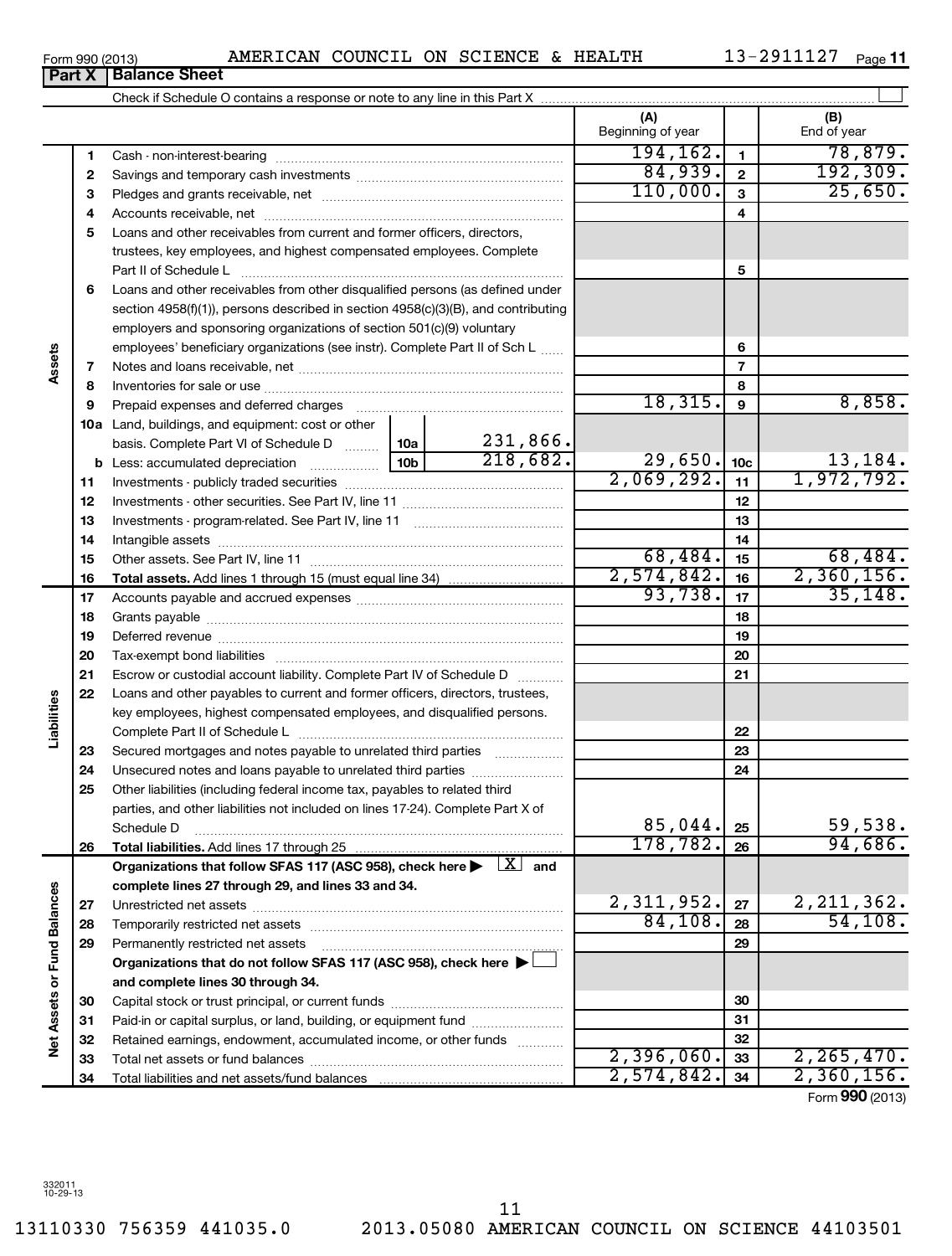|    | Part XI   Reconciliation of Net Assets                                                                                                                                                                                         |                |                |            |                  |
|----|--------------------------------------------------------------------------------------------------------------------------------------------------------------------------------------------------------------------------------|----------------|----------------|------------|------------------|
|    |                                                                                                                                                                                                                                |                |                |            |                  |
|    |                                                                                                                                                                                                                                |                |                |            |                  |
| 1  |                                                                                                                                                                                                                                | $\mathbf{1}$   |                |            | 1,274,706.       |
| 2  |                                                                                                                                                                                                                                | $\mathbf{2}$   |                |            | 1,483,254.       |
| з  |                                                                                                                                                                                                                                | 3              |                |            | $-208,548.$      |
| 4  |                                                                                                                                                                                                                                | 4              |                |            | 2,396,060.       |
| 5  | Net unrealized gains (losses) on investments [11] matter in the contract of the state of the state of the state of the state of the state of the state of the state of the state of the state of the state of the state of the | 5              |                |            | 77,958.          |
| 6  | Donated services and use of facilities                                                                                                                                                                                         | 6              |                |            |                  |
| 7  | Investment expenses                                                                                                                                                                                                            | $\overline{7}$ |                |            |                  |
| 8  | Prior period adjustments                                                                                                                                                                                                       | 8              |                |            |                  |
| 9  |                                                                                                                                                                                                                                | 9              |                |            | $\overline{0}$ . |
| 10 | Net assets or fund balances at end of year. Combine lines 3 through 9 (must equal Part X, line 33,                                                                                                                             |                |                |            |                  |
|    | column (B))                                                                                                                                                                                                                    | 10             |                |            | 2, 265, 470.     |
|    | <b>Part XII</b> Financial Statements and Reporting                                                                                                                                                                             |                |                |            |                  |
|    |                                                                                                                                                                                                                                |                |                |            |                  |
|    |                                                                                                                                                                                                                                |                |                | <b>Yes</b> | <b>No</b>        |
| 1  | $\lfloor x \rfloor$ Accrual<br>Accounting method used to prepare the Form 990: $\Box$ Cash<br>Other                                                                                                                            |                |                |            |                  |
|    | If the organization changed its method of accounting from a prior year or checked "Other," explain in Schedule O.                                                                                                              |                |                |            |                  |
|    | 2a Were the organization's financial statements compiled or reviewed by an independent accountant?                                                                                                                             |                | 2a             |            | x                |
|    | If "Yes," check a box below to indicate whether the financial statements for the year were compiled or reviewed on a                                                                                                           |                |                |            |                  |
|    | separate basis, consolidated basis, or both:                                                                                                                                                                                   |                |                |            |                  |
|    | Separate basis<br>Consolidated basis<br>Both consolidated and separate basis                                                                                                                                                   |                |                |            |                  |
|    |                                                                                                                                                                                                                                |                | 2 <sub>b</sub> | х          |                  |
|    | If "Yes," check a box below to indicate whether the financial statements for the year were audited on a separate basis,                                                                                                        |                |                |            |                  |
|    | consolidated basis, or both:                                                                                                                                                                                                   |                |                |            |                  |
|    | $ \mathbf{X} $ Separate basis<br>Consolidated basis<br>Both consolidated and separate basis                                                                                                                                    |                |                |            |                  |
| c  | If "Yes" to line 2a or 2b, does the organization have a committee that assumes responsibility for oversight of the audit,                                                                                                      |                |                |            |                  |
|    |                                                                                                                                                                                                                                |                | 2c             |            | x                |
|    | If the organization changed either its oversight process or selection process during the tax year, explain in Schedule O.                                                                                                      |                |                |            |                  |
|    | 3a As a result of a federal award, was the organization required to undergo an audit or audits as set forth in the Single Audit                                                                                                |                |                |            |                  |
|    |                                                                                                                                                                                                                                |                | За             |            | x                |
|    | b If "Yes," did the organization undergo the required audit or audits? If the organization did not undergo the required audit                                                                                                  |                |                |            |                  |
|    |                                                                                                                                                                                                                                |                | 3 <sub>b</sub> |            |                  |

Form **990** (2013)

12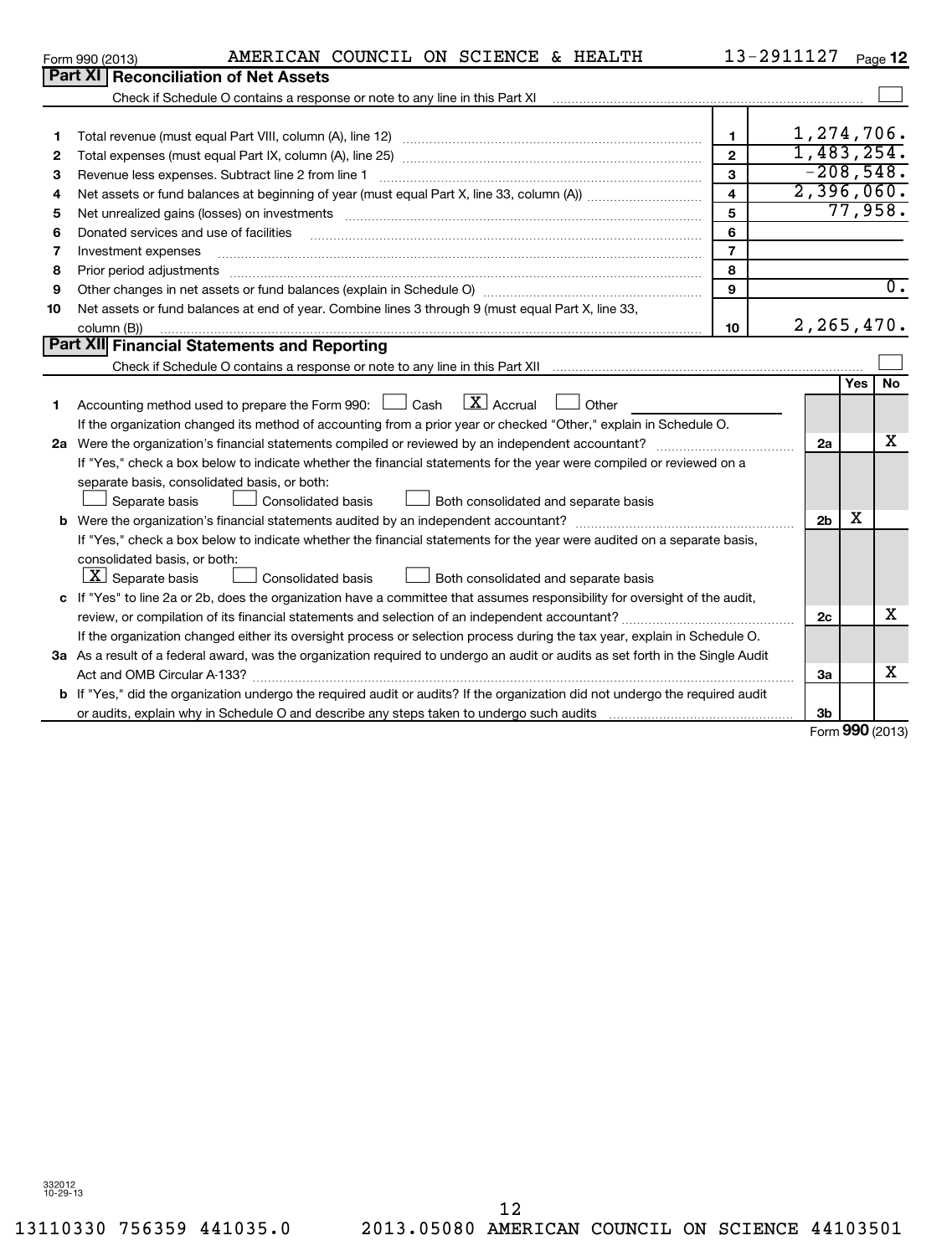| <b>SCHEDULE A</b> |  |
|-------------------|--|
|-------------------|--|

| (Form 990 or 990-EZ |  |  |  |  |
|---------------------|--|--|--|--|
|---------------------|--|--|--|--|

# **Public Charity Status and Public Support**<br> **Addition is a section 501(c)(3) organization or a section**<br>  $4947(a)(1)$  nonexempt charitable trust.

**(Form 990 or 990-EZ) Complete if the organization is a section 501(c)(3) organization or a section**

**Open to Public**

OMB No. 1545-0047

| Name of the organization |  |  |
|--------------------------|--|--|

|                          |                            |                                               |                                                                                                                                                       | 4947 (a) Trionexempt charitable trust.     |                                                                                                                                               |                      |                                        |
|--------------------------|----------------------------|-----------------------------------------------|-------------------------------------------------------------------------------------------------------------------------------------------------------|--------------------------------------------|-----------------------------------------------------------------------------------------------------------------------------------------------|----------------------|----------------------------------------|
| Internal Revenue Service | Department of the Treasury |                                               |                                                                                                                                                       | Attach to Form 990 or Form 990-EZ.         |                                                                                                                                               |                      | <b>Open to Public</b><br>Inspection    |
|                          | Name of the organization   |                                               |                                                                                                                                                       |                                            | Information about Schedule A (Form 990 or 990-EZ) and its instructions is at www.irs.gov/form990.                                             |                      | <b>Employer identification number</b>  |
|                          |                            |                                               | AMERICAN COUNCIL ON SCIENCE & HEALTH                                                                                                                  |                                            |                                                                                                                                               |                      | 13-2911127                             |
| Part I                   |                            |                                               |                                                                                                                                                       |                                            | Reason for Public Charity Status (All organizations must complete this part.) See instructions.                                               |                      |                                        |
|                          |                            |                                               |                                                                                                                                                       |                                            |                                                                                                                                               |                      |                                        |
|                          |                            |                                               | The organization is not a private foundation because it is: (For lines 1 through 11, check only one box.)                                             |                                            |                                                                                                                                               |                      |                                        |
| 1                        |                            |                                               | A church, convention of churches, or association of churches described in section 170(b)(1)(A)(i).                                                    |                                            |                                                                                                                                               |                      |                                        |
| $\mathbf{2}$             |                            |                                               | A school described in section 170(b)(1)(A)(ii). (Attach Schedule E.)                                                                                  |                                            |                                                                                                                                               |                      |                                        |
| З                        |                            |                                               | A hospital or a cooperative hospital service organization described in section 170(b)(1)(A)(iii).                                                     |                                            |                                                                                                                                               |                      |                                        |
| 4                        |                            |                                               |                                                                                                                                                       |                                            | A medical research organization operated in conjunction with a hospital described in section 170(b)(1)(A)(iii). Enter the hospital's name,    |                      |                                        |
|                          | city, and state:           |                                               |                                                                                                                                                       |                                            |                                                                                                                                               |                      |                                        |
| 5                        |                            |                                               |                                                                                                                                                       |                                            | An organization operated for the benefit of a college or university owned or operated by a governmental unit described in                     |                      |                                        |
|                          |                            | section 170(b)(1)(A)(iv). (Complete Part II.) |                                                                                                                                                       |                                            |                                                                                                                                               |                      |                                        |
| 6                        |                            |                                               | A federal, state, or local government or governmental unit described in section 170(b)(1)(A)(v).                                                      |                                            |                                                                                                                                               |                      |                                        |
| <u>X  </u><br>7 I        |                            |                                               |                                                                                                                                                       |                                            | An organization that normally receives a substantial part of its support from a governmental unit or from the general public described in     |                      |                                        |
|                          |                            | section 170(b)(1)(A)(vi). (Complete Part II.) |                                                                                                                                                       |                                            |                                                                                                                                               |                      |                                        |
| 8                        |                            |                                               | A community trust described in section 170(b)(1)(A)(vi). (Complete Part II.)                                                                          |                                            |                                                                                                                                               |                      |                                        |
| 9                        |                            |                                               |                                                                                                                                                       |                                            | An organization that normally receives: (1) more than 33 1/3% of its support from contributions, membership fees, and gross receipts from     |                      |                                        |
|                          |                            |                                               |                                                                                                                                                       |                                            | activities related to its exempt functions - subject to certain exceptions, and (2) no more than 33 1/3% of its support from gross investment |                      |                                        |
|                          |                            |                                               |                                                                                                                                                       |                                            | income and unrelated business taxable income (less section 511 tax) from businesses acquired by the organization after June 30, 1975.         |                      |                                        |
|                          |                            | See section 509(a)(2). (Complete Part III.)   |                                                                                                                                                       |                                            |                                                                                                                                               |                      |                                        |
| 10                       |                            |                                               | An organization organized and operated exclusively to test for public safety. See section 509(a)(4).                                                  |                                            |                                                                                                                                               |                      |                                        |
| 11                       |                            |                                               |                                                                                                                                                       |                                            | An organization organized and operated exclusively for the benefit of, to perform the functions of, or to carry out the purposes of one or    |                      |                                        |
|                          |                            |                                               |                                                                                                                                                       |                                            | more publicly supported organizations described in section 509(a)(1) or section 509(a)(2). See section 509(a)(3). Check the box that          |                      |                                        |
|                          |                            |                                               | describes the type of supporting organization and complete lines 11e through 11h.                                                                     |                                            |                                                                                                                                               |                      |                                        |
|                          | $a \Box$ Type I            | $\Box$ Type II<br>bL                          | c L                                                                                                                                                   | $\perp$ Type III - Functionally integrated | d l                                                                                                                                           |                      | Type III - Non-functionally integrated |
| e                        |                            |                                               |                                                                                                                                                       |                                            | By checking this box, I certify that the organization is not controlled directly or indirectly by one or more disqualified persons other than |                      |                                        |
|                          |                            |                                               |                                                                                                                                                       |                                            | foundation managers and other than one or more publicly supported organizations described in section 509(a)(1) or section 509(a)(2).          |                      |                                        |
| f                        |                            |                                               |                                                                                                                                                       |                                            | If the organization received a written determination from the IRS that it is a Type I, Type II, or Type III                                   |                      |                                        |
|                          |                            | supporting organization, check this box       |                                                                                                                                                       |                                            |                                                                                                                                               |                      |                                        |
| g                        |                            |                                               |                                                                                                                                                       |                                            | Since August 17, 2006, has the organization accepted any gift or contribution from any of the following persons?                              |                      |                                        |
|                          | (i)                        |                                               |                                                                                                                                                       |                                            | A person who directly or indirectly controls, either alone or together with persons described in (ii) and (iii) below,                        |                      | Yes<br>No                              |
|                          |                            |                                               | the governing body of the supported organization?                                                                                                     |                                            |                                                                                                                                               |                      | 11g(i)                                 |
|                          |                            |                                               |                                                                                                                                                       |                                            |                                                                                                                                               |                      | 11g(ii)                                |
|                          |                            |                                               |                                                                                                                                                       |                                            |                                                                                                                                               |                      | 11g(iii)                               |
| h                        |                            |                                               | Provide the following information about the supported organization(s).                                                                                |                                            |                                                                                                                                               |                      |                                        |
|                          |                            |                                               |                                                                                                                                                       |                                            |                                                                                                                                               |                      |                                        |
|                          | (i) Name of supported      | (ii) EIN                                      | (iii) Type of organization $\left \left(\text{i}\mathbf{v}\right)\right $ is the organization $\left \left(\text{v}\right)\right $ Did you notify the |                                            |                                                                                                                                               | ( <b>vi</b> ) Is the | (vii) Amount of monetary               |

| (i) Name of supported<br>organization | $(ii)$ EIN | (iii) Type of organization<br>(described on lines 1-9<br>above or IRC section | (iv) Is the organization $(v)$ Did you notify the<br>$\left  \right $ n col. (i) listed in your organization in col.<br>governing document? (i) of your support? |     |     | $\begin{bmatrix} 1 & 1 \\ 0 & 0 \\ 0 & 1 \end{bmatrix}$ ( <b>i</b> ) organization in col.<br>U.S.? |     | (vii) Amount of monetary<br>support |                                      |
|---------------------------------------|------------|-------------------------------------------------------------------------------|------------------------------------------------------------------------------------------------------------------------------------------------------------------|-----|-----|----------------------------------------------------------------------------------------------------|-----|-------------------------------------|--------------------------------------|
|                                       |            | (see instructions))                                                           | Yes                                                                                                                                                              | No. | Yes | No.                                                                                                | Yes | No                                  |                                      |
|                                       |            |                                                                               |                                                                                                                                                                  |     |     |                                                                                                    |     |                                     |                                      |
|                                       |            |                                                                               |                                                                                                                                                                  |     |     |                                                                                                    |     |                                     |                                      |
|                                       |            |                                                                               |                                                                                                                                                                  |     |     |                                                                                                    |     |                                     |                                      |
|                                       |            |                                                                               |                                                                                                                                                                  |     |     |                                                                                                    |     |                                     |                                      |
|                                       |            |                                                                               |                                                                                                                                                                  |     |     |                                                                                                    |     |                                     |                                      |
| Total                                 |            |                                                                               |                                                                                                                                                                  |     |     |                                                                                                    |     |                                     |                                      |
|                                       |            | $\pm$ HA For Danarwork Reduction Act Notice, see the Instructions for         |                                                                                                                                                                  |     |     |                                                                                                    |     |                                     | Schodule A (Form 990 or 990-F7) 2013 |

LHA **For Paperwork Reduction Act Notice, see the Instructions for Form 990 or 990-EZ.**

**Schedule A (Form 990 or 990-EZ) 2013**

332021 09-25-13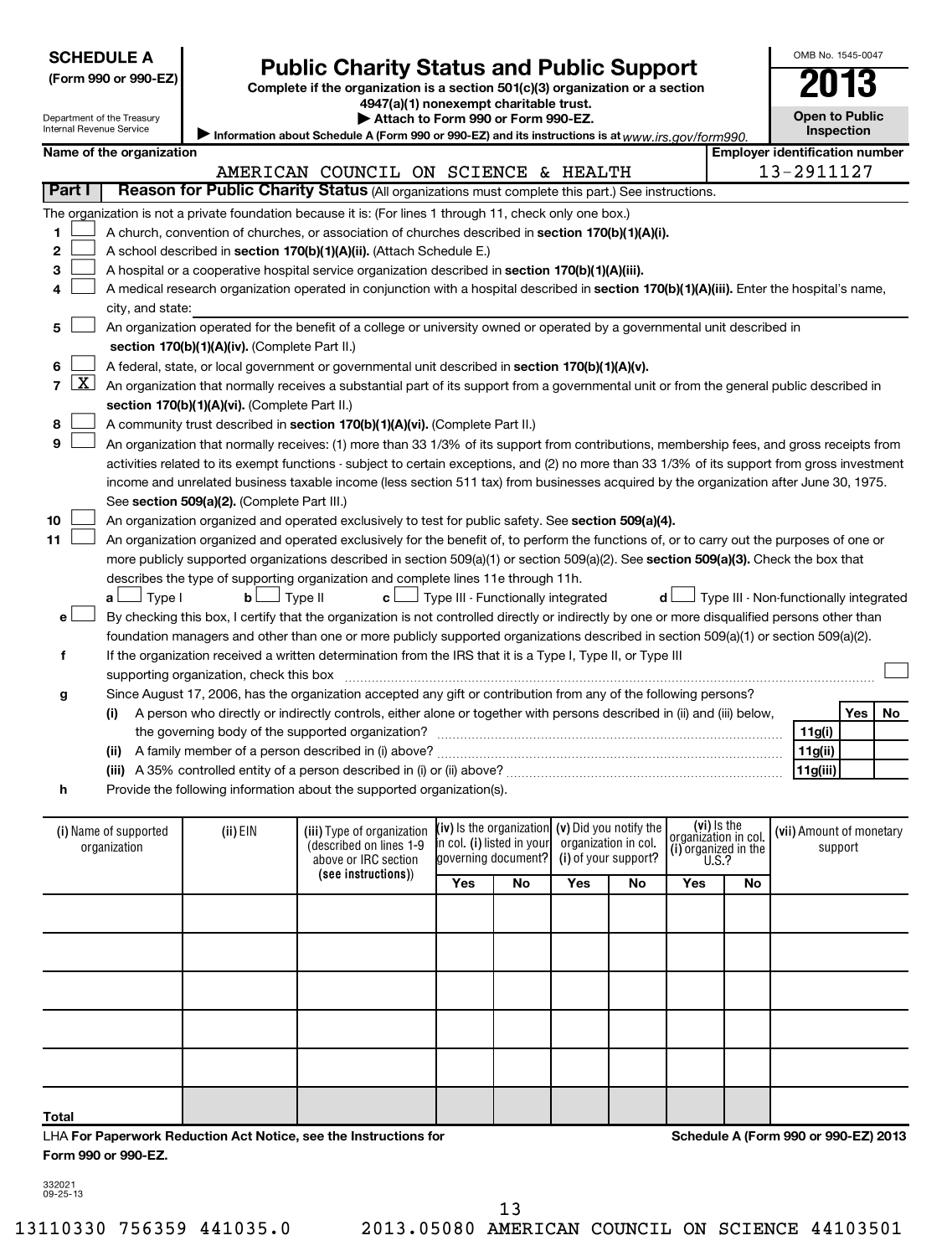#### 13-2911127 <sub>Page 2</sub> Schedule A (Form 990 or 990-EZ) 2013 AMERICAN COUNCIL ON SCIENCE & HEALTH  $13$  –  $2911127\,$  Page

(Complete only if you checked the box on line 5, 7, or 8 of Part I or if the organization failed to qualify under Part III. If the organization fails to qualify under the tests listed below, please complete Part III.) **Part II Support Schedule for Organizations Described in Sections 170(b)(1)(A)(iv) and 170(b)(1)(A)(vi)**

| Calendar year (or fiscal year beginning in)<br>(f) Total<br>(a) 2009<br>(b) 2010<br>$(c)$ 2011<br>$(d)$ 2012<br>(e) 2013<br>1 Gifts, grants, contributions, and<br>membership fees received. (Do not<br>985,139.<br>2352157.<br>1274727.<br>1400790.<br>1087946.<br>7100759.<br>include any "unusual grants.")<br>2 Tax revenues levied for the organ-<br>ization's benefit and either paid to<br>or expended on its behalf<br>3 The value of services or facilities<br>furnished by a governmental unit to<br>the organization without charge<br>985, 139.<br>2352157.<br>1274727.<br>1400790.<br>1087946.<br>7100759.<br>Total. Add lines 1 through 3<br>The portion of total contributions<br>5.<br>by each person (other than a<br>governmental unit or publicly<br>supported organization) included<br>on line 1 that exceeds 2% of the<br>amount shown on line 11,<br>1238975.<br>column (f)<br>5861784.<br>6 Public support. Subtract line 5 from line 4.<br><b>Section B. Total Support</b><br>Calendar year (or fiscal year beginning in) $\blacktriangleright$<br>(a) 2009<br>(b) 2010<br>(f) Total<br><b>(c)</b> 2011<br>$(d)$ 2012<br>(e) 2013<br>985,139.<br>2352157<br>7100759.<br>1274727<br>1400790<br>1087946<br>7 Amounts from line 4<br>Gross income from interest,<br>8<br>dividends, payments received on<br>securities loans, rents, royalties<br>73,213.<br>77,291.<br>78,412.<br>62,962.<br>62,905.<br>354,783.<br>and income from similar sources<br>Net income from unrelated business<br>9<br>activities, whether or not the<br>business is regularly carried on<br>10 Other income. Do not include gain<br>or loss from the sale of capital<br>3,292.<br>546.<br>271.<br>145.<br>188.<br>4,442.<br>assets (Explain in Part IV.)<br>7459984.<br>Total support. Add lines 7 through 10<br>11<br>269,694.<br>12<br>Gross receipts from related activities, etc. (see instructions)<br>12<br>13 First five years. If the Form 990 is for the organization's first, second, third, fourth, or fifth tax year as a section 501(c)(3)<br>organization, check this box and stop here<br><b>Section C. Computation of Public Support Percentage</b><br>78.58<br>14<br>%<br>81.04<br>15<br>%<br>16a 33 1/3% support test - 2013. If the organization did not check the box on line 13, and line 14 is 33 1/3% or more, check this box and<br>$\boxed{\text{X}}$<br>stop here. The organization qualifies as a publicly supported organization manufactured content and the content of the state of the state of the state of the state of the state of the state of the state of the state of the<br>b 33 1/3% support test - 2012. If the organization did not check a box on line 13 or 16a, and line 15 is 33 1/3% or more, check this box<br>17a 10% -facts-and-circumstances test - 2013. If the organization did not check a box on line 13, 16a, or 16b, and line 14 is 10% or more,<br>and if the organization meets the "facts-and-circumstances" test, check this box and stop here. Explain in Part IV how the organization<br>meets the "facts-and-circumstances" test. The organization qualifies as a publicly supported organization <i>manumumum</i><br>b 10% -facts-and-circumstances test - 2012. If the organization did not check a box on line 13, 16a, 16b, or 17a, and line 15 is 10% or<br>more, and if the organization meets the "facts-and-circumstances" test, check this box and stop here. Explain in Part IV how the<br>organization meets the "facts-and-circumstances" test. The organization qualifies as a publicly supported organization | <b>Section A. Public Support</b> |  |  |  |  |  |  |  |  |
|-------------------------------------------------------------------------------------------------------------------------------------------------------------------------------------------------------------------------------------------------------------------------------------------------------------------------------------------------------------------------------------------------------------------------------------------------------------------------------------------------------------------------------------------------------------------------------------------------------------------------------------------------------------------------------------------------------------------------------------------------------------------------------------------------------------------------------------------------------------------------------------------------------------------------------------------------------------------------------------------------------------------------------------------------------------------------------------------------------------------------------------------------------------------------------------------------------------------------------------------------------------------------------------------------------------------------------------------------------------------------------------------------------------------------------------------------------------------------------------------------------------------------------------------------------------------------------------------------------------------------------------------------------------------------------------------------------------------------------------------------------------------------------------------------------------------------------------------------------------------------------------------------------------------------------------------------------------------------------------------------------------------------------------------------------------------------------------------------------------------------------------------------------------------------------------------------------------------------------------------------------------------------------------------------------------------------------------------------------------------------------------------------------------------------------------------------------------------------------------------------------------------------------------------------------------------------------------------------------------------------------------------------------------------------------------------------------------------------------------------------------------------------------------------------------------------------------------------------------------------------------------------------------------------------------------------------------------------------------------------------------------------------------------------------------------------------------------------------------------------------------------------------------------------------------------------------------------------------------------------------------------------------------------------------------------------------------------------------------------------------------------------------------------------------------------------------------------------------------------------------------------------------------------------------------------------------------------------------|----------------------------------|--|--|--|--|--|--|--|--|
|                                                                                                                                                                                                                                                                                                                                                                                                                                                                                                                                                                                                                                                                                                                                                                                                                                                                                                                                                                                                                                                                                                                                                                                                                                                                                                                                                                                                                                                                                                                                                                                                                                                                                                                                                                                                                                                                                                                                                                                                                                                                                                                                                                                                                                                                                                                                                                                                                                                                                                                                                                                                                                                                                                                                                                                                                                                                                                                                                                                                                                                                                                                                                                                                                                                                                                                                                                                                                                                                                                                                                                                                 |                                  |  |  |  |  |  |  |  |  |
|                                                                                                                                                                                                                                                                                                                                                                                                                                                                                                                                                                                                                                                                                                                                                                                                                                                                                                                                                                                                                                                                                                                                                                                                                                                                                                                                                                                                                                                                                                                                                                                                                                                                                                                                                                                                                                                                                                                                                                                                                                                                                                                                                                                                                                                                                                                                                                                                                                                                                                                                                                                                                                                                                                                                                                                                                                                                                                                                                                                                                                                                                                                                                                                                                                                                                                                                                                                                                                                                                                                                                                                                 |                                  |  |  |  |  |  |  |  |  |
|                                                                                                                                                                                                                                                                                                                                                                                                                                                                                                                                                                                                                                                                                                                                                                                                                                                                                                                                                                                                                                                                                                                                                                                                                                                                                                                                                                                                                                                                                                                                                                                                                                                                                                                                                                                                                                                                                                                                                                                                                                                                                                                                                                                                                                                                                                                                                                                                                                                                                                                                                                                                                                                                                                                                                                                                                                                                                                                                                                                                                                                                                                                                                                                                                                                                                                                                                                                                                                                                                                                                                                                                 |                                  |  |  |  |  |  |  |  |  |
|                                                                                                                                                                                                                                                                                                                                                                                                                                                                                                                                                                                                                                                                                                                                                                                                                                                                                                                                                                                                                                                                                                                                                                                                                                                                                                                                                                                                                                                                                                                                                                                                                                                                                                                                                                                                                                                                                                                                                                                                                                                                                                                                                                                                                                                                                                                                                                                                                                                                                                                                                                                                                                                                                                                                                                                                                                                                                                                                                                                                                                                                                                                                                                                                                                                                                                                                                                                                                                                                                                                                                                                                 |                                  |  |  |  |  |  |  |  |  |
|                                                                                                                                                                                                                                                                                                                                                                                                                                                                                                                                                                                                                                                                                                                                                                                                                                                                                                                                                                                                                                                                                                                                                                                                                                                                                                                                                                                                                                                                                                                                                                                                                                                                                                                                                                                                                                                                                                                                                                                                                                                                                                                                                                                                                                                                                                                                                                                                                                                                                                                                                                                                                                                                                                                                                                                                                                                                                                                                                                                                                                                                                                                                                                                                                                                                                                                                                                                                                                                                                                                                                                                                 |                                  |  |  |  |  |  |  |  |  |
|                                                                                                                                                                                                                                                                                                                                                                                                                                                                                                                                                                                                                                                                                                                                                                                                                                                                                                                                                                                                                                                                                                                                                                                                                                                                                                                                                                                                                                                                                                                                                                                                                                                                                                                                                                                                                                                                                                                                                                                                                                                                                                                                                                                                                                                                                                                                                                                                                                                                                                                                                                                                                                                                                                                                                                                                                                                                                                                                                                                                                                                                                                                                                                                                                                                                                                                                                                                                                                                                                                                                                                                                 |                                  |  |  |  |  |  |  |  |  |
|                                                                                                                                                                                                                                                                                                                                                                                                                                                                                                                                                                                                                                                                                                                                                                                                                                                                                                                                                                                                                                                                                                                                                                                                                                                                                                                                                                                                                                                                                                                                                                                                                                                                                                                                                                                                                                                                                                                                                                                                                                                                                                                                                                                                                                                                                                                                                                                                                                                                                                                                                                                                                                                                                                                                                                                                                                                                                                                                                                                                                                                                                                                                                                                                                                                                                                                                                                                                                                                                                                                                                                                                 |                                  |  |  |  |  |  |  |  |  |
|                                                                                                                                                                                                                                                                                                                                                                                                                                                                                                                                                                                                                                                                                                                                                                                                                                                                                                                                                                                                                                                                                                                                                                                                                                                                                                                                                                                                                                                                                                                                                                                                                                                                                                                                                                                                                                                                                                                                                                                                                                                                                                                                                                                                                                                                                                                                                                                                                                                                                                                                                                                                                                                                                                                                                                                                                                                                                                                                                                                                                                                                                                                                                                                                                                                                                                                                                                                                                                                                                                                                                                                                 |                                  |  |  |  |  |  |  |  |  |
|                                                                                                                                                                                                                                                                                                                                                                                                                                                                                                                                                                                                                                                                                                                                                                                                                                                                                                                                                                                                                                                                                                                                                                                                                                                                                                                                                                                                                                                                                                                                                                                                                                                                                                                                                                                                                                                                                                                                                                                                                                                                                                                                                                                                                                                                                                                                                                                                                                                                                                                                                                                                                                                                                                                                                                                                                                                                                                                                                                                                                                                                                                                                                                                                                                                                                                                                                                                                                                                                                                                                                                                                 |                                  |  |  |  |  |  |  |  |  |
|                                                                                                                                                                                                                                                                                                                                                                                                                                                                                                                                                                                                                                                                                                                                                                                                                                                                                                                                                                                                                                                                                                                                                                                                                                                                                                                                                                                                                                                                                                                                                                                                                                                                                                                                                                                                                                                                                                                                                                                                                                                                                                                                                                                                                                                                                                                                                                                                                                                                                                                                                                                                                                                                                                                                                                                                                                                                                                                                                                                                                                                                                                                                                                                                                                                                                                                                                                                                                                                                                                                                                                                                 |                                  |  |  |  |  |  |  |  |  |
|                                                                                                                                                                                                                                                                                                                                                                                                                                                                                                                                                                                                                                                                                                                                                                                                                                                                                                                                                                                                                                                                                                                                                                                                                                                                                                                                                                                                                                                                                                                                                                                                                                                                                                                                                                                                                                                                                                                                                                                                                                                                                                                                                                                                                                                                                                                                                                                                                                                                                                                                                                                                                                                                                                                                                                                                                                                                                                                                                                                                                                                                                                                                                                                                                                                                                                                                                                                                                                                                                                                                                                                                 |                                  |  |  |  |  |  |  |  |  |
|                                                                                                                                                                                                                                                                                                                                                                                                                                                                                                                                                                                                                                                                                                                                                                                                                                                                                                                                                                                                                                                                                                                                                                                                                                                                                                                                                                                                                                                                                                                                                                                                                                                                                                                                                                                                                                                                                                                                                                                                                                                                                                                                                                                                                                                                                                                                                                                                                                                                                                                                                                                                                                                                                                                                                                                                                                                                                                                                                                                                                                                                                                                                                                                                                                                                                                                                                                                                                                                                                                                                                                                                 |                                  |  |  |  |  |  |  |  |  |
|                                                                                                                                                                                                                                                                                                                                                                                                                                                                                                                                                                                                                                                                                                                                                                                                                                                                                                                                                                                                                                                                                                                                                                                                                                                                                                                                                                                                                                                                                                                                                                                                                                                                                                                                                                                                                                                                                                                                                                                                                                                                                                                                                                                                                                                                                                                                                                                                                                                                                                                                                                                                                                                                                                                                                                                                                                                                                                                                                                                                                                                                                                                                                                                                                                                                                                                                                                                                                                                                                                                                                                                                 |                                  |  |  |  |  |  |  |  |  |
|                                                                                                                                                                                                                                                                                                                                                                                                                                                                                                                                                                                                                                                                                                                                                                                                                                                                                                                                                                                                                                                                                                                                                                                                                                                                                                                                                                                                                                                                                                                                                                                                                                                                                                                                                                                                                                                                                                                                                                                                                                                                                                                                                                                                                                                                                                                                                                                                                                                                                                                                                                                                                                                                                                                                                                                                                                                                                                                                                                                                                                                                                                                                                                                                                                                                                                                                                                                                                                                                                                                                                                                                 |                                  |  |  |  |  |  |  |  |  |
|                                                                                                                                                                                                                                                                                                                                                                                                                                                                                                                                                                                                                                                                                                                                                                                                                                                                                                                                                                                                                                                                                                                                                                                                                                                                                                                                                                                                                                                                                                                                                                                                                                                                                                                                                                                                                                                                                                                                                                                                                                                                                                                                                                                                                                                                                                                                                                                                                                                                                                                                                                                                                                                                                                                                                                                                                                                                                                                                                                                                                                                                                                                                                                                                                                                                                                                                                                                                                                                                                                                                                                                                 |                                  |  |  |  |  |  |  |  |  |
|                                                                                                                                                                                                                                                                                                                                                                                                                                                                                                                                                                                                                                                                                                                                                                                                                                                                                                                                                                                                                                                                                                                                                                                                                                                                                                                                                                                                                                                                                                                                                                                                                                                                                                                                                                                                                                                                                                                                                                                                                                                                                                                                                                                                                                                                                                                                                                                                                                                                                                                                                                                                                                                                                                                                                                                                                                                                                                                                                                                                                                                                                                                                                                                                                                                                                                                                                                                                                                                                                                                                                                                                 |                                  |  |  |  |  |  |  |  |  |
|                                                                                                                                                                                                                                                                                                                                                                                                                                                                                                                                                                                                                                                                                                                                                                                                                                                                                                                                                                                                                                                                                                                                                                                                                                                                                                                                                                                                                                                                                                                                                                                                                                                                                                                                                                                                                                                                                                                                                                                                                                                                                                                                                                                                                                                                                                                                                                                                                                                                                                                                                                                                                                                                                                                                                                                                                                                                                                                                                                                                                                                                                                                                                                                                                                                                                                                                                                                                                                                                                                                                                                                                 |                                  |  |  |  |  |  |  |  |  |
|                                                                                                                                                                                                                                                                                                                                                                                                                                                                                                                                                                                                                                                                                                                                                                                                                                                                                                                                                                                                                                                                                                                                                                                                                                                                                                                                                                                                                                                                                                                                                                                                                                                                                                                                                                                                                                                                                                                                                                                                                                                                                                                                                                                                                                                                                                                                                                                                                                                                                                                                                                                                                                                                                                                                                                                                                                                                                                                                                                                                                                                                                                                                                                                                                                                                                                                                                                                                                                                                                                                                                                                                 |                                  |  |  |  |  |  |  |  |  |
|                                                                                                                                                                                                                                                                                                                                                                                                                                                                                                                                                                                                                                                                                                                                                                                                                                                                                                                                                                                                                                                                                                                                                                                                                                                                                                                                                                                                                                                                                                                                                                                                                                                                                                                                                                                                                                                                                                                                                                                                                                                                                                                                                                                                                                                                                                                                                                                                                                                                                                                                                                                                                                                                                                                                                                                                                                                                                                                                                                                                                                                                                                                                                                                                                                                                                                                                                                                                                                                                                                                                                                                                 |                                  |  |  |  |  |  |  |  |  |
|                                                                                                                                                                                                                                                                                                                                                                                                                                                                                                                                                                                                                                                                                                                                                                                                                                                                                                                                                                                                                                                                                                                                                                                                                                                                                                                                                                                                                                                                                                                                                                                                                                                                                                                                                                                                                                                                                                                                                                                                                                                                                                                                                                                                                                                                                                                                                                                                                                                                                                                                                                                                                                                                                                                                                                                                                                                                                                                                                                                                                                                                                                                                                                                                                                                                                                                                                                                                                                                                                                                                                                                                 |                                  |  |  |  |  |  |  |  |  |
|                                                                                                                                                                                                                                                                                                                                                                                                                                                                                                                                                                                                                                                                                                                                                                                                                                                                                                                                                                                                                                                                                                                                                                                                                                                                                                                                                                                                                                                                                                                                                                                                                                                                                                                                                                                                                                                                                                                                                                                                                                                                                                                                                                                                                                                                                                                                                                                                                                                                                                                                                                                                                                                                                                                                                                                                                                                                                                                                                                                                                                                                                                                                                                                                                                                                                                                                                                                                                                                                                                                                                                                                 |                                  |  |  |  |  |  |  |  |  |
|                                                                                                                                                                                                                                                                                                                                                                                                                                                                                                                                                                                                                                                                                                                                                                                                                                                                                                                                                                                                                                                                                                                                                                                                                                                                                                                                                                                                                                                                                                                                                                                                                                                                                                                                                                                                                                                                                                                                                                                                                                                                                                                                                                                                                                                                                                                                                                                                                                                                                                                                                                                                                                                                                                                                                                                                                                                                                                                                                                                                                                                                                                                                                                                                                                                                                                                                                                                                                                                                                                                                                                                                 |                                  |  |  |  |  |  |  |  |  |
|                                                                                                                                                                                                                                                                                                                                                                                                                                                                                                                                                                                                                                                                                                                                                                                                                                                                                                                                                                                                                                                                                                                                                                                                                                                                                                                                                                                                                                                                                                                                                                                                                                                                                                                                                                                                                                                                                                                                                                                                                                                                                                                                                                                                                                                                                                                                                                                                                                                                                                                                                                                                                                                                                                                                                                                                                                                                                                                                                                                                                                                                                                                                                                                                                                                                                                                                                                                                                                                                                                                                                                                                 |                                  |  |  |  |  |  |  |  |  |
|                                                                                                                                                                                                                                                                                                                                                                                                                                                                                                                                                                                                                                                                                                                                                                                                                                                                                                                                                                                                                                                                                                                                                                                                                                                                                                                                                                                                                                                                                                                                                                                                                                                                                                                                                                                                                                                                                                                                                                                                                                                                                                                                                                                                                                                                                                                                                                                                                                                                                                                                                                                                                                                                                                                                                                                                                                                                                                                                                                                                                                                                                                                                                                                                                                                                                                                                                                                                                                                                                                                                                                                                 |                                  |  |  |  |  |  |  |  |  |
|                                                                                                                                                                                                                                                                                                                                                                                                                                                                                                                                                                                                                                                                                                                                                                                                                                                                                                                                                                                                                                                                                                                                                                                                                                                                                                                                                                                                                                                                                                                                                                                                                                                                                                                                                                                                                                                                                                                                                                                                                                                                                                                                                                                                                                                                                                                                                                                                                                                                                                                                                                                                                                                                                                                                                                                                                                                                                                                                                                                                                                                                                                                                                                                                                                                                                                                                                                                                                                                                                                                                                                                                 |                                  |  |  |  |  |  |  |  |  |
|                                                                                                                                                                                                                                                                                                                                                                                                                                                                                                                                                                                                                                                                                                                                                                                                                                                                                                                                                                                                                                                                                                                                                                                                                                                                                                                                                                                                                                                                                                                                                                                                                                                                                                                                                                                                                                                                                                                                                                                                                                                                                                                                                                                                                                                                                                                                                                                                                                                                                                                                                                                                                                                                                                                                                                                                                                                                                                                                                                                                                                                                                                                                                                                                                                                                                                                                                                                                                                                                                                                                                                                                 |                                  |  |  |  |  |  |  |  |  |
|                                                                                                                                                                                                                                                                                                                                                                                                                                                                                                                                                                                                                                                                                                                                                                                                                                                                                                                                                                                                                                                                                                                                                                                                                                                                                                                                                                                                                                                                                                                                                                                                                                                                                                                                                                                                                                                                                                                                                                                                                                                                                                                                                                                                                                                                                                                                                                                                                                                                                                                                                                                                                                                                                                                                                                                                                                                                                                                                                                                                                                                                                                                                                                                                                                                                                                                                                                                                                                                                                                                                                                                                 |                                  |  |  |  |  |  |  |  |  |
|                                                                                                                                                                                                                                                                                                                                                                                                                                                                                                                                                                                                                                                                                                                                                                                                                                                                                                                                                                                                                                                                                                                                                                                                                                                                                                                                                                                                                                                                                                                                                                                                                                                                                                                                                                                                                                                                                                                                                                                                                                                                                                                                                                                                                                                                                                                                                                                                                                                                                                                                                                                                                                                                                                                                                                                                                                                                                                                                                                                                                                                                                                                                                                                                                                                                                                                                                                                                                                                                                                                                                                                                 |                                  |  |  |  |  |  |  |  |  |
|                                                                                                                                                                                                                                                                                                                                                                                                                                                                                                                                                                                                                                                                                                                                                                                                                                                                                                                                                                                                                                                                                                                                                                                                                                                                                                                                                                                                                                                                                                                                                                                                                                                                                                                                                                                                                                                                                                                                                                                                                                                                                                                                                                                                                                                                                                                                                                                                                                                                                                                                                                                                                                                                                                                                                                                                                                                                                                                                                                                                                                                                                                                                                                                                                                                                                                                                                                                                                                                                                                                                                                                                 |                                  |  |  |  |  |  |  |  |  |
|                                                                                                                                                                                                                                                                                                                                                                                                                                                                                                                                                                                                                                                                                                                                                                                                                                                                                                                                                                                                                                                                                                                                                                                                                                                                                                                                                                                                                                                                                                                                                                                                                                                                                                                                                                                                                                                                                                                                                                                                                                                                                                                                                                                                                                                                                                                                                                                                                                                                                                                                                                                                                                                                                                                                                                                                                                                                                                                                                                                                                                                                                                                                                                                                                                                                                                                                                                                                                                                                                                                                                                                                 |                                  |  |  |  |  |  |  |  |  |
|                                                                                                                                                                                                                                                                                                                                                                                                                                                                                                                                                                                                                                                                                                                                                                                                                                                                                                                                                                                                                                                                                                                                                                                                                                                                                                                                                                                                                                                                                                                                                                                                                                                                                                                                                                                                                                                                                                                                                                                                                                                                                                                                                                                                                                                                                                                                                                                                                                                                                                                                                                                                                                                                                                                                                                                                                                                                                                                                                                                                                                                                                                                                                                                                                                                                                                                                                                                                                                                                                                                                                                                                 |                                  |  |  |  |  |  |  |  |  |
|                                                                                                                                                                                                                                                                                                                                                                                                                                                                                                                                                                                                                                                                                                                                                                                                                                                                                                                                                                                                                                                                                                                                                                                                                                                                                                                                                                                                                                                                                                                                                                                                                                                                                                                                                                                                                                                                                                                                                                                                                                                                                                                                                                                                                                                                                                                                                                                                                                                                                                                                                                                                                                                                                                                                                                                                                                                                                                                                                                                                                                                                                                                                                                                                                                                                                                                                                                                                                                                                                                                                                                                                 |                                  |  |  |  |  |  |  |  |  |
|                                                                                                                                                                                                                                                                                                                                                                                                                                                                                                                                                                                                                                                                                                                                                                                                                                                                                                                                                                                                                                                                                                                                                                                                                                                                                                                                                                                                                                                                                                                                                                                                                                                                                                                                                                                                                                                                                                                                                                                                                                                                                                                                                                                                                                                                                                                                                                                                                                                                                                                                                                                                                                                                                                                                                                                                                                                                                                                                                                                                                                                                                                                                                                                                                                                                                                                                                                                                                                                                                                                                                                                                 |                                  |  |  |  |  |  |  |  |  |
|                                                                                                                                                                                                                                                                                                                                                                                                                                                                                                                                                                                                                                                                                                                                                                                                                                                                                                                                                                                                                                                                                                                                                                                                                                                                                                                                                                                                                                                                                                                                                                                                                                                                                                                                                                                                                                                                                                                                                                                                                                                                                                                                                                                                                                                                                                                                                                                                                                                                                                                                                                                                                                                                                                                                                                                                                                                                                                                                                                                                                                                                                                                                                                                                                                                                                                                                                                                                                                                                                                                                                                                                 |                                  |  |  |  |  |  |  |  |  |
|                                                                                                                                                                                                                                                                                                                                                                                                                                                                                                                                                                                                                                                                                                                                                                                                                                                                                                                                                                                                                                                                                                                                                                                                                                                                                                                                                                                                                                                                                                                                                                                                                                                                                                                                                                                                                                                                                                                                                                                                                                                                                                                                                                                                                                                                                                                                                                                                                                                                                                                                                                                                                                                                                                                                                                                                                                                                                                                                                                                                                                                                                                                                                                                                                                                                                                                                                                                                                                                                                                                                                                                                 |                                  |  |  |  |  |  |  |  |  |
|                                                                                                                                                                                                                                                                                                                                                                                                                                                                                                                                                                                                                                                                                                                                                                                                                                                                                                                                                                                                                                                                                                                                                                                                                                                                                                                                                                                                                                                                                                                                                                                                                                                                                                                                                                                                                                                                                                                                                                                                                                                                                                                                                                                                                                                                                                                                                                                                                                                                                                                                                                                                                                                                                                                                                                                                                                                                                                                                                                                                                                                                                                                                                                                                                                                                                                                                                                                                                                                                                                                                                                                                 |                                  |  |  |  |  |  |  |  |  |
|                                                                                                                                                                                                                                                                                                                                                                                                                                                                                                                                                                                                                                                                                                                                                                                                                                                                                                                                                                                                                                                                                                                                                                                                                                                                                                                                                                                                                                                                                                                                                                                                                                                                                                                                                                                                                                                                                                                                                                                                                                                                                                                                                                                                                                                                                                                                                                                                                                                                                                                                                                                                                                                                                                                                                                                                                                                                                                                                                                                                                                                                                                                                                                                                                                                                                                                                                                                                                                                                                                                                                                                                 |                                  |  |  |  |  |  |  |  |  |
|                                                                                                                                                                                                                                                                                                                                                                                                                                                                                                                                                                                                                                                                                                                                                                                                                                                                                                                                                                                                                                                                                                                                                                                                                                                                                                                                                                                                                                                                                                                                                                                                                                                                                                                                                                                                                                                                                                                                                                                                                                                                                                                                                                                                                                                                                                                                                                                                                                                                                                                                                                                                                                                                                                                                                                                                                                                                                                                                                                                                                                                                                                                                                                                                                                                                                                                                                                                                                                                                                                                                                                                                 |                                  |  |  |  |  |  |  |  |  |
|                                                                                                                                                                                                                                                                                                                                                                                                                                                                                                                                                                                                                                                                                                                                                                                                                                                                                                                                                                                                                                                                                                                                                                                                                                                                                                                                                                                                                                                                                                                                                                                                                                                                                                                                                                                                                                                                                                                                                                                                                                                                                                                                                                                                                                                                                                                                                                                                                                                                                                                                                                                                                                                                                                                                                                                                                                                                                                                                                                                                                                                                                                                                                                                                                                                                                                                                                                                                                                                                                                                                                                                                 |                                  |  |  |  |  |  |  |  |  |
|                                                                                                                                                                                                                                                                                                                                                                                                                                                                                                                                                                                                                                                                                                                                                                                                                                                                                                                                                                                                                                                                                                                                                                                                                                                                                                                                                                                                                                                                                                                                                                                                                                                                                                                                                                                                                                                                                                                                                                                                                                                                                                                                                                                                                                                                                                                                                                                                                                                                                                                                                                                                                                                                                                                                                                                                                                                                                                                                                                                                                                                                                                                                                                                                                                                                                                                                                                                                                                                                                                                                                                                                 |                                  |  |  |  |  |  |  |  |  |
|                                                                                                                                                                                                                                                                                                                                                                                                                                                                                                                                                                                                                                                                                                                                                                                                                                                                                                                                                                                                                                                                                                                                                                                                                                                                                                                                                                                                                                                                                                                                                                                                                                                                                                                                                                                                                                                                                                                                                                                                                                                                                                                                                                                                                                                                                                                                                                                                                                                                                                                                                                                                                                                                                                                                                                                                                                                                                                                                                                                                                                                                                                                                                                                                                                                                                                                                                                                                                                                                                                                                                                                                 |                                  |  |  |  |  |  |  |  |  |
|                                                                                                                                                                                                                                                                                                                                                                                                                                                                                                                                                                                                                                                                                                                                                                                                                                                                                                                                                                                                                                                                                                                                                                                                                                                                                                                                                                                                                                                                                                                                                                                                                                                                                                                                                                                                                                                                                                                                                                                                                                                                                                                                                                                                                                                                                                                                                                                                                                                                                                                                                                                                                                                                                                                                                                                                                                                                                                                                                                                                                                                                                                                                                                                                                                                                                                                                                                                                                                                                                                                                                                                                 |                                  |  |  |  |  |  |  |  |  |
|                                                                                                                                                                                                                                                                                                                                                                                                                                                                                                                                                                                                                                                                                                                                                                                                                                                                                                                                                                                                                                                                                                                                                                                                                                                                                                                                                                                                                                                                                                                                                                                                                                                                                                                                                                                                                                                                                                                                                                                                                                                                                                                                                                                                                                                                                                                                                                                                                                                                                                                                                                                                                                                                                                                                                                                                                                                                                                                                                                                                                                                                                                                                                                                                                                                                                                                                                                                                                                                                                                                                                                                                 |                                  |  |  |  |  |  |  |  |  |
|                                                                                                                                                                                                                                                                                                                                                                                                                                                                                                                                                                                                                                                                                                                                                                                                                                                                                                                                                                                                                                                                                                                                                                                                                                                                                                                                                                                                                                                                                                                                                                                                                                                                                                                                                                                                                                                                                                                                                                                                                                                                                                                                                                                                                                                                                                                                                                                                                                                                                                                                                                                                                                                                                                                                                                                                                                                                                                                                                                                                                                                                                                                                                                                                                                                                                                                                                                                                                                                                                                                                                                                                 |                                  |  |  |  |  |  |  |  |  |
|                                                                                                                                                                                                                                                                                                                                                                                                                                                                                                                                                                                                                                                                                                                                                                                                                                                                                                                                                                                                                                                                                                                                                                                                                                                                                                                                                                                                                                                                                                                                                                                                                                                                                                                                                                                                                                                                                                                                                                                                                                                                                                                                                                                                                                                                                                                                                                                                                                                                                                                                                                                                                                                                                                                                                                                                                                                                                                                                                                                                                                                                                                                                                                                                                                                                                                                                                                                                                                                                                                                                                                                                 |                                  |  |  |  |  |  |  |  |  |
|                                                                                                                                                                                                                                                                                                                                                                                                                                                                                                                                                                                                                                                                                                                                                                                                                                                                                                                                                                                                                                                                                                                                                                                                                                                                                                                                                                                                                                                                                                                                                                                                                                                                                                                                                                                                                                                                                                                                                                                                                                                                                                                                                                                                                                                                                                                                                                                                                                                                                                                                                                                                                                                                                                                                                                                                                                                                                                                                                                                                                                                                                                                                                                                                                                                                                                                                                                                                                                                                                                                                                                                                 |                                  |  |  |  |  |  |  |  |  |
|                                                                                                                                                                                                                                                                                                                                                                                                                                                                                                                                                                                                                                                                                                                                                                                                                                                                                                                                                                                                                                                                                                                                                                                                                                                                                                                                                                                                                                                                                                                                                                                                                                                                                                                                                                                                                                                                                                                                                                                                                                                                                                                                                                                                                                                                                                                                                                                                                                                                                                                                                                                                                                                                                                                                                                                                                                                                                                                                                                                                                                                                                                                                                                                                                                                                                                                                                                                                                                                                                                                                                                                                 |                                  |  |  |  |  |  |  |  |  |
|                                                                                                                                                                                                                                                                                                                                                                                                                                                                                                                                                                                                                                                                                                                                                                                                                                                                                                                                                                                                                                                                                                                                                                                                                                                                                                                                                                                                                                                                                                                                                                                                                                                                                                                                                                                                                                                                                                                                                                                                                                                                                                                                                                                                                                                                                                                                                                                                                                                                                                                                                                                                                                                                                                                                                                                                                                                                                                                                                                                                                                                                                                                                                                                                                                                                                                                                                                                                                                                                                                                                                                                                 |                                  |  |  |  |  |  |  |  |  |
| 18 Private foundation. If the organization did not check a box on line 13, 16a, 16b, 17a, or 17b, check this box and see instructions                                                                                                                                                                                                                                                                                                                                                                                                                                                                                                                                                                                                                                                                                                                                                                                                                                                                                                                                                                                                                                                                                                                                                                                                                                                                                                                                                                                                                                                                                                                                                                                                                                                                                                                                                                                                                                                                                                                                                                                                                                                                                                                                                                                                                                                                                                                                                                                                                                                                                                                                                                                                                                                                                                                                                                                                                                                                                                                                                                                                                                                                                                                                                                                                                                                                                                                                                                                                                                                           |                                  |  |  |  |  |  |  |  |  |
| Schedule A (Form 990 or 990-EZ) 2013                                                                                                                                                                                                                                                                                                                                                                                                                                                                                                                                                                                                                                                                                                                                                                                                                                                                                                                                                                                                                                                                                                                                                                                                                                                                                                                                                                                                                                                                                                                                                                                                                                                                                                                                                                                                                                                                                                                                                                                                                                                                                                                                                                                                                                                                                                                                                                                                                                                                                                                                                                                                                                                                                                                                                                                                                                                                                                                                                                                                                                                                                                                                                                                                                                                                                                                                                                                                                                                                                                                                                            |                                  |  |  |  |  |  |  |  |  |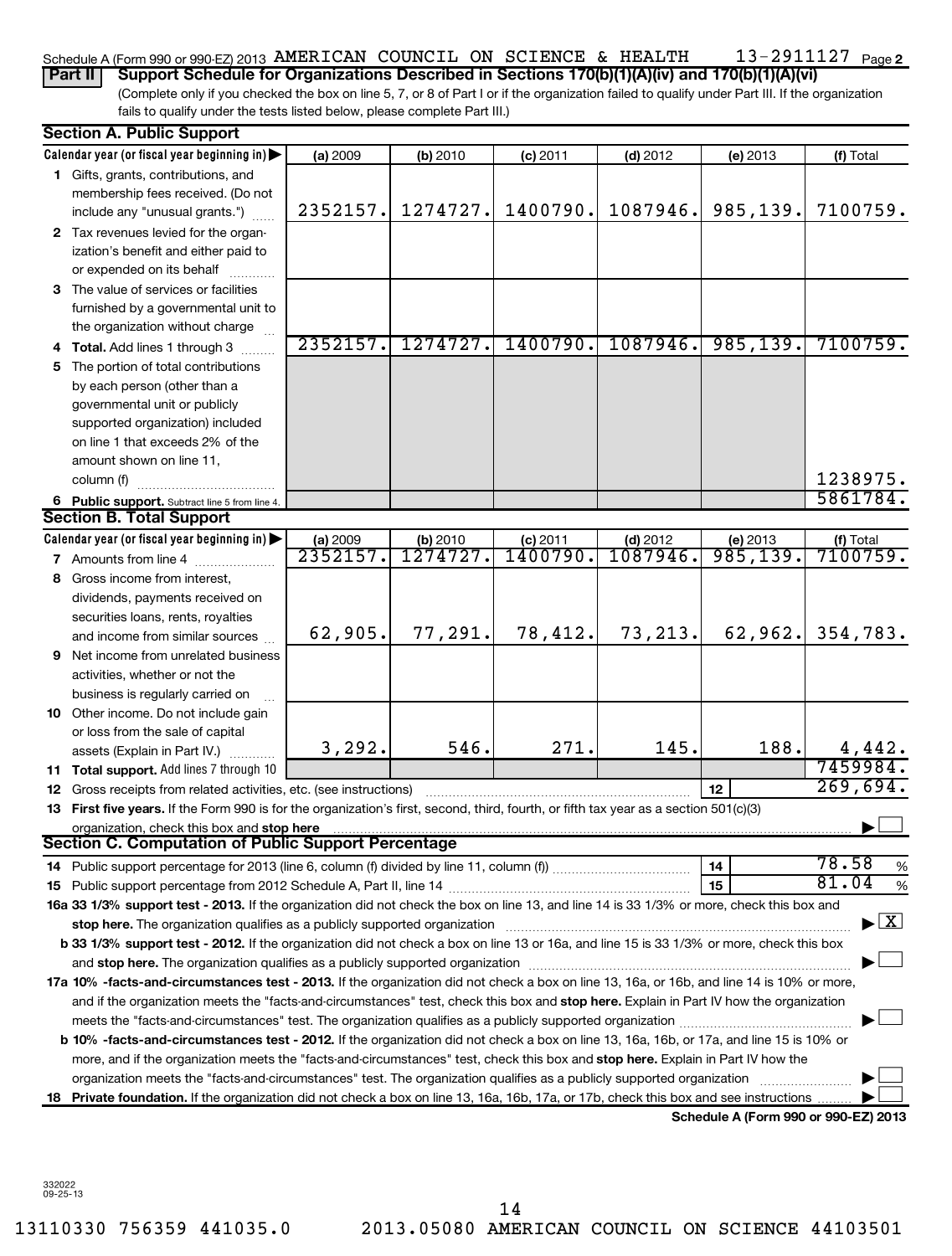### 13-2911127 <sub>Page 3</sub> Schedule A (Form 990 or 990-EZ) 2013 AMERICAN COUNCIL ON SCIENCE & HEALTH  $13$  –  $2911127\,$  Page **Part III Support Schedule for Organizations Described in Section 509(a)(2)**

(Complete only if you checked the box on line 9 of Part I or if the organization failed to qualify under Part II. If the organization fails to qualify under the tests listed below, please complete Part II.)

| <b>Section A. Public Support</b>                                                                                                                                                                                         |          |          |            |            |          |                                      |
|--------------------------------------------------------------------------------------------------------------------------------------------------------------------------------------------------------------------------|----------|----------|------------|------------|----------|--------------------------------------|
| Calendar year (or fiscal year beginning in)                                                                                                                                                                              | (a) 2009 | (b) 2010 | (c) 2011   | $(d)$ 2012 | (e) 2013 | (f) Total                            |
| 1 Gifts, grants, contributions, and                                                                                                                                                                                      |          |          |            |            |          |                                      |
| membership fees received. (Do not                                                                                                                                                                                        |          |          |            |            |          |                                      |
| include any "unusual grants.")                                                                                                                                                                                           |          |          |            |            |          |                                      |
| <b>2</b> Gross receipts from admissions,<br>merchandise sold or services per-<br>formed, or facilities furnished in<br>any activity that is related to the<br>organization's tax-exempt purpose                          |          |          |            |            |          |                                      |
| <b>3</b> Gross receipts from activities that<br>are not an unrelated trade or bus-                                                                                                                                       |          |          |            |            |          |                                      |
| iness under section 513                                                                                                                                                                                                  |          |          |            |            |          |                                      |
| 4 Tax revenues levied for the organ-<br>ization's benefit and either paid to<br>or expended on its behalf                                                                                                                |          |          |            |            |          |                                      |
| 5 The value of services or facilities                                                                                                                                                                                    |          |          |            |            |          |                                      |
| furnished by a governmental unit to<br>the organization without charge                                                                                                                                                   |          |          |            |            |          |                                      |
| 6 Total. Add lines 1 through 5                                                                                                                                                                                           |          |          |            |            |          |                                      |
| 7a Amounts included on lines 1, 2, and                                                                                                                                                                                   |          |          |            |            |          |                                      |
| 3 received from disqualified persons<br><b>b</b> Amounts included on lines 2 and 3 received<br>from other than disqualified persons that<br>exceed the greater of \$5,000 or 1% of the<br>amount on line 13 for the year |          |          |            |            |          |                                      |
| c Add lines 7a and 7b                                                                                                                                                                                                    |          |          |            |            |          |                                      |
| 8 Public support (Subtract line 7c from line 6.)                                                                                                                                                                         |          |          |            |            |          |                                      |
| <b>Section B. Total Support</b>                                                                                                                                                                                          |          |          |            |            |          |                                      |
| Calendar year (or fiscal year beginning in)                                                                                                                                                                              | (a) 2009 | (b) 2010 | $(c)$ 2011 | $(d)$ 2012 | (e) 2013 | (f) Total                            |
| <b>9</b> Amounts from line 6                                                                                                                                                                                             |          |          |            |            |          |                                      |
| <b>10a</b> Gross income from interest,<br>dividends, payments received on<br>securities loans, rents, royalties<br>and income from similar sources                                                                       |          |          |            |            |          |                                      |
| <b>b</b> Unrelated business taxable income                                                                                                                                                                               |          |          |            |            |          |                                      |
| (less section 511 taxes) from businesses<br>acquired after June 30, 1975                                                                                                                                                 |          |          |            |            |          |                                      |
| c Add lines 10a and 10b                                                                                                                                                                                                  |          |          |            |            |          |                                      |
| 11 Net income from unrelated business<br>activities not included in line 10b.<br>whether or not the business is<br>regularly carried on                                                                                  |          |          |            |            |          |                                      |
| 12 Other income. Do not include gain<br>or loss from the sale of capital<br>assets (Explain in Part IV.) $\cdots$                                                                                                        |          |          |            |            |          |                                      |
| 13 Total support. (Add lines 9, 10c, 11, and 12.)                                                                                                                                                                        |          |          |            |            |          |                                      |
| 14 First five years. If the Form 990 is for the organization's first, second, third, fourth, or fifth tax year as a section 501(c)(3) organization,                                                                      |          |          |            |            |          |                                      |
|                                                                                                                                                                                                                          |          |          |            |            |          |                                      |
| <b>Section C. Computation of Public Support Percentage</b>                                                                                                                                                               |          |          |            |            |          |                                      |
|                                                                                                                                                                                                                          |          |          |            |            | 15       | %                                    |
| 16 Public support percentage from 2012 Schedule A, Part III, line 15                                                                                                                                                     |          |          |            |            | 16       | %                                    |
| Section D. Computation of Investment Income Percentage                                                                                                                                                                   |          |          |            |            |          |                                      |
| 18 Investment income percentage from 2012 Schedule A, Part III, line 17                                                                                                                                                  |          |          |            |            | 17<br>18 | %<br>%                               |
| 19a 33 1/3% support tests - 2013. If the organization did not check the box on line 14, and line 15 is more than 33 1/3%, and line 17 is not                                                                             |          |          |            |            |          |                                      |
| more than 33 1/3%, check this box and stop here. The organization qualifies as a publicly supported organization                                                                                                         |          |          |            |            |          |                                      |
| b 33 1/3% support tests - 2012. If the organization did not check a box on line 14 or line 19a, and line 16 is more than 33 1/3%, and                                                                                    |          |          |            |            |          |                                      |
| line 18 is not more than 33 1/3%, check this box and stop here. The organization qualifies as a publicly supported organization                                                                                          |          |          |            |            |          |                                      |
|                                                                                                                                                                                                                          |          |          |            |            |          |                                      |
| 332023 09-25-13                                                                                                                                                                                                          |          |          |            |            |          | Schedule A (Form 990 or 990-EZ) 2013 |
|                                                                                                                                                                                                                          |          |          | 15         |            |          |                                      |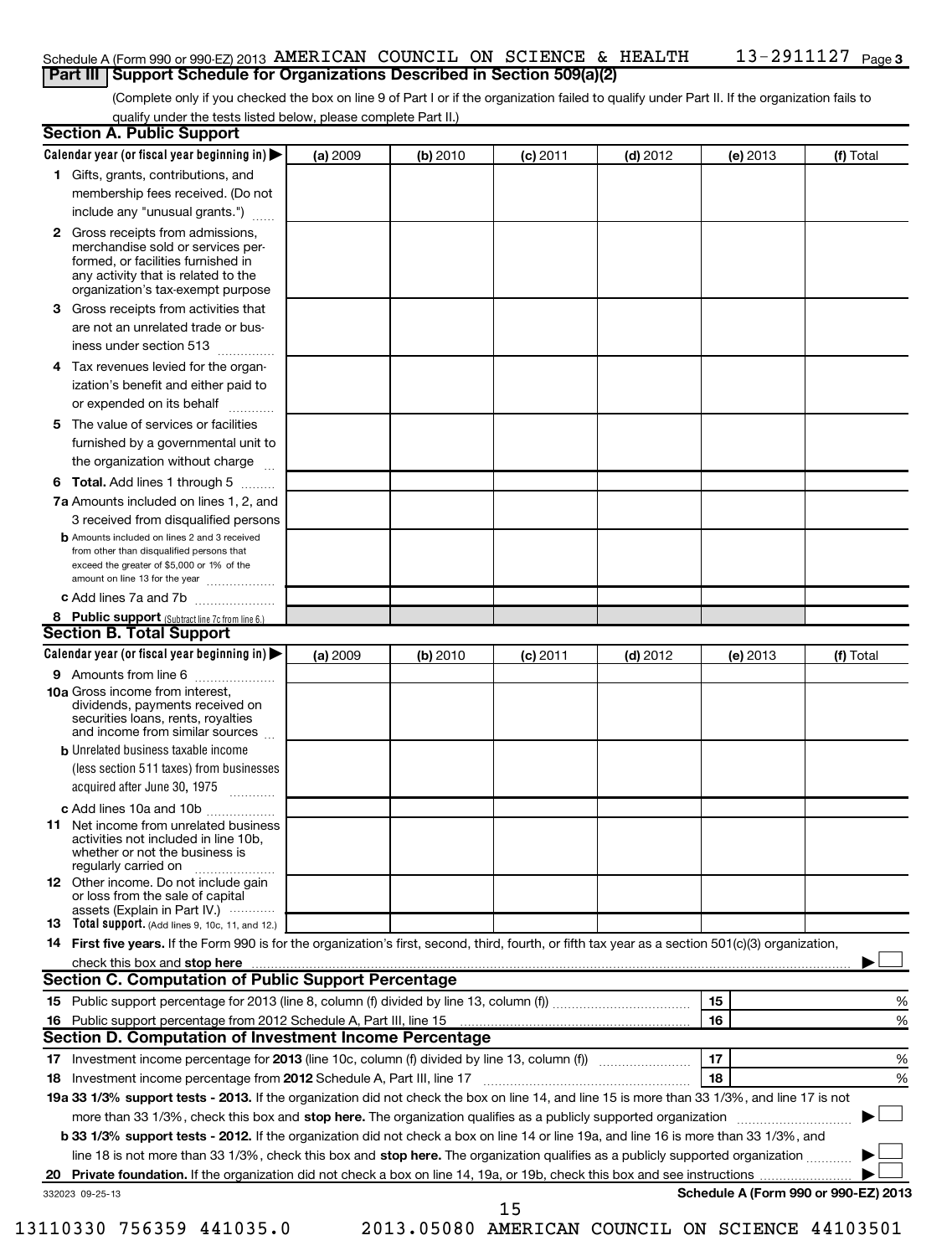| Part IV   Supplemental Information. Provide the explanations required by Part II, line 10; Part II, line 17a or 17b; and Part III, line 12. |  |
|---------------------------------------------------------------------------------------------------------------------------------------------|--|
| Also complete this part for any additional information. (See instructions).                                                                 |  |

| 332024 09-25-13<br>13110330 756359 441035.0 | 2013.05080 AMERICAN COUNCIL ON SCIENCE 44103501 | 16 |  | Schedule A (Form 990 or 990-EZ) 2013 |
|---------------------------------------------|-------------------------------------------------|----|--|--------------------------------------|
|                                             |                                                 |    |  |                                      |
|                                             |                                                 |    |  |                                      |
|                                             |                                                 |    |  |                                      |
|                                             |                                                 |    |  |                                      |
|                                             |                                                 |    |  |                                      |
|                                             |                                                 |    |  |                                      |
|                                             |                                                 |    |  |                                      |
|                                             |                                                 |    |  |                                      |
|                                             |                                                 |    |  |                                      |
|                                             |                                                 |    |  |                                      |
|                                             |                                                 |    |  |                                      |
|                                             |                                                 |    |  |                                      |
|                                             |                                                 |    |  |                                      |
|                                             |                                                 |    |  |                                      |
|                                             |                                                 |    |  |                                      |
|                                             |                                                 |    |  |                                      |
|                                             |                                                 |    |  |                                      |
|                                             |                                                 |    |  |                                      |
|                                             |                                                 |    |  |                                      |
|                                             |                                                 |    |  |                                      |
|                                             |                                                 |    |  |                                      |
|                                             |                                                 |    |  |                                      |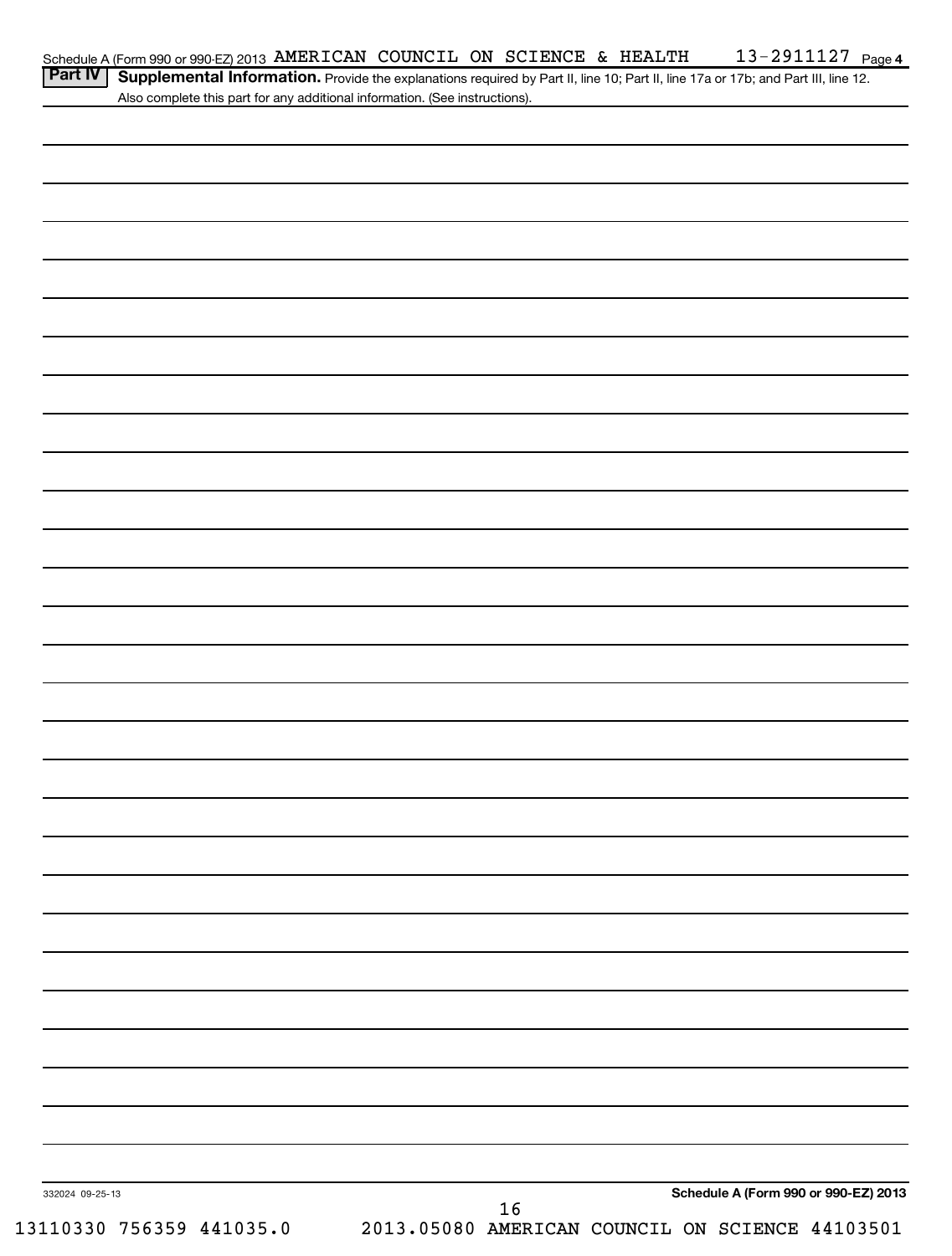# **Schedule B Schedule of Contributors**

**or 990-PF) | Attach to Form 990, Form 990-EZ, or Form 990-PF. | Information about Schedule B (Form 990, 990-EZ, or 990-PF) and its instructions is at** <sub>www.irs.gov/form990  $\cdot$ </sub>

**2013**

OMB No. 1545-0047

| Name of the organization |  |
|--------------------------|--|
|--------------------------|--|

Department of the Treasury Internal Revenue Service

**(Form 990, 990-EZ,**

| Name of the organization       | <b>Employer identification number</b>                                       |            |
|--------------------------------|-----------------------------------------------------------------------------|------------|
|                                | AMERICAN COUNCIL ON SCIENCE & HEALTH                                        | 13-2911127 |
| Organization type (check one): |                                                                             |            |
| Filers of:                     | Section:                                                                    |            |
| Form 990 or 990-EZ             | $\lfloor \underline{X} \rfloor$ 501(c)( 3) (enter number) organization      |            |
|                                | $4947(a)(1)$ nonexempt charitable trust not treated as a private foundation |            |
|                                | 527 political organization                                                  |            |
| Form 990-PF                    | 501(c)(3) exempt private foundation                                         |            |
|                                | 4947(a)(1) nonexempt charitable trust treated as a private foundation       |            |
|                                | 501(c)(3) taxable private foundation                                        |            |
|                                |                                                                             |            |

Check if your organization is covered by the General Rule or a Special Rule. **Note.**  Only a section 501(c)(7), (8), or (10) organization can check boxes for both the General Rule and a Special Rule. See instructions.

# **General Rule**

For an organization filing Form 990, 990-EZ, or 990-PF that received, during the year, \$5,000 or more (in money or property) from any one contributor. Complete Parts I and II.  $\left\vert \cdot\right\vert$ 

# **Special Rules**

509(a)(1) and 170(b)(1)(A)(vi) and received from any one contributor, during the year, a contribution of the greater of (1**)** \$5,000 or (**2**) 2%  $\boxed{\textbf{X}}$  For a section 501(c)(3) organization filing Form 990 or 990-EZ that met the 33 1/3% support test of the regulations under sections of the amount on (i) Form 990, Part VIII, line 1h, or (ii) Form 990-EZ, line 1. Complete Parts I and II.

total contributions of more than \$1,000 for use exclusively for religious, charitable, scientific, literary, or educational purposes, or For a section 501(c)(7), (8), or (10) organization filing Form 990 or 990-EZ that received from any one contributor, during the year, the prevention of cruelty to children or animals. Complete Parts I, II, and III.  $\left\vert \cdot\right\vert$ 

purpose. Do not complete any of the parts unless the General Rule applies to this organization because it received nonexclusively contributions for use exclusively for religious, charitable, etc., purposes, but these contributions did not total to more than \$1,000. If this box is checked, enter here the total contributions that were received during the year for an exclusively religious, charitable, etc., For a section 501(c)(7), (8), or (10) organization filing Form 990 or 990-EZ that received from any one contributor, during the year, religious, charitable, etc., contributions of \$5,000 or more during the year  $\Box$   $\Box$   $\Box$   $\Box$  $\left\vert \cdot\right\vert$ 

**Caution.** An organization that is not covered by the General Rule and/or the Special Rules does not file Schedule B (Form 990, 990-EZ, or 990-PF),  **must** but it answer "No" on Part IV, line 2, of its Form 990; or check the box on line H of its Form 990-EZ or on its Form 990-PF, Part I, line 2, to certify that it does not meet the filing requirements of Schedule B (Form 990, 990-EZ, or 990-PF).

LHA For Paperwork Reduction Act Notice, see the Instructions for Form 990, 990-EZ, or 990-PF. Schedule B (Form 990, 990-EZ, or 990-PF) (2013)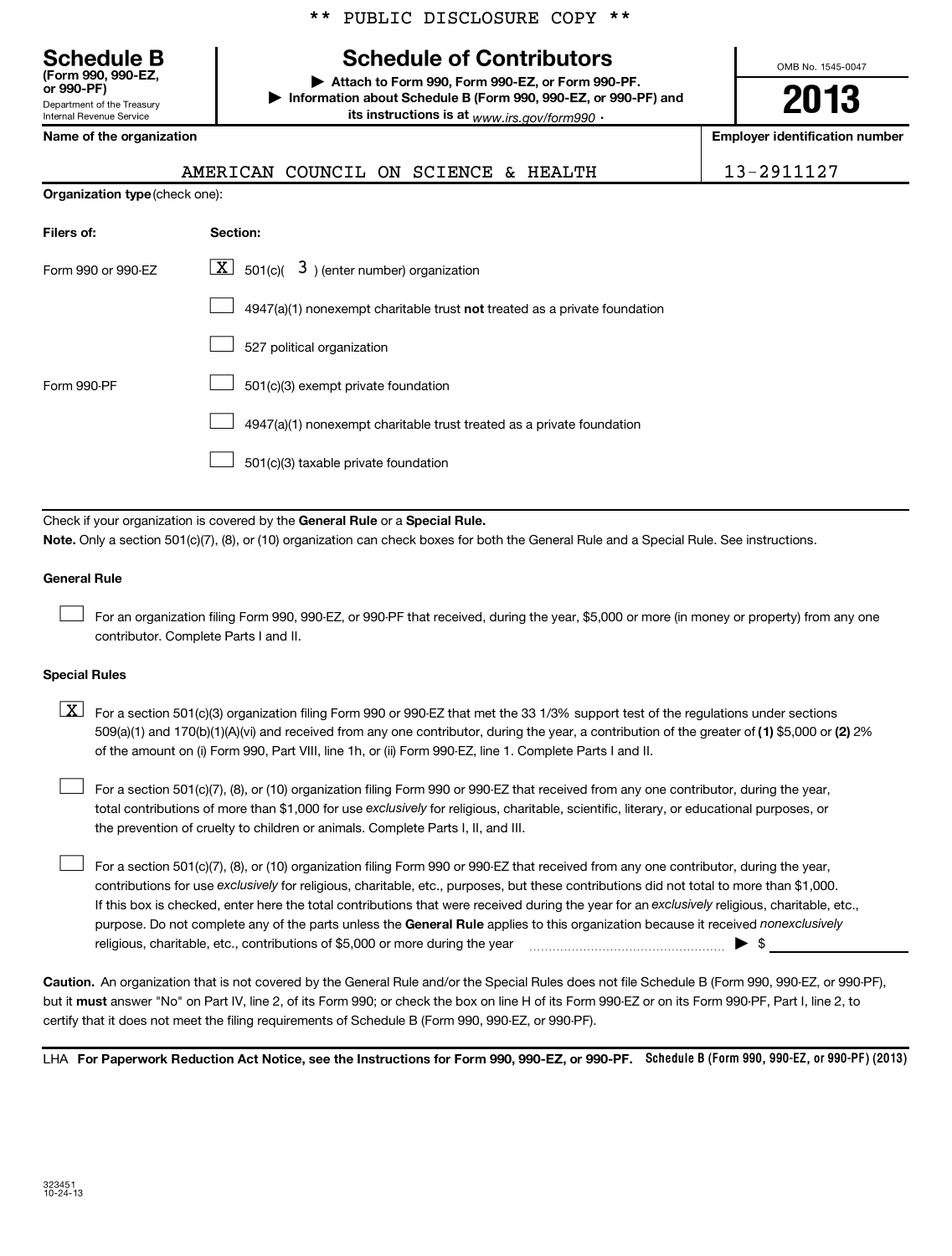**2**

**Name of organization Employer identification number**

AMERICAN COUNCIL ON SCIENCE & HEALTH 13-2911127

| Part I               | <b>Contributors</b> (see instructions). Use duplicate copies of Part I if additional space is needed. |                                   |                                                                                                                                                                |
|----------------------|-------------------------------------------------------------------------------------------------------|-----------------------------------|----------------------------------------------------------------------------------------------------------------------------------------------------------------|
| (a)<br>No.           | (b)<br>Name, address, and ZIP + 4                                                                     | (c)<br><b>Total contributions</b> | (d)<br>Type of contribution                                                                                                                                    |
| 1                    |                                                                                                       | 30,000.<br>\$                     | $\overline{\mathbf{X}}$<br>Person<br>Payroll<br>Noncash<br>(Complete Part II for<br>noncash contributions.)                                                    |
| (a)<br>No.           | (b)<br>Name, address, and ZIP + 4                                                                     | (c)<br><b>Total contributions</b> | (d)<br>Type of contribution                                                                                                                                    |
| 2                    |                                                                                                       | 25,000.<br>\$                     | $\overline{\mathbf{X}}$<br>Person<br>Payroll<br>Noncash<br>(Complete Part II for<br>noncash contributions.)                                                    |
| (a)<br>No.           | (b)<br>Name, address, and ZIP + 4                                                                     | (c)<br><b>Total contributions</b> | (d)<br>Type of contribution                                                                                                                                    |
| 3                    |                                                                                                       | 40,000.<br>\$                     | $\overline{\mathbf{X}}$<br>Person<br>Payroll<br>Noncash<br>(Complete Part II for<br>noncash contributions.)                                                    |
| (a)<br>No.           | (b)<br>Name, address, and ZIP + 4                                                                     | (c)<br><b>Total contributions</b> | (d)<br>Type of contribution                                                                                                                                    |
| 4                    |                                                                                                       | 75,000.<br>\$                     | $\overline{\mathbf{X}}$<br>Person<br>Payroll<br>Noncash<br>(Complete Part II for<br>noncash contributions.)                                                    |
| (a)<br>No.           | (b)<br>Name, address, and ZIP + 4                                                                     | (c)<br><b>Total contributions</b> | (d)<br>Type of contribution                                                                                                                                    |
| 5                    |                                                                                                       | 35,000.<br>\$                     | $\boxed{\textbf{X}}$<br>Person<br>Payroll<br>Noncash<br>(Complete Part II for<br>noncash contributions.)                                                       |
| (a)<br>No.           | (b)<br>Name, address, and ZIP + 4                                                                     | (c)<br><b>Total contributions</b> | (d)<br>Type of contribution                                                                                                                                    |
| 6<br>323452 10-24-13 |                                                                                                       | 25,000.<br>\$                     | $\overline{\mathbf{X}}$<br>Person<br>Payroll<br>Noncash<br>(Complete Part II for<br>noncash contributions.)<br>Schedule B (Form 990, 990-EZ, or 990-PF) (2013) |

18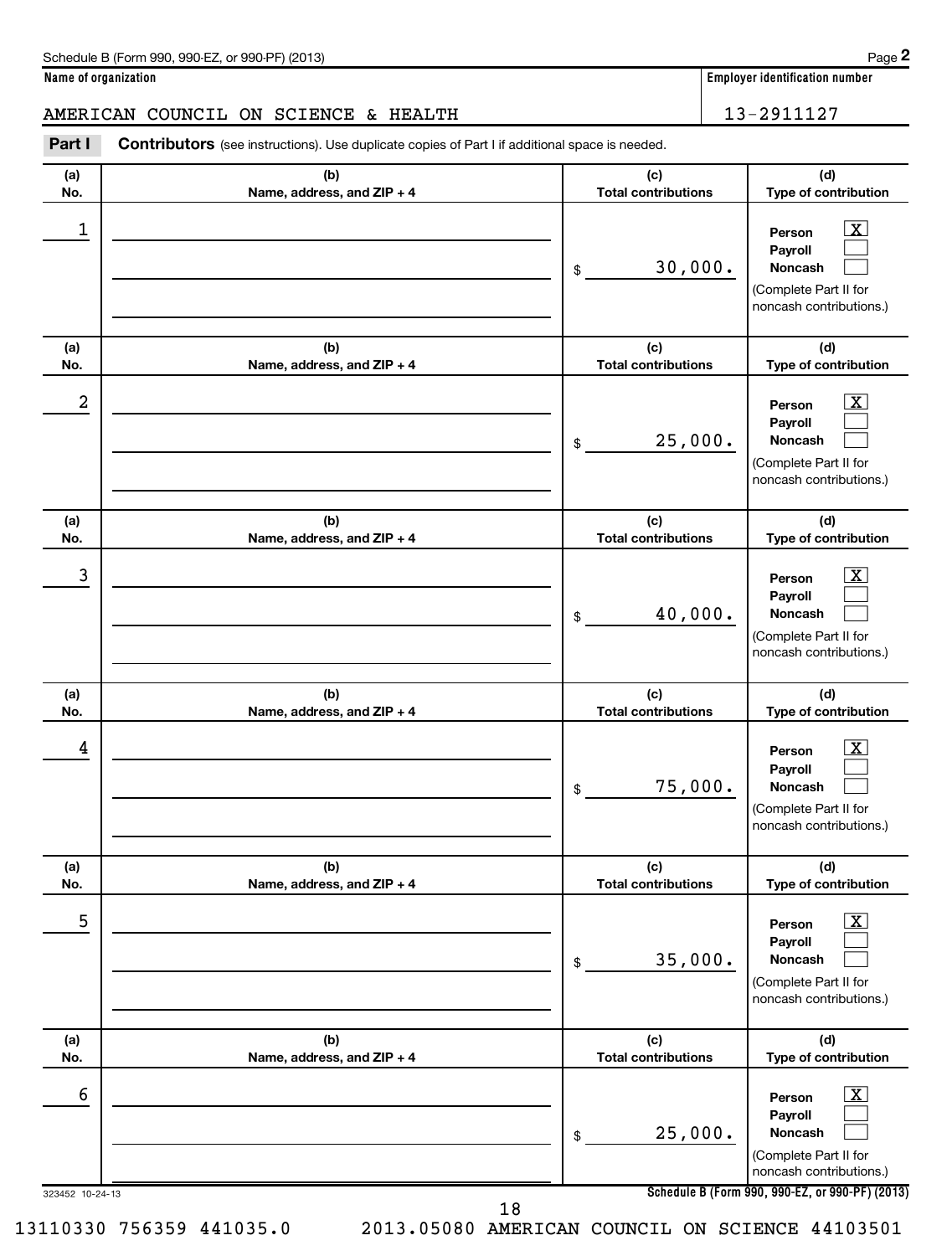**2**

**Name of organization Employer identification number**

AMERICAN COUNCIL ON SCIENCE & HEALTH 13-2911127

| Part I     | <b>Contributors</b> (see instructions). Use duplicate copies of Part I if additional space is needed. |                                   |                                                                                                                                     |  |  |
|------------|-------------------------------------------------------------------------------------------------------|-----------------------------------|-------------------------------------------------------------------------------------------------------------------------------------|--|--|
| (a)<br>No. | (b)<br>Name, address, and ZIP + 4                                                                     | (c)<br><b>Total contributions</b> | (d)<br>Type of contribution                                                                                                         |  |  |
| 7          |                                                                                                       | 50, 350.<br>\$                    | $\overline{\mathbf{X}}$<br>Person<br>Payroll<br>Noncash<br>(Complete Part II for<br>noncash contributions.)                         |  |  |
| (a)<br>No. | (b)<br>Name, address, and ZIP + 4                                                                     | (c)<br><b>Total contributions</b> | (d)<br>Type of contribution                                                                                                         |  |  |
| 8          |                                                                                                       | 25,000.<br>\$                     | $\overline{\mathbf{X}}$<br>Person<br>Payroll<br>Noncash<br>(Complete Part II for<br>noncash contributions.)                         |  |  |
| (a)<br>No. | (b)<br>Name, address, and ZIP + 4                                                                     | (c)<br><b>Total contributions</b> | (d)<br>Type of contribution                                                                                                         |  |  |
| 9          |                                                                                                       | 120,000.<br>\$                    | $\overline{\mathbf{X}}$<br>Person<br>Payroll<br>Noncash<br>(Complete Part II for<br>noncash contributions.)                         |  |  |
| (a)<br>No. | (b)<br>Name, address, and ZIP + 4                                                                     | (c)<br><b>Total contributions</b> | (d)<br>Type of contribution                                                                                                         |  |  |
| 10         |                                                                                                       | 32,500.<br>\$                     | $\overline{\mathbf{X}}$<br>Person<br>Payroll<br><b>Noncash</b><br>(Complete Part II for<br>noncash contributions.)                  |  |  |
| (a)<br>No. | (b)<br>Name, address, and ZIP + 4                                                                     | (c)<br><b>Total contributions</b> | (d)<br>Type of contribution                                                                                                         |  |  |
| 11         |                                                                                                       | 25,000.<br>\$                     | $\boxed{\textbf{X}}$<br>Person<br>Payroll<br>Noncash<br>(Complete Part II for<br>noncash contributions.)                            |  |  |
| (a)<br>No. | (b)<br>Name, address, and ZIP + 4                                                                     | (c)<br><b>Total contributions</b> | (d)<br>Type of contribution                                                                                                         |  |  |
|            | 323452 10-24-13                                                                                       | \$                                | Person<br>Payroll<br>Noncash<br>(Complete Part II for<br>noncash contributions.)<br>Schedule B (Form 990, 990-EZ, or 990-PF) (2013) |  |  |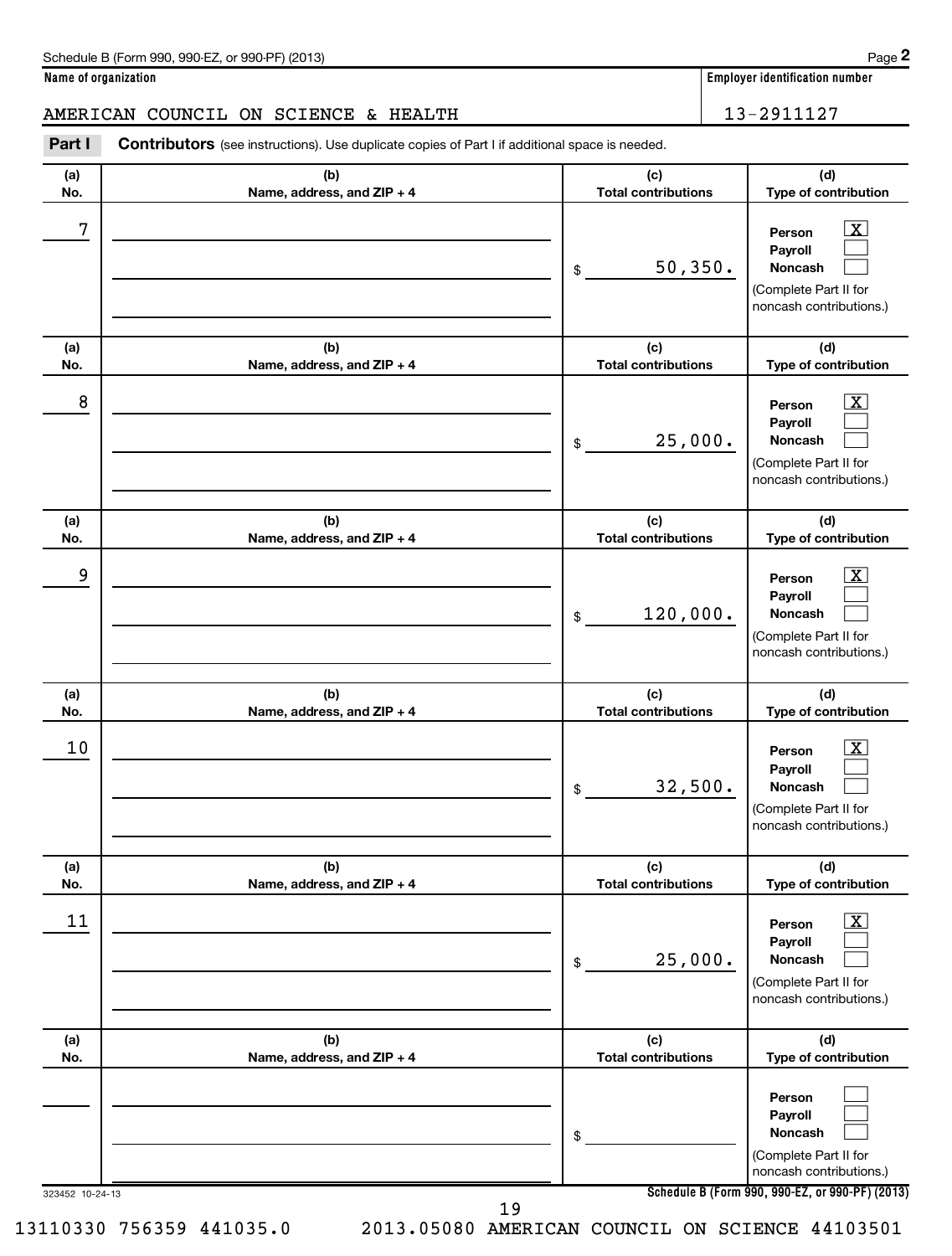| Schedule B (Form 990, 990-EZ, or 990-PF) (2013) | Page 3                         |
|-------------------------------------------------|--------------------------------|
| Name of organization                            | Employer identification number |
|                                                 |                                |
| AMERICAN COUNCIL ON SCIENCE & HEALTH            | 13-2911127                     |

| AMERICAN COUNCIL ON SCIENCE & HEALTH |  |  |  |
|--------------------------------------|--|--|--|
|                                      |  |  |  |

Part II Noncash Property (see instructions). Use duplicate copies of Part II if additional space is needed.

| (a)<br>No.<br>from<br>Part I | (b)<br>Description of noncash property given | (c)<br>FMV (or estimate)<br>(see instructions) | (d)<br>Date received                            |
|------------------------------|----------------------------------------------|------------------------------------------------|-------------------------------------------------|
|                              |                                              |                                                |                                                 |
|                              |                                              | $\sim$                                         |                                                 |
|                              |                                              |                                                |                                                 |
| (a)<br>No.<br>from           | (b)<br>Description of noncash property given | (c)<br>FMV (or estimate)<br>(see instructions) | (d)<br>Date received                            |
| Part I                       |                                              |                                                |                                                 |
|                              |                                              |                                                |                                                 |
|                              |                                              |                                                |                                                 |
|                              |                                              | $\frac{1}{2}$                                  |                                                 |
|                              |                                              |                                                |                                                 |
| (a)<br>No.<br>from           | (b)<br>Description of noncash property given | (c)<br>FMV (or estimate)                       | (d)<br>Date received                            |
| Part I                       |                                              | (see instructions)                             |                                                 |
|                              |                                              |                                                |                                                 |
|                              |                                              |                                                |                                                 |
|                              |                                              |                                                |                                                 |
|                              |                                              | $\sim$                                         |                                                 |
|                              |                                              |                                                |                                                 |
| (a)                          |                                              | (c)                                            |                                                 |
| No.<br>from                  | (b)<br>Description of noncash property given | FMV (or estimate)                              | (d)<br>Date received                            |
| Part I                       |                                              | (see instructions)                             |                                                 |
|                              |                                              |                                                |                                                 |
|                              |                                              |                                                |                                                 |
|                              |                                              |                                                |                                                 |
|                              |                                              | $\frac{1}{2}$                                  |                                                 |
|                              |                                              |                                                |                                                 |
| (a)                          |                                              | (c)                                            |                                                 |
| No.                          | (b)                                          | FMV (or estimate)                              | (d)                                             |
| from<br>Part I               | Description of noncash property given        | (see instructions)                             | Date received                                   |
|                              |                                              |                                                |                                                 |
|                              |                                              |                                                |                                                 |
|                              |                                              |                                                |                                                 |
|                              |                                              | \$                                             |                                                 |
|                              |                                              |                                                |                                                 |
| (a)                          |                                              |                                                |                                                 |
| No.                          | (b)                                          | (c)<br>FMV (or estimate)                       | (d)                                             |
| from                         | Description of noncash property given        | (see instructions)                             | Date received                                   |
| Part I                       |                                              |                                                |                                                 |
|                              |                                              |                                                |                                                 |
|                              |                                              |                                                |                                                 |
|                              |                                              | \$                                             |                                                 |
| 323453 10-24-13              |                                              |                                                | Schedule B (Form 990, 990-EZ, or 990-PF) (2013) |
|                              |                                              |                                                |                                                 |

 <sup>20</sup>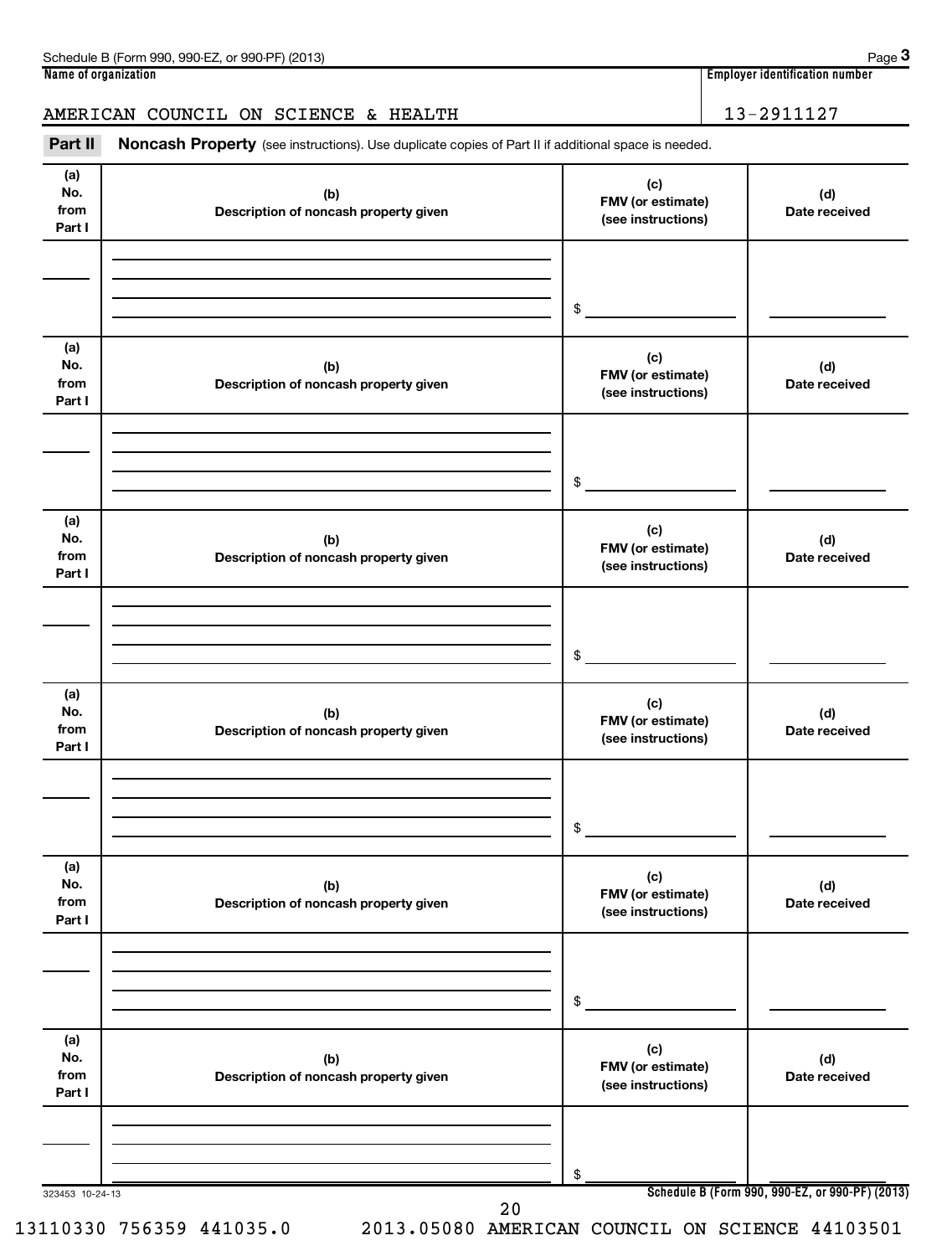| Name of organization        |                                                                                                                                                                                                                                 | <b>Employer identification number</b>    |                                                                                                                                                                                                                                        |  |  |  |  |
|-----------------------------|---------------------------------------------------------------------------------------------------------------------------------------------------------------------------------------------------------------------------------|------------------------------------------|----------------------------------------------------------------------------------------------------------------------------------------------------------------------------------------------------------------------------------------|--|--|--|--|
|                             | AMERICAN COUNCIL ON SCIENCE & HEALTH                                                                                                                                                                                            |                                          | 13-2911127                                                                                                                                                                                                                             |  |  |  |  |
| Part III                    |                                                                                                                                                                                                                                 |                                          | <i>Exclusively</i> religious, charitable, etc., individual contributions to section 501(c)(7), (8), or (10) organizations that total more than \$1,000 for the<br>year. Complete columns (a) through (e) and the following line entry. |  |  |  |  |
|                             | the total of exclusively religious, charitable, etc., contributions of \$1,000 or less for the year. (Enter this information once.) $\blacktriangleright$ \$<br>Use duplicate copies of Part III if additional space is needed. |                                          |                                                                                                                                                                                                                                        |  |  |  |  |
| (a) No.<br>from             | (b) Purpose of gift                                                                                                                                                                                                             | (c) Use of gift                          | (d) Description of how gift is held                                                                                                                                                                                                    |  |  |  |  |
| Part I                      |                                                                                                                                                                                                                                 |                                          |                                                                                                                                                                                                                                        |  |  |  |  |
|                             |                                                                                                                                                                                                                                 |                                          |                                                                                                                                                                                                                                        |  |  |  |  |
|                             |                                                                                                                                                                                                                                 | (e) Transfer of gift                     |                                                                                                                                                                                                                                        |  |  |  |  |
|                             | Transferee's name, address, and ZIP + 4                                                                                                                                                                                         |                                          | Relationship of transferor to transferee                                                                                                                                                                                               |  |  |  |  |
|                             |                                                                                                                                                                                                                                 |                                          |                                                                                                                                                                                                                                        |  |  |  |  |
|                             |                                                                                                                                                                                                                                 |                                          |                                                                                                                                                                                                                                        |  |  |  |  |
| (a) No.<br>from<br>Part I   | (b) Purpose of gift                                                                                                                                                                                                             | (c) Use of gift                          | (d) Description of how gift is held                                                                                                                                                                                                    |  |  |  |  |
|                             |                                                                                                                                                                                                                                 |                                          |                                                                                                                                                                                                                                        |  |  |  |  |
|                             |                                                                                                                                                                                                                                 |                                          |                                                                                                                                                                                                                                        |  |  |  |  |
|                             |                                                                                                                                                                                                                                 | (e) Transfer of gift                     |                                                                                                                                                                                                                                        |  |  |  |  |
|                             | Transferee's name, address, and ZIP + 4                                                                                                                                                                                         |                                          | Relationship of transferor to transferee                                                                                                                                                                                               |  |  |  |  |
|                             |                                                                                                                                                                                                                                 |                                          |                                                                                                                                                                                                                                        |  |  |  |  |
|                             |                                                                                                                                                                                                                                 |                                          |                                                                                                                                                                                                                                        |  |  |  |  |
| $(a)$ No.<br>from<br>Part I | (b) Purpose of gift                                                                                                                                                                                                             | (c) Use of gift                          | (d) Description of how gift is held                                                                                                                                                                                                    |  |  |  |  |
|                             |                                                                                                                                                                                                                                 |                                          |                                                                                                                                                                                                                                        |  |  |  |  |
|                             |                                                                                                                                                                                                                                 |                                          |                                                                                                                                                                                                                                        |  |  |  |  |
|                             | (e) Transfer of gift                                                                                                                                                                                                            |                                          |                                                                                                                                                                                                                                        |  |  |  |  |
|                             | Transferee's name, address, and ZIP + 4                                                                                                                                                                                         | Relationship of transferor to transferee |                                                                                                                                                                                                                                        |  |  |  |  |
|                             |                                                                                                                                                                                                                                 |                                          |                                                                                                                                                                                                                                        |  |  |  |  |
|                             |                                                                                                                                                                                                                                 |                                          |                                                                                                                                                                                                                                        |  |  |  |  |
| (a) No.<br>from<br>Part I   | (b) Purpose of gift                                                                                                                                                                                                             | (c) Use of gift                          | (d) Description of how gift is held                                                                                                                                                                                                    |  |  |  |  |
|                             |                                                                                                                                                                                                                                 |                                          |                                                                                                                                                                                                                                        |  |  |  |  |
|                             |                                                                                                                                                                                                                                 |                                          |                                                                                                                                                                                                                                        |  |  |  |  |
|                             | (e) Transfer of gift                                                                                                                                                                                                            |                                          |                                                                                                                                                                                                                                        |  |  |  |  |
|                             | Transferee's name, address, and ZIP + 4                                                                                                                                                                                         |                                          | Relationship of transferor to transferee                                                                                                                                                                                               |  |  |  |  |
|                             |                                                                                                                                                                                                                                 |                                          |                                                                                                                                                                                                                                        |  |  |  |  |
|                             |                                                                                                                                                                                                                                 |                                          |                                                                                                                                                                                                                                        |  |  |  |  |
| 323454 10-24-13             |                                                                                                                                                                                                                                 |                                          | Schedule B (Form 990, 990-EZ, or 990-PF) (2013)                                                                                                                                                                                        |  |  |  |  |

21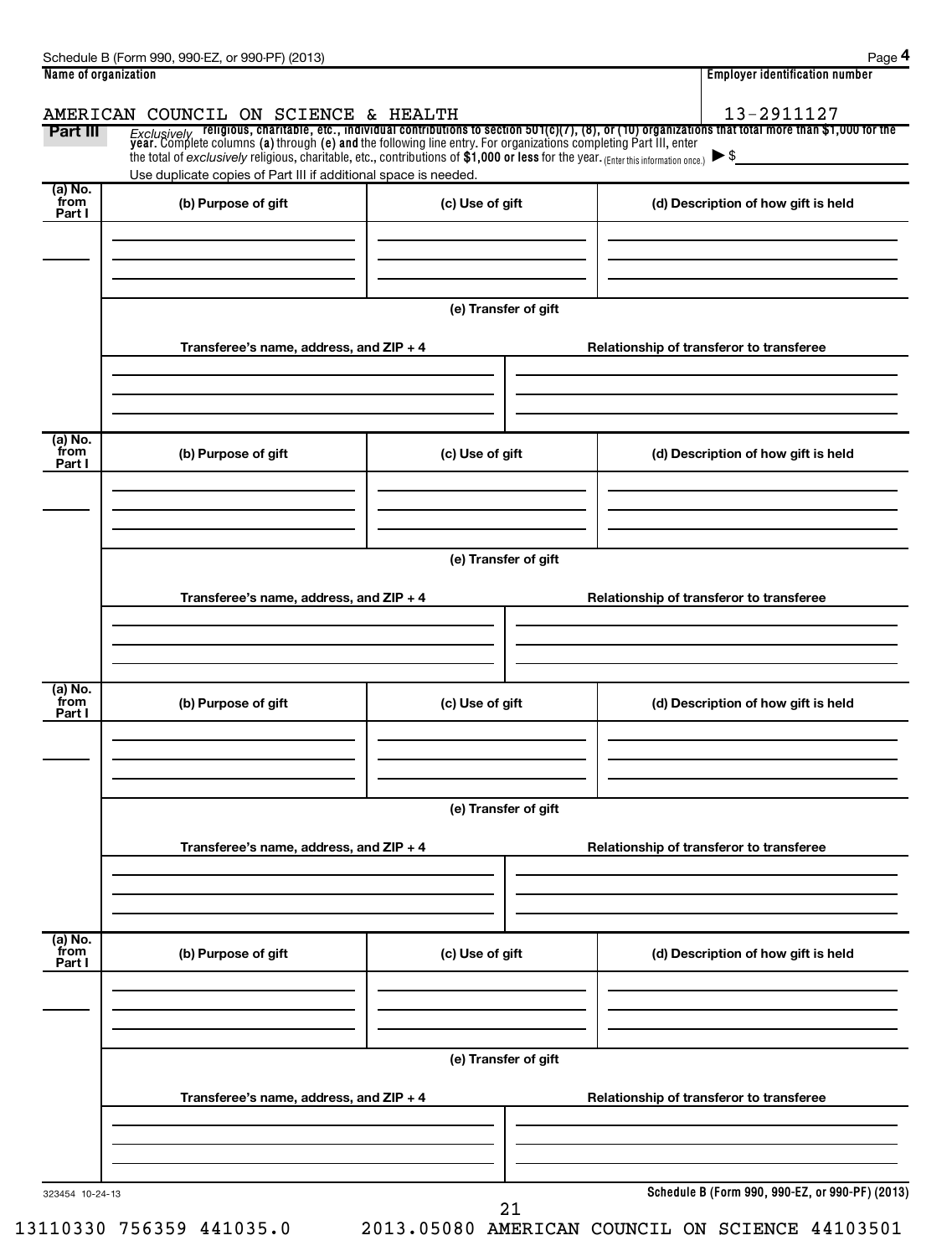| <b>SCHEDULE D</b>          | <b>Supplemental Financial Statements</b>                                                                                              | OMB No. 1545-004 |
|----------------------------|---------------------------------------------------------------------------------------------------------------------------------------|------------------|
| (Form 990)                 | Complete if the organization answered "Yes," to Form 990,<br>Part IV, line 6, 7, 8, 9, 10, 11a, 11b, 11c, 11d, 11e, 11f, 12a, or 12b. | 2013             |
| Denartment of the Treasury | $\blacktriangleright$ Attach to Form 990.                                                                                             | Open to Publ     |

**| Attach to Form 990. | Information about Schedule D (Form 990) and its instructions is at**  *www.irs.gov/form990.*

Department of the Treasury Internal Revenue Service

Name of the organization<br>**AMERICAN COUNCIL** ON SCIENCE & HEALTH 13-2911127 AMERICAN COUNCIL ON SCIENCE & HEALTH

OMB No. 1545-0047

**Open to Public Inspection**

| Part I  | Organizations Maintaining Donor Advised Funds or Other Similar Funds or Accounts. Complete if the                                                                                                                                                                                       |                                 |
|---------|-----------------------------------------------------------------------------------------------------------------------------------------------------------------------------------------------------------------------------------------------------------------------------------------|---------------------------------|
|         | organization answered "Yes" to Form 990, Part IV, line 6.                                                                                                                                                                                                                               |                                 |
|         | (a) Donor advised funds                                                                                                                                                                                                                                                                 | (b) Funds and other accounts    |
| 1.      |                                                                                                                                                                                                                                                                                         |                                 |
| 2       |                                                                                                                                                                                                                                                                                         |                                 |
| 3       |                                                                                                                                                                                                                                                                                         |                                 |
| 4       |                                                                                                                                                                                                                                                                                         |                                 |
| 5       | Did the organization inform all donors and donor advisors in writing that the assets held in donor advised funds                                                                                                                                                                        |                                 |
|         |                                                                                                                                                                                                                                                                                         | No<br>Yes                       |
| 6       | Did the organization inform all grantees, donors, and donor advisors in writing that grant funds can be used only                                                                                                                                                                       |                                 |
|         | for charitable purposes and not for the benefit of the donor or donor advisor, or for any other purpose conferring                                                                                                                                                                      |                                 |
|         | impermissible private benefit?                                                                                                                                                                                                                                                          | Yes<br>No                       |
| Part II | Conservation Easements. Complete if the organization answered "Yes" to Form 990, Part IV, line 7.                                                                                                                                                                                       |                                 |
| 1       | Purpose(s) of conservation easements held by the organization (check all that apply).                                                                                                                                                                                                   |                                 |
|         | Preservation of land for public use (e.g., recreation or education)<br>Preservation of an historically important land area                                                                                                                                                              |                                 |
|         | Protection of natural habitat<br>Preservation of a certified historic structure                                                                                                                                                                                                         |                                 |
|         | Preservation of open space                                                                                                                                                                                                                                                              |                                 |
| 2       | Complete lines 2a through 2d if the organization held a qualified conservation contribution in the form of a conservation easement on the last                                                                                                                                          |                                 |
|         | day of the tax year.                                                                                                                                                                                                                                                                    |                                 |
|         |                                                                                                                                                                                                                                                                                         | Held at the End of the Tax Year |
|         |                                                                                                                                                                                                                                                                                         | 2a                              |
| b       | Total acreage restricted by conservation easements                                                                                                                                                                                                                                      | 2 <sub>b</sub>                  |
|         |                                                                                                                                                                                                                                                                                         | 2c                              |
| d       | Number of conservation easements included in (c) acquired after 8/17/06, and not on a historic structure                                                                                                                                                                                |                                 |
|         | listed in the National Register [111] Marshall Register [11] Marshall Register [11] Marshall Register [11] Marshall Register [11] Marshall Register [11] Marshall Register [11] Marshall Register [11] Marshall Register [11]                                                           | 2d                              |
| З       | Number of conservation easements modified, transferred, released, extinguished, or terminated by the organization during the tax                                                                                                                                                        |                                 |
|         | year                                                                                                                                                                                                                                                                                    |                                 |
| 4       | Number of states where property subject to conservation easement is located >                                                                                                                                                                                                           |                                 |
| 5       | Does the organization have a written policy regarding the periodic monitoring, inspection, handling of                                                                                                                                                                                  |                                 |
|         | violations, and enforcement of the conservation easements it holds?                                                                                                                                                                                                                     | Yes<br><b>No</b>                |
| 6       | Staff and volunteer hours devoted to monitoring, inspecting, and enforcing conservation easements during the year                                                                                                                                                                       |                                 |
| 7       | Amount of expenses incurred in monitoring, inspecting, and enforcing conservation easements during the year $\triangleright$ \$                                                                                                                                                         |                                 |
| 8       | Does each conservation easement reported on line 2(d) above satisfy the requirements of section 170(h)(4)(B)(i)                                                                                                                                                                         | <b>No</b>                       |
|         |                                                                                                                                                                                                                                                                                         | Yes                             |
| 9       | In Part XIII, describe how the organization reports conservation easements in its revenue and expense statement, and balance sheet, and<br>include, if applicable, the text of the footnote to the organization's financial statements that describes the organization's accounting for |                                 |
|         | conservation easements.                                                                                                                                                                                                                                                                 |                                 |
|         | Part III<br>Organizations Maintaining Collections of Art, Historical Treasures, or Other Similar Assets.                                                                                                                                                                                |                                 |
|         | Complete if the organization answered "Yes" to Form 990, Part IV, line 8.                                                                                                                                                                                                               |                                 |
|         | 1a If the organization elected, as permitted under SFAS 116 (ASC 958), not to report in its revenue statement and balance sheet works of art,                                                                                                                                           |                                 |
|         | historical treasures, or other similar assets held for public exhibition, education, or research in furtherance of public service, provide, in Part XIII,                                                                                                                               |                                 |
|         | the text of the footnote to its financial statements that describes these items.                                                                                                                                                                                                        |                                 |
| b       | If the organization elected, as permitted under SFAS 116 (ASC 958), to report in its revenue statement and balance sheet works of art, historical                                                                                                                                       |                                 |
|         | treasures, or other similar assets held for public exhibition, education, or research in furtherance of public service, provide the following amounts                                                                                                                                   |                                 |
|         | relating to these items:                                                                                                                                                                                                                                                                |                                 |
|         |                                                                                                                                                                                                                                                                                         | $\triangleright$ \$             |
|         |                                                                                                                                                                                                                                                                                         |                                 |
| 2       | If the organization received or held works of art, historical treasures, or other similar assets for financial gain, provide                                                                                                                                                            |                                 |
|         | the following amounts required to be reported under SFAS 116 (ASC 958) relating to these items:                                                                                                                                                                                         |                                 |
| а       |                                                                                                                                                                                                                                                                                         | $\frac{1}{2}$<br>▸              |
| b       |                                                                                                                                                                                                                                                                                         |                                 |
|         |                                                                                                                                                                                                                                                                                         |                                 |
|         | LHA For Paperwork Reduction Act Notice, see the Instructions for Form 990.                                                                                                                                                                                                              | Schedule D (Form 990) 2013      |

332051 09-25-13

22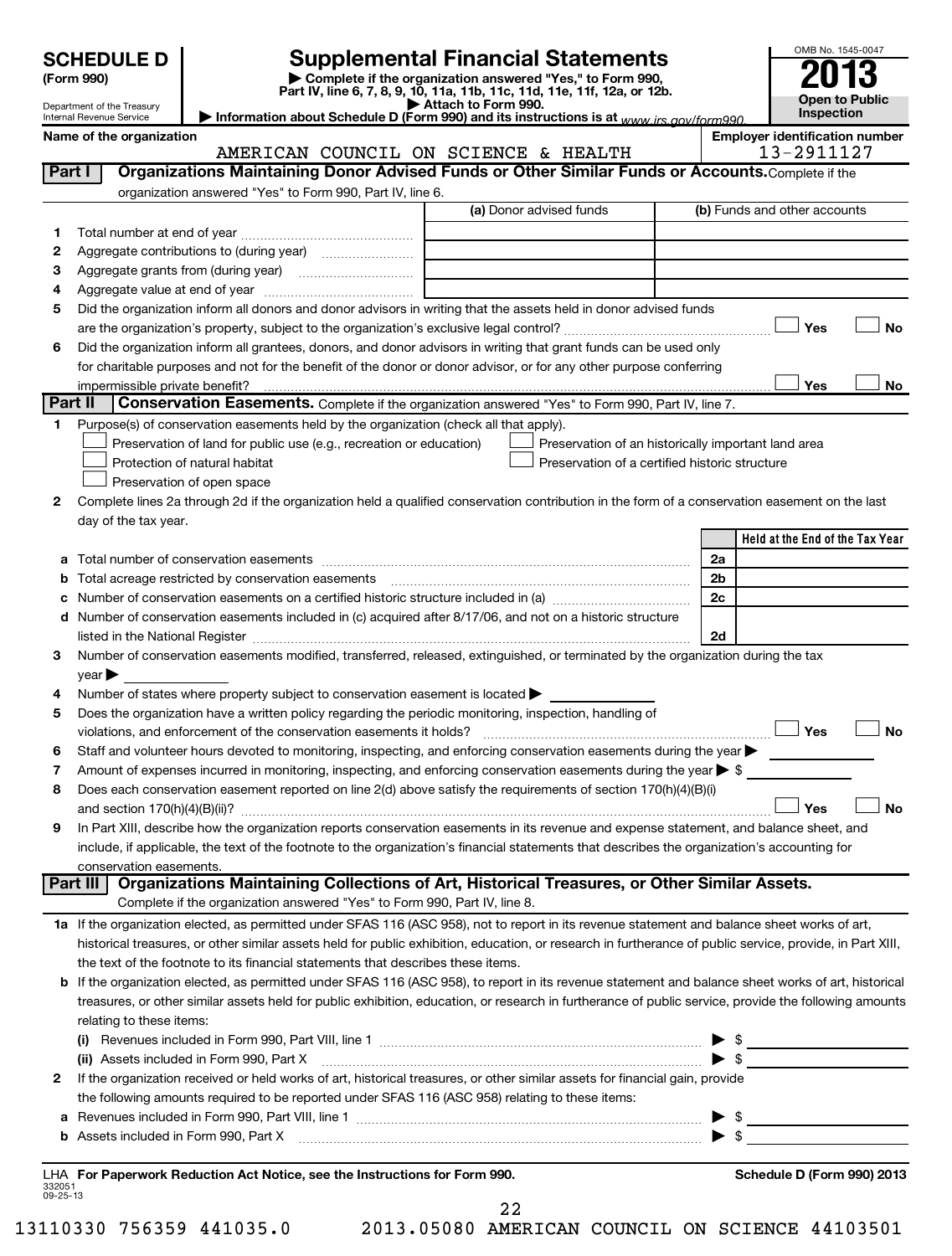|    | Schedule D (Form 990) 2013                                                                                                                                                                                                     | AMERICAN COUNCIL ON SCIENCE & HEALTH |                |                                                                                                                                                                                                                               |                 | 13-2911127 <sub>Page</sub> 2 |                |     |          |
|----|--------------------------------------------------------------------------------------------------------------------------------------------------------------------------------------------------------------------------------|--------------------------------------|----------------|-------------------------------------------------------------------------------------------------------------------------------------------------------------------------------------------------------------------------------|-----------------|------------------------------|----------------|-----|----------|
|    | Part III<br>Organizations Maintaining Collections of Art, Historical Treasures, or Other Similar Assets (continued)                                                                                                            |                                      |                |                                                                                                                                                                                                                               |                 |                              |                |     |          |
| З  | Using the organization's acquisition, accession, and other records, check any of the following that are a significant use of its collection items                                                                              |                                      |                |                                                                                                                                                                                                                               |                 |                              |                |     |          |
|    | (check all that apply):                                                                                                                                                                                                        |                                      |                |                                                                                                                                                                                                                               |                 |                              |                |     |          |
| a  | Public exhibition                                                                                                                                                                                                              | d                                    |                | Loan or exchange programs                                                                                                                                                                                                     |                 |                              |                |     |          |
| b  | Scholarly research                                                                                                                                                                                                             | e                                    |                | Other and the contract of the contract of the contract of the contract of the contract of the contract of the contract of the contract of the contract of the contract of the contract of the contract of the contract of the |                 |                              |                |     |          |
| c  | Preservation for future generations                                                                                                                                                                                            |                                      |                |                                                                                                                                                                                                                               |                 |                              |                |     |          |
| 4  | Provide a description of the organization's collections and explain how they further the organization's exempt purpose in Part XIII.                                                                                           |                                      |                |                                                                                                                                                                                                                               |                 |                              |                |     |          |
| 5  | During the year, did the organization solicit or receive donations of art, historical treasures, or other similar assets                                                                                                       |                                      |                |                                                                                                                                                                                                                               |                 |                              |                |     |          |
|    |                                                                                                                                                                                                                                |                                      |                |                                                                                                                                                                                                                               |                 |                              | Yes            |     | No       |
|    | Part IV<br>Escrow and Custodial Arrangements. Complete if the organization answered "Yes" to Form 990, Part IV, line 9, or<br>reported an amount on Form 990, Part X, line 21.                                                 |                                      |                |                                                                                                                                                                                                                               |                 |                              |                |     |          |
|    | 1a Is the organization an agent, trustee, custodian or other intermediary for contributions or other assets not included                                                                                                       |                                      |                |                                                                                                                                                                                                                               |                 |                              |                |     |          |
|    |                                                                                                                                                                                                                                |                                      |                |                                                                                                                                                                                                                               |                 |                              | Yes            |     | No       |
|    | b If "Yes," explain the arrangement in Part XIII and complete the following table:                                                                                                                                             |                                      |                |                                                                                                                                                                                                                               |                 |                              |                |     |          |
|    |                                                                                                                                                                                                                                |                                      |                |                                                                                                                                                                                                                               |                 |                              | Amount         |     |          |
|    | c Beginning balance measurements and the contract of the contract of the contract of the contract of the contract of the contract of the contract of the contract of the contract of the contract of the contract of the contr |                                      |                |                                                                                                                                                                                                                               | 1c              |                              |                |     |          |
|    |                                                                                                                                                                                                                                |                                      |                |                                                                                                                                                                                                                               | 1d              |                              |                |     |          |
|    | Distributions during the year manufactured and an account of the year manufactured and the year manufactured and the year manufactured and the year manufactured and the year manufactured and the year manufactured and the y |                                      |                |                                                                                                                                                                                                                               | 1e              |                              |                |     |          |
|    |                                                                                                                                                                                                                                |                                      |                |                                                                                                                                                                                                                               | 1f              |                              |                |     |          |
|    |                                                                                                                                                                                                                                |                                      |                |                                                                                                                                                                                                                               |                 |                              | Yes            |     | No       |
|    | b If "Yes," explain the arrangement in Part XIII. Check here if the explanation has been provided in Part XIII                                                                                                                 |                                      |                |                                                                                                                                                                                                                               |                 |                              |                |     |          |
|    | Endowment Funds. Complete if the organization answered "Yes" to Form 990, Part IV, line 10.<br><b>Part V</b>                                                                                                                   |                                      |                |                                                                                                                                                                                                                               |                 |                              |                |     |          |
|    |                                                                                                                                                                                                                                | (a) Current year                     | (b) Prior year | (c) Two years back $\vert$ (d) Three years back $\vert$ (e) Four years back                                                                                                                                                   |                 |                              |                |     |          |
| 1a | Beginning of year balance                                                                                                                                                                                                      |                                      |                |                                                                                                                                                                                                                               |                 |                              |                |     |          |
| b  |                                                                                                                                                                                                                                |                                      |                |                                                                                                                                                                                                                               |                 |                              |                |     |          |
|    | Net investment earnings, gains, and losses                                                                                                                                                                                     |                                      |                |                                                                                                                                                                                                                               |                 |                              |                |     |          |
| d  |                                                                                                                                                                                                                                |                                      |                |                                                                                                                                                                                                                               |                 |                              |                |     |          |
|    | e Other expenditures for facilities                                                                                                                                                                                            |                                      |                |                                                                                                                                                                                                                               |                 |                              |                |     |          |
|    | and programs                                                                                                                                                                                                                   |                                      |                |                                                                                                                                                                                                                               |                 |                              |                |     |          |
|    |                                                                                                                                                                                                                                |                                      |                |                                                                                                                                                                                                                               |                 |                              |                |     |          |
| g  | End of year balance                                                                                                                                                                                                            |                                      |                |                                                                                                                                                                                                                               |                 |                              |                |     |          |
| 2  | Provide the estimated percentage of the current year end balance (line 1g, column (a)) held as:                                                                                                                                |                                      |                |                                                                                                                                                                                                                               |                 |                              |                |     |          |
| а  | Board designated or quasi-endowment                                                                                                                                                                                            |                                      |                |                                                                                                                                                                                                                               |                 |                              |                |     |          |
|    | Permanent endowment                                                                                                                                                                                                            | %                                    |                |                                                                                                                                                                                                                               |                 |                              |                |     |          |
|    | Temporarily restricted endowment                                                                                                                                                                                               | %                                    |                |                                                                                                                                                                                                                               |                 |                              |                |     |          |
|    | The percentages in lines 2a, 2b, and 2c should equal 100%.                                                                                                                                                                     |                                      |                |                                                                                                                                                                                                                               |                 |                              |                |     |          |
|    | 3a Are there endowment funds not in the possession of the organization that are held and administered for the organization                                                                                                     |                                      |                |                                                                                                                                                                                                                               |                 |                              |                |     |          |
|    | by:                                                                                                                                                                                                                            |                                      |                |                                                                                                                                                                                                                               |                 |                              |                | Yes | No       |
|    | (i)                                                                                                                                                                                                                            |                                      |                |                                                                                                                                                                                                                               |                 |                              | 3a(i)          |     |          |
|    | (ii)                                                                                                                                                                                                                           |                                      |                |                                                                                                                                                                                                                               |                 |                              | 3a(ii)<br>3b   |     |          |
|    | Describe in Part XIII the intended uses of the organization's endowment funds.                                                                                                                                                 |                                      |                |                                                                                                                                                                                                                               |                 |                              |                |     |          |
|    | <b>Part VI</b><br>Land, Buildings, and Equipment.                                                                                                                                                                              |                                      |                |                                                                                                                                                                                                                               |                 |                              |                |     |          |
|    | Complete if the organization answered "Yes" to Form 990, Part IV, line 11a. See Form 990, Part X, line 10.                                                                                                                     |                                      |                |                                                                                                                                                                                                                               |                 |                              |                |     |          |
|    | Description of property                                                                                                                                                                                                        | (a) Cost or other                    |                | (b) Cost or other                                                                                                                                                                                                             | (c) Accumulated |                              | (d) Book value |     |          |
|    |                                                                                                                                                                                                                                | basis (investment)                   |                | basis (other)                                                                                                                                                                                                                 | depreciation    |                              |                |     |          |
|    |                                                                                                                                                                                                                                |                                      |                |                                                                                                                                                                                                                               |                 |                              |                |     |          |
|    |                                                                                                                                                                                                                                |                                      |                |                                                                                                                                                                                                                               |                 |                              |                |     |          |
|    |                                                                                                                                                                                                                                |                                      |                |                                                                                                                                                                                                                               |                 |                              |                |     |          |
|    |                                                                                                                                                                                                                                |                                      |                | 231,866.                                                                                                                                                                                                                      | 218,682.        |                              |                |     | 13, 184. |
|    |                                                                                                                                                                                                                                |                                      |                |                                                                                                                                                                                                                               |                 |                              |                |     |          |
|    | Total. Add lines 1a through 1e. (Column (d) must equal Form 990, Part X, column (B), line 10(c).)                                                                                                                              |                                      |                |                                                                                                                                                                                                                               |                 |                              |                |     | 13,184.  |
|    |                                                                                                                                                                                                                                |                                      |                |                                                                                                                                                                                                                               |                 | Schedule D (Form 990) 2013   |                |     |          |

332052 09-25-13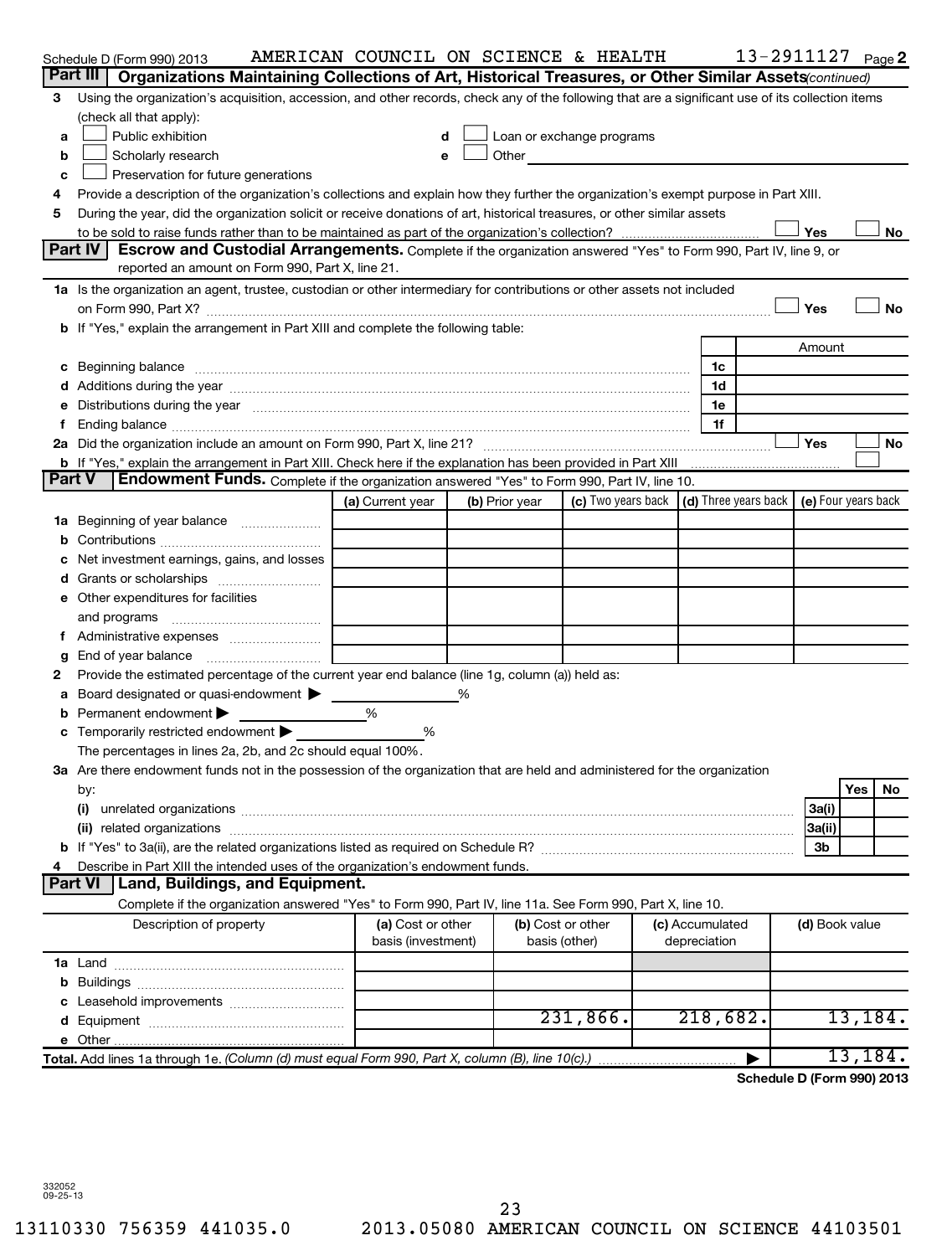| Schedule D (Form 990) 2013                                                                                                                                                      | AMERICAN COUNCIL ON SCIENCE & HEALTH |                | 13-2911127 $_{Page}$ 3                                    |
|---------------------------------------------------------------------------------------------------------------------------------------------------------------------------------|--------------------------------------|----------------|-----------------------------------------------------------|
| Part VII Investments - Other Securities.                                                                                                                                        |                                      |                |                                                           |
| Complete if the organization answered "Yes" to Form 990, Part IV, line 11b. See Form 990, Part X, line 12.                                                                      |                                      |                |                                                           |
| (a) Description of security or category (including name of security)                                                                                                            | (b) Book value                       |                | (c) Method of valuation: Cost or end-of-year market value |
|                                                                                                                                                                                 |                                      |                |                                                           |
|                                                                                                                                                                                 |                                      |                |                                                           |
| (3) Other                                                                                                                                                                       |                                      |                |                                                           |
| (A)                                                                                                                                                                             |                                      |                |                                                           |
| (B)                                                                                                                                                                             |                                      |                |                                                           |
| (C)                                                                                                                                                                             |                                      |                |                                                           |
| (D)                                                                                                                                                                             |                                      |                |                                                           |
| (E)                                                                                                                                                                             |                                      |                |                                                           |
| (F)                                                                                                                                                                             |                                      |                |                                                           |
| (G)                                                                                                                                                                             |                                      |                |                                                           |
| (H)                                                                                                                                                                             |                                      |                |                                                           |
| Total. (Col. (b) must equal Form 990, Part X, col. (B) line 12.)<br>Part VIII Investments - Program Related.                                                                    |                                      |                |                                                           |
|                                                                                                                                                                                 |                                      |                |                                                           |
| Complete if the organization answered "Yes" to Form 990, Part IV, line 11c. See Form 990, Part X, line 13.<br>(a) Description of investment                                     | (b) Book value                       |                | (c) Method of valuation: Cost or end-of-year market value |
|                                                                                                                                                                                 |                                      |                |                                                           |
| (1)                                                                                                                                                                             |                                      |                |                                                           |
| (2)                                                                                                                                                                             |                                      |                |                                                           |
| (3)                                                                                                                                                                             |                                      |                |                                                           |
| (4)                                                                                                                                                                             |                                      |                |                                                           |
| (5)                                                                                                                                                                             |                                      |                |                                                           |
| (6)                                                                                                                                                                             |                                      |                |                                                           |
| (7)                                                                                                                                                                             |                                      |                |                                                           |
| (8)<br>(9)                                                                                                                                                                      |                                      |                |                                                           |
| Total. (Col. (b) must equal Form 990, Part X, col. (B) line 13.) $\blacktriangleright$                                                                                          |                                      |                |                                                           |
| <b>Other Assets.</b><br><b>Part IX</b>                                                                                                                                          |                                      |                |                                                           |
| Complete if the organization answered "Yes" to Form 990, Part IV, line 11d. See Form 990, Part X, line 15.                                                                      |                                      |                |                                                           |
|                                                                                                                                                                                 | (a) Description                      |                | (b) Book value                                            |
| (1)                                                                                                                                                                             |                                      |                |                                                           |
| (2)                                                                                                                                                                             |                                      |                |                                                           |
| (3)                                                                                                                                                                             |                                      |                |                                                           |
| (4)                                                                                                                                                                             |                                      |                |                                                           |
| (5)                                                                                                                                                                             |                                      |                |                                                           |
| (6)                                                                                                                                                                             |                                      |                |                                                           |
| (7)                                                                                                                                                                             |                                      |                |                                                           |
| (8)                                                                                                                                                                             |                                      |                |                                                           |
| (9)                                                                                                                                                                             |                                      |                |                                                           |
| Total. (Column (b) must equal Form 990, Part X, col. (B) line 15.)                                                                                                              |                                      |                |                                                           |
| <b>Other Liabilities.</b><br>Part X                                                                                                                                             |                                      |                |                                                           |
| Complete if the organization answered "Yes" to Form 990, Part IV, line 11e or 11f. See Form 990, Part X, line 25.                                                               |                                      |                |                                                           |
| (a) Description of liability<br>1.                                                                                                                                              |                                      | (b) Book value |                                                           |
| Federal income taxes<br>(1)                                                                                                                                                     |                                      |                |                                                           |
| DEFERRED RENT LIABILITY<br>(2)                                                                                                                                                  |                                      | 59,538.        |                                                           |
| (3)                                                                                                                                                                             |                                      |                |                                                           |
| (4)                                                                                                                                                                             |                                      |                |                                                           |
| (5)                                                                                                                                                                             |                                      |                |                                                           |
| (6)                                                                                                                                                                             |                                      |                |                                                           |
| (7)                                                                                                                                                                             |                                      |                |                                                           |
| (8)                                                                                                                                                                             |                                      |                |                                                           |
| (9)                                                                                                                                                                             |                                      |                |                                                           |
|                                                                                                                                                                                 |                                      |                |                                                           |
| Total. (Column (b) must equal Form 990, Part X, col. (B) line 25.)                                                                                                              |                                      | 59,538.        |                                                           |
| Liability for uncertain tax positions. In Part XIII, provide the text of the footnote to the organization's financial statements that reports the<br>2.                         |                                      |                |                                                           |
| organization's liability for uncertain tax positions under FIN 48 (ASC 740). Check here if the text of the footnote has been provided in Part XIII $\lfloor \texttt{X} \rfloor$ |                                      |                |                                                           |

332053 09-25-13

13110330 756359 441035.0 2013.05080 AMERICAN COUNCIL ON SCIENCE 44103501 24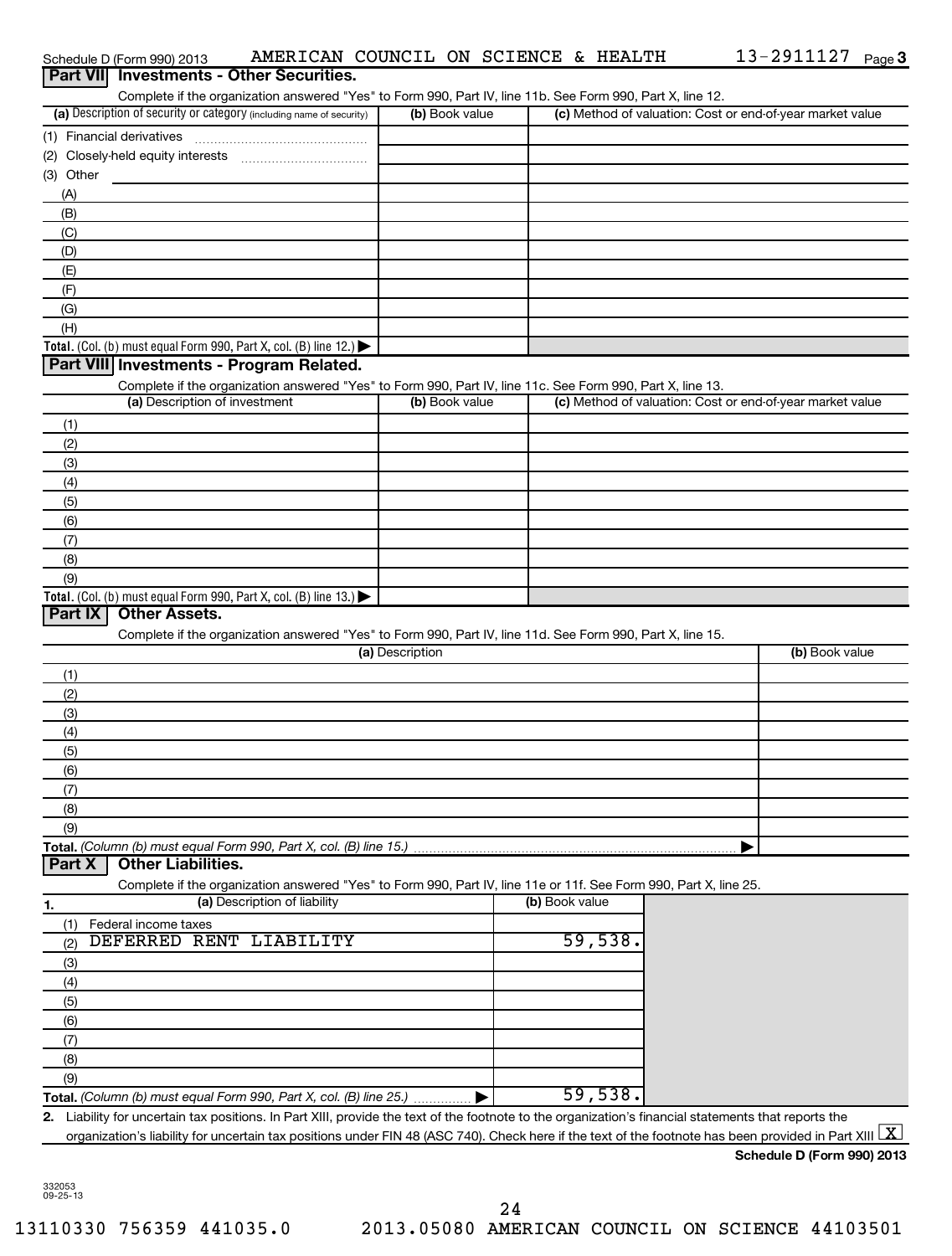|    | AMERICAN COUNCIL ON SCIENCE & HEALTH<br>Schedule D (Form 990) 2013                                                                                                                                                                  |                |         |                | 13-2911127 Page 4 |
|----|-------------------------------------------------------------------------------------------------------------------------------------------------------------------------------------------------------------------------------------|----------------|---------|----------------|-------------------|
|    | <b>Part XI</b><br>Reconciliation of Revenue per Audited Financial Statements With Revenue per Return.                                                                                                                               |                |         |                |                   |
|    | Complete if the organization answered "Yes" to Form 990, Part IV, line 12a.                                                                                                                                                         |                |         |                |                   |
| 1  | Total revenue, gains, and other support per audited financial statements [11] [11] Total revenue, [21] Total revenue of the support per audited financial statements                                                                |                |         | $\blacksquare$ | 1,355,943.        |
| 2  | Amounts included on line 1 but not on Form 990, Part VIII, line 12:                                                                                                                                                                 |                |         |                |                   |
| a  |                                                                                                                                                                                                                                     | 2a             | 77,958. |                |                   |
| b  |                                                                                                                                                                                                                                     | 2 <sub>b</sub> |         |                |                   |
| с  |                                                                                                                                                                                                                                     | 2 <sub>c</sub> |         |                |                   |
| d  |                                                                                                                                                                                                                                     | 2d             | 18,635. |                |                   |
| е  | Add lines 2a through 2d <b>[10]</b> University of the state of the state of the state of the state of the state of the state of the state of the state of the state of the state of the state of the state of the state of the stat |                |         | 2e             | 96,593.           |
| з  |                                                                                                                                                                                                                                     |                |         | 3              | 1, 259, 350.      |
|    | Amounts included on Form 990, Part VIII, line 12, but not on line 1:                                                                                                                                                                |                |         |                |                   |
| a  | Investment expenses not included on Form 990, Part VIII, line 7b [100] [100] [100] [100] [100] [100] [100] [10                                                                                                                      | 4a             | 15,356. |                |                   |
| b  |                                                                                                                                                                                                                                     |                |         |                |                   |
| c. | Add lines 4a and 4b                                                                                                                                                                                                                 |                |         | 4c             | 15,356.           |
| 5. |                                                                                                                                                                                                                                     |                |         | 5              | 1, 274, 706.      |
|    | Part XII   Reconciliation of Expenses per Audited Financial Statements With Expenses per Return.                                                                                                                                    |                |         |                |                   |
|    | Complete if the organization answered "Yes" to Form 990, Part IV, line 12a.                                                                                                                                                         |                |         |                |                   |
| 1  |                                                                                                                                                                                                                                     |                |         | $\blacksquare$ | 1,486,533.        |
| 2  | Amounts included on line 1 but not on Form 990, Part IX, line 25:                                                                                                                                                                   |                |         |                |                   |
| a  |                                                                                                                                                                                                                                     | 2a             |         |                |                   |
| b  |                                                                                                                                                                                                                                     |                |         |                |                   |
|    |                                                                                                                                                                                                                                     | 2 <sub>b</sub> |         |                |                   |
|    |                                                                                                                                                                                                                                     | 2 <sub>c</sub> |         |                |                   |
|    |                                                                                                                                                                                                                                     | 2d             | 18,635. |                |                   |
| е  |                                                                                                                                                                                                                                     |                |         | 2е             | 18,635.           |
| 3  | Add lines 2a through 2d <b>contained a contained a contained a contained a</b> contained a contained a contained a contained a contact a contact a contact a contact a contact a contact a contact a contact a contact a contact a  |                |         | $\mathbf{a}$   | 1,467,898.        |
| 4  | Amounts included on Form 990, Part IX, line 25, but not on line 1:                                                                                                                                                                  |                |         |                |                   |
| a  |                                                                                                                                                                                                                                     | 4a             | 15,356. |                |                   |
| b  |                                                                                                                                                                                                                                     | 4 <sub>b</sub> |         |                |                   |
|    | c Add lines 4a and 4b                                                                                                                                                                                                               |                |         | 4c             | 15,356.           |
| 5  | Part XIII Supplemental Information.                                                                                                                                                                                                 |                |         | 5              | 1,483,254.        |

Provide the descriptions required for Part II, lines 3, 5, and 9; Part III, lines 1a and 4; Part IV, lines 1b and 2b; Part V, line 4; Part X, line 2; Part XI, lines 2d and 4b; and Part XII, lines 2d and 4b. Also complete this part to provide any additional information.

PART X, LINE 2:

THE COUNCIL RECOGNIZES THE EFFECT OF INCOME TAX POSITIONS

ONLY WHEN THEY ARE MORE LIKELY THAN NOT TO BE SUSTAINED. MANAGEMENT IS NOT

AWARE OF ANY EXPOSURE TO UNCERTAIN TAX POSITIONS THAT REQUIRE FINANCIAL

STATEMENT RECOGNITION OR DISCLOSURE. THE INTERNAL REVENUE SERVICE ("IRS")

CONDUCTED AN EXAMINATION OF THE COUNCIL'S FORM 990 FOR THE YEAR ENDED JUNE

30, 2011 AND ACCEPTED THE RETURN AS FILED. THE COUNCIL IS NO LONGER

SUBJECT TO EXAMINATIONS BY THE FEDERAL GOVERNMENT FOR PERIODS ENDING ON OR

PRIOR TO JUNE 30, 2011.

# PART XI, LINE 2D - OTHER ADJUSTMENTS:

332054 09-25-13 **Schedule D (Form 990) 2013** COST OF SALES DEDUCTED FROM REVENUE 18,035. 25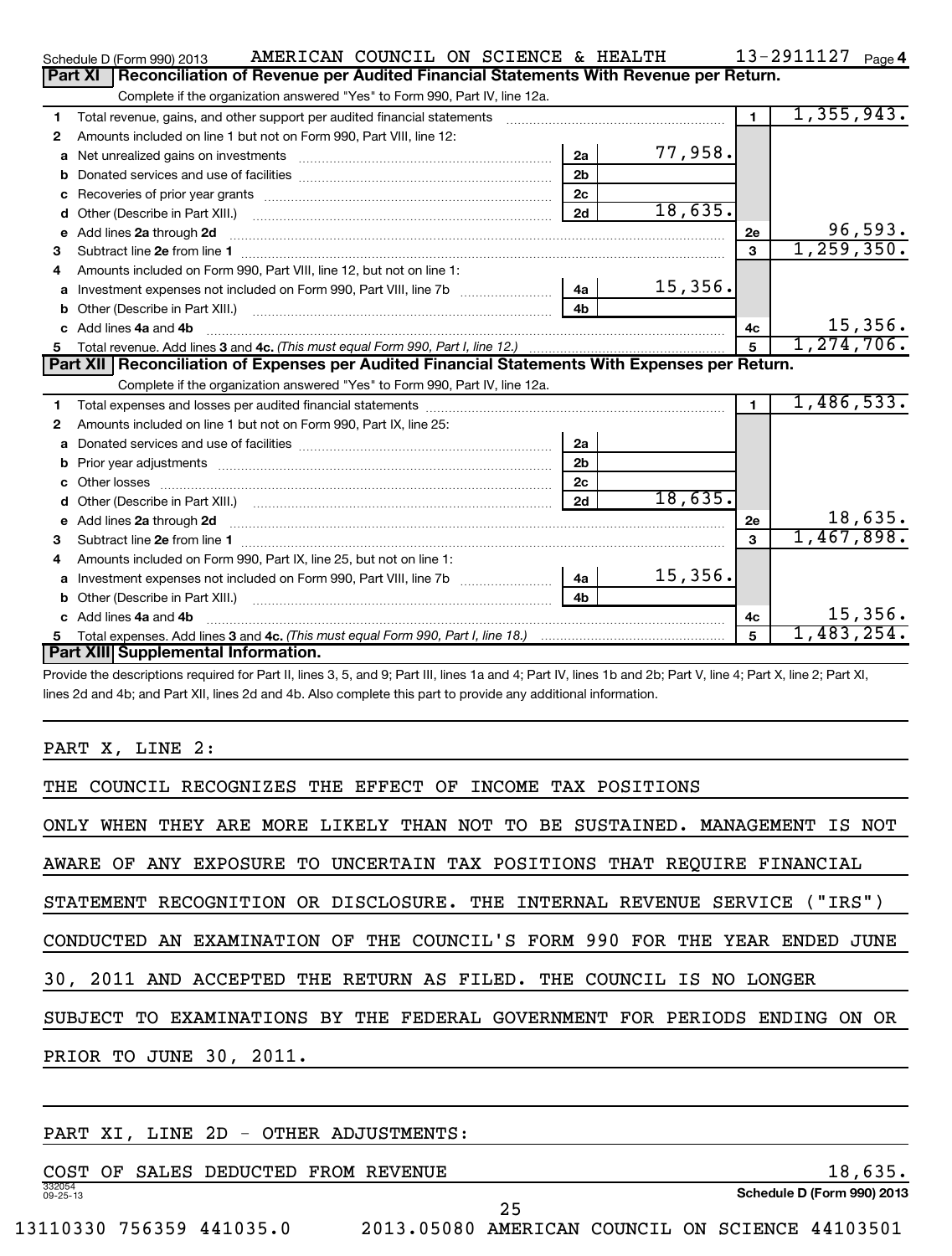| Schedule D (Form 990) 2013 AMERICAN C<br>Part XIII Supplemental Information (continued) |  | AMERICAN COUNCIL ON SCIENCE & HEALTH |  |    |  |  | 13-2911127 Page 5          |         |  |
|-----------------------------------------------------------------------------------------|--|--------------------------------------|--|----|--|--|----------------------------|---------|--|
|                                                                                         |  |                                      |  |    |  |  |                            |         |  |
|                                                                                         |  |                                      |  |    |  |  |                            |         |  |
|                                                                                         |  |                                      |  |    |  |  |                            |         |  |
| PART XII, LINE 2D - OTHER ADJUSTMENTS:                                                  |  |                                      |  |    |  |  |                            |         |  |
|                                                                                         |  |                                      |  |    |  |  |                            |         |  |
| COST OF SALES                                                                           |  |                                      |  |    |  |  |                            | 18,635. |  |
|                                                                                         |  |                                      |  |    |  |  |                            |         |  |
|                                                                                         |  |                                      |  |    |  |  |                            |         |  |
|                                                                                         |  |                                      |  |    |  |  |                            |         |  |
|                                                                                         |  |                                      |  |    |  |  |                            |         |  |
|                                                                                         |  |                                      |  |    |  |  |                            |         |  |
|                                                                                         |  |                                      |  |    |  |  |                            |         |  |
|                                                                                         |  |                                      |  |    |  |  |                            |         |  |
|                                                                                         |  |                                      |  |    |  |  |                            |         |  |
|                                                                                         |  |                                      |  |    |  |  |                            |         |  |
|                                                                                         |  |                                      |  |    |  |  |                            |         |  |
|                                                                                         |  |                                      |  |    |  |  |                            |         |  |
|                                                                                         |  |                                      |  |    |  |  |                            |         |  |
|                                                                                         |  |                                      |  |    |  |  |                            |         |  |
|                                                                                         |  |                                      |  |    |  |  |                            |         |  |
|                                                                                         |  |                                      |  |    |  |  |                            |         |  |
|                                                                                         |  |                                      |  |    |  |  |                            |         |  |
|                                                                                         |  |                                      |  |    |  |  |                            |         |  |
|                                                                                         |  |                                      |  |    |  |  |                            |         |  |
|                                                                                         |  |                                      |  |    |  |  |                            |         |  |
|                                                                                         |  |                                      |  |    |  |  |                            |         |  |
|                                                                                         |  |                                      |  |    |  |  |                            |         |  |
|                                                                                         |  |                                      |  |    |  |  |                            |         |  |
|                                                                                         |  |                                      |  |    |  |  |                            |         |  |
|                                                                                         |  |                                      |  |    |  |  |                            |         |  |
|                                                                                         |  |                                      |  |    |  |  |                            |         |  |
|                                                                                         |  |                                      |  |    |  |  |                            |         |  |
|                                                                                         |  |                                      |  |    |  |  |                            |         |  |
|                                                                                         |  |                                      |  |    |  |  |                            |         |  |
|                                                                                         |  |                                      |  |    |  |  |                            |         |  |
|                                                                                         |  |                                      |  |    |  |  |                            |         |  |
|                                                                                         |  |                                      |  |    |  |  |                            |         |  |
|                                                                                         |  |                                      |  |    |  |  |                            |         |  |
|                                                                                         |  |                                      |  |    |  |  |                            |         |  |
|                                                                                         |  |                                      |  |    |  |  |                            |         |  |
|                                                                                         |  |                                      |  |    |  |  |                            |         |  |
|                                                                                         |  |                                      |  |    |  |  |                            |         |  |
|                                                                                         |  |                                      |  |    |  |  |                            |         |  |
|                                                                                         |  |                                      |  |    |  |  |                            |         |  |
|                                                                                         |  |                                      |  |    |  |  |                            |         |  |
|                                                                                         |  |                                      |  |    |  |  |                            |         |  |
|                                                                                         |  |                                      |  |    |  |  |                            |         |  |
|                                                                                         |  |                                      |  |    |  |  |                            |         |  |
|                                                                                         |  |                                      |  |    |  |  |                            |         |  |
|                                                                                         |  |                                      |  |    |  |  |                            |         |  |
|                                                                                         |  |                                      |  |    |  |  | Schedule D (Form 990) 2013 |         |  |
| 332055<br>09-25-13                                                                      |  |                                      |  |    |  |  |                            |         |  |
|                                                                                         |  |                                      |  | 26 |  |  |                            |         |  |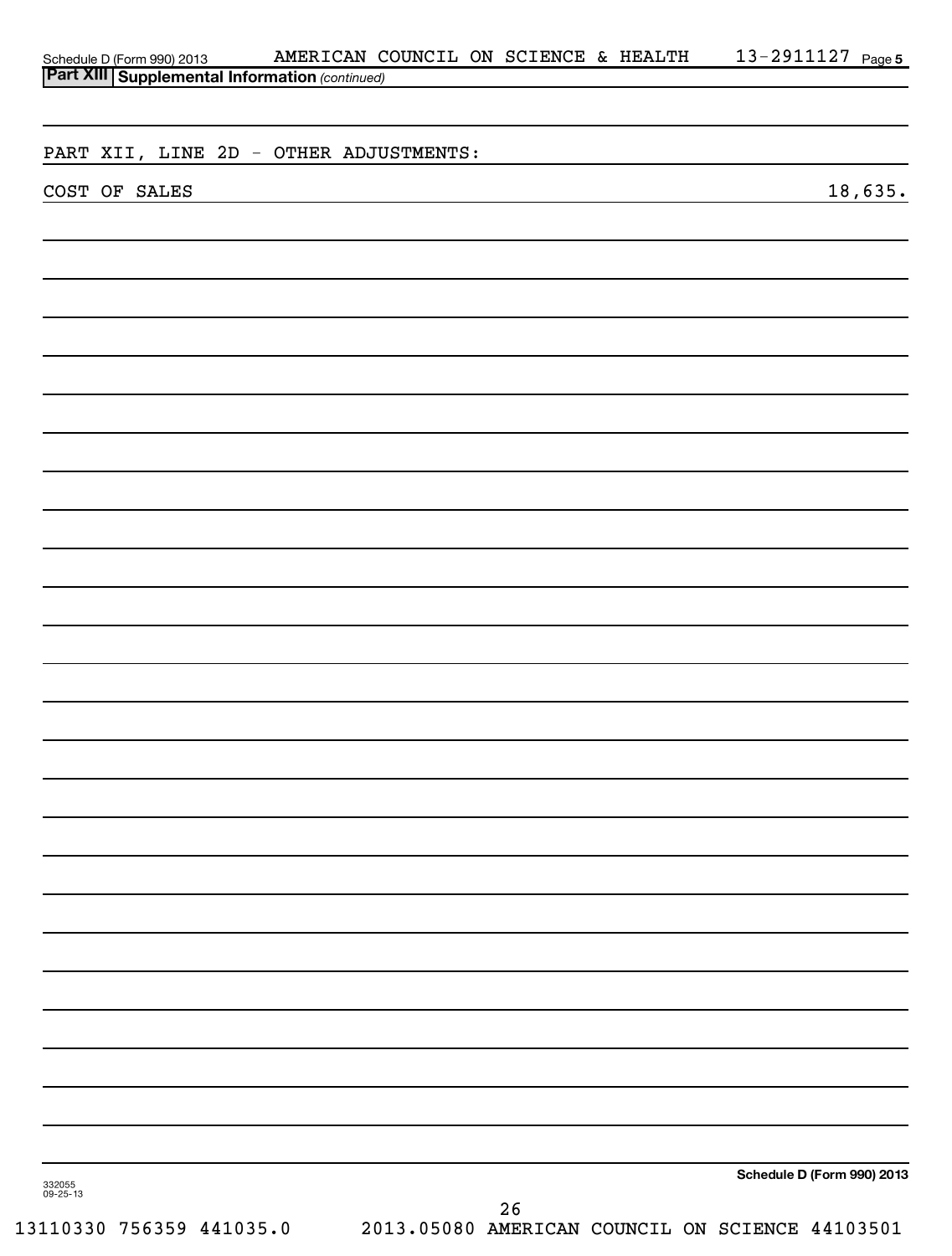| <b>SCHEDULE G</b><br>(Form 990 or 990-EZ)<br>Department of the Treasury<br>Internal Revenue Service                                                                                                                                                                                                                                                                                                                                                                                                                                                                                                                                                                                                                                                                         | <b>Supplemental Information Regarding Fundraising or Gaming Activities</b><br>Complete if the organization answered "Yes" to Form 990, Part IV, lines 17, 18, or 19, or if the<br>organization entered more than \$15,000 on Form 990-EZ, line 6a.<br>Attach to Form 990 or Form 990-EZ.<br>Information about Schedule G (Form 990 or 990-EZ) and its instructions is at www irs gov/form 990 |                                                                            |    |                                                                                                   |  |                                                                            | OMB No. 1545-0047<br><b>Open To Public</b><br>Inspection |  |  |  |  |
|-----------------------------------------------------------------------------------------------------------------------------------------------------------------------------------------------------------------------------------------------------------------------------------------------------------------------------------------------------------------------------------------------------------------------------------------------------------------------------------------------------------------------------------------------------------------------------------------------------------------------------------------------------------------------------------------------------------------------------------------------------------------------------|-----------------------------------------------------------------------------------------------------------------------------------------------------------------------------------------------------------------------------------------------------------------------------------------------------------------------------------------------------------------------------------------------|----------------------------------------------------------------------------|----|---------------------------------------------------------------------------------------------------|--|----------------------------------------------------------------------------|----------------------------------------------------------|--|--|--|--|
| Name of the organization                                                                                                                                                                                                                                                                                                                                                                                                                                                                                                                                                                                                                                                                                                                                                    |                                                                                                                                                                                                                                                                                                                                                                                               |                                                                            |    |                                                                                                   |  |                                                                            | <b>Employer identification number</b>                    |  |  |  |  |
| 13-2911127<br>AMERICAN COUNCIL ON SCIENCE & HEALTH<br>Fundraising Activities. Complete if the organization answered "Yes" to Form 990, Part IV, line 17. Form 990-EZ filers are not                                                                                                                                                                                                                                                                                                                                                                                                                                                                                                                                                                                         |                                                                                                                                                                                                                                                                                                                                                                                               |                                                                            |    |                                                                                                   |  |                                                                            |                                                          |  |  |  |  |
| Part I<br>required to complete this part.                                                                                                                                                                                                                                                                                                                                                                                                                                                                                                                                                                                                                                                                                                                                   |                                                                                                                                                                                                                                                                                                                                                                                               |                                                                            |    |                                                                                                   |  |                                                                            |                                                          |  |  |  |  |
| 1 Indicate whether the organization raised funds through any of the following activities. Check all that apply.<br>$ \mathbf{X} $ Mail solicitations<br>$\boxed{\text{X}}$ Internet and email solicitations<br>b<br>$\lfloor x \rfloor$ Phone solicitations<br>C<br>$\lfloor \underline{X} \rfloor$ In-person solicitations<br>d<br>2 a Did the organization have a written or oral agreement with any individual (including officers, directors, trustees or<br>key employees listed in Form 990, Part VII) or entity in connection with professional fundraising services?<br>b If "Yes," list the ten highest paid individuals or entities (fundraisers) pursuant to agreements under which the fundraiser is to be<br>compensated at least \$5,000 by the organization. | f<br>Special fundraising events<br>a                                                                                                                                                                                                                                                                                                                                                          |                                                                            |    | $e$ $\boxed{\text{X}}$ Solicitation of non-government grants<br>Solicitation of government grants |  | $\boxed{\text{X}}$ Yes                                                     | <b>No</b>                                                |  |  |  |  |
| (i) Name and address of individual<br>or entity (fundraiser)                                                                                                                                                                                                                                                                                                                                                                                                                                                                                                                                                                                                                                                                                                                | (ii) Activity                                                                                                                                                                                                                                                                                                                                                                                 | (iii) Did<br>fundraiser<br>have custody<br>or control of<br>contributions? |    | (iv) Gross receipts<br>from activity                                                              |  | (v) Amount paid<br>to (or retained by)<br>fundraiser<br>listed in col. (i) | (vi) Amount paid<br>to (or retained by)<br>organization  |  |  |  |  |
| CLEARWORD COMMUNICATIONS                                                                                                                                                                                                                                                                                                                                                                                                                                                                                                                                                                                                                                                                                                                                                    | CONSULTS ON DIRECT MAIL                                                                                                                                                                                                                                                                                                                                                                       | Yes                                                                        | No |                                                                                                   |  |                                                                            |                                                          |  |  |  |  |
| GROUP, INC. - 10302 BRISTOW<br>INSYNC CONSULTING GROUP LLC -                                                                                                                                                                                                                                                                                                                                                                                                                                                                                                                                                                                                                                                                                                                | PROGRAM                                                                                                                                                                                                                                                                                                                                                                                       |                                                                            | X  | 272,720.                                                                                          |  | 60,395,                                                                    | 212,325.                                                 |  |  |  |  |
| 301 EAST 47TH STREET, #16G,                                                                                                                                                                                                                                                                                                                                                                                                                                                                                                                                                                                                                                                                                                                                                 | FUNDRAISING                                                                                                                                                                                                                                                                                                                                                                                   |                                                                            | х  | 35,500,                                                                                           |  | 8,875.                                                                     | 26,625.                                                  |  |  |  |  |
|                                                                                                                                                                                                                                                                                                                                                                                                                                                                                                                                                                                                                                                                                                                                                                             |                                                                                                                                                                                                                                                                                                                                                                                               |                                                                            |    |                                                                                                   |  |                                                                            |                                                          |  |  |  |  |
|                                                                                                                                                                                                                                                                                                                                                                                                                                                                                                                                                                                                                                                                                                                                                                             |                                                                                                                                                                                                                                                                                                                                                                                               |                                                                            |    |                                                                                                   |  |                                                                            |                                                          |  |  |  |  |
| Total<br>3 List all states in which the organization is registered or licensed to solicit contributions or has been notified it is exempt from registration<br>or licensing.                                                                                                                                                                                                                                                                                                                                                                                                                                                                                                                                                                                                |                                                                                                                                                                                                                                                                                                                                                                                               |                                                                            |    | 308,220                                                                                           |  | 69,270.                                                                    | 238,950.                                                 |  |  |  |  |
| AL, AK, AZ, AR, CA, CO, CT, DE, FL, GA, HI, ID, IL, IN, IA, KS, KY, LA, ME, MD, MA, MI, MN, MS, MO<br>MT, NE, NV, NH, NJ, NM, NY, NC, ND, OH, OK, OR, PA, RI, SC, SD, TN, TX, UT, VT, VA, WA, WV, WI, WY                                                                                                                                                                                                                                                                                                                                                                                                                                                                                                                                                                    |                                                                                                                                                                                                                                                                                                                                                                                               |                                                                            |    |                                                                                                   |  |                                                                            |                                                          |  |  |  |  |
|                                                                                                                                                                                                                                                                                                                                                                                                                                                                                                                                                                                                                                                                                                                                                                             |                                                                                                                                                                                                                                                                                                                                                                                               |                                                                            |    |                                                                                                   |  |                                                                            |                                                          |  |  |  |  |

**For Paperwork Reduction Act Notice, see the Instructions for Form 990 or 990-EZ. Schedule G (Form 990 or 990-EZ) 2013** LHA SEE PART IV FOR CONTINUATIONS

27

332081 09-12-13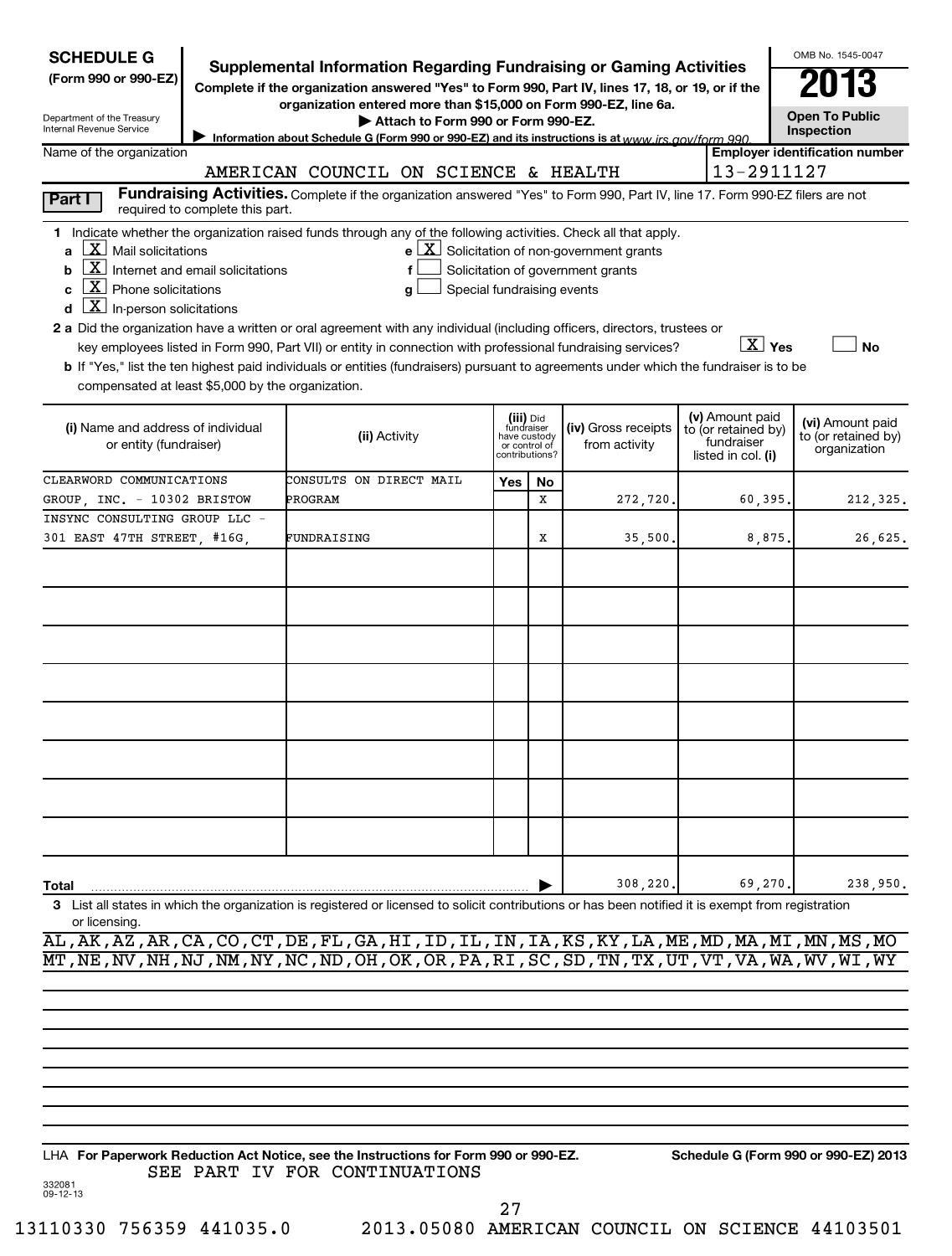| Fundraising Events. Complete if the organization answered "Yes" to Form 990, Part IV, line 18, or reported more than \$15,000<br>of fundraising event contributions and gross income on Form 990-EZ, lines 1 and 6b. List events with gross receipts greater than \$5,000.<br>$(a)$ Event #1<br>(b) Event #2<br>(c) Other events<br>(d) Total events<br>col. (c))<br>(total number)<br>(event type)<br>(event type)<br>Revenue<br>1.<br>Gross income (line 1 minus line 2)<br>3<br>5<br>Direct Expenses<br>6<br>7<br>8<br>9<br>$\blacktriangleright$<br>Part III<br>Gaming. Complete if the organization answered "Yes" to Form 990, Part IV, line 19, or reported more than<br>\$15,000 on Form 990-EZ, line 6a.<br>(b) Pull tabs/instant<br>Revenue<br>(c) Other gaming<br>(a) Bingo<br>bingo/progressive bingo<br>col. (a) through col. (c))<br>Expenses<br>3<br><b>ti</b><br>ă<br>Yes<br>$\%$<br>Yes<br>%<br>Yes<br>%<br>6 Volunteer labor<br>No<br>No<br>No<br>7<br>▶<br>Yes<br><b>b</b> If "No," explain:<br><u>and the second control of the second control of the second control of the second control of the second control of the second control of the second control of the second control of the second control of the second control </u><br>Yes | Part II | Schedule G (Form 990 or 990-EZ) 2013 AMERICAN COUNCIL ON SCIENCE & HEALTH |  | 13-2911127 $_{Page 2}$ |
|----------------------------------------------------------------------------------------------------------------------------------------------------------------------------------------------------------------------------------------------------------------------------------------------------------------------------------------------------------------------------------------------------------------------------------------------------------------------------------------------------------------------------------------------------------------------------------------------------------------------------------------------------------------------------------------------------------------------------------------------------------------------------------------------------------------------------------------------------------------------------------------------------------------------------------------------------------------------------------------------------------------------------------------------------------------------------------------------------------------------------------------------------------------------------------------------------------------------------------------------------------------|---------|---------------------------------------------------------------------------|--|------------------------|
|                                                                                                                                                                                                                                                                                                                                                                                                                                                                                                                                                                                                                                                                                                                                                                                                                                                                                                                                                                                                                                                                                                                                                                                                                                                                |         |                                                                           |  |                        |
|                                                                                                                                                                                                                                                                                                                                                                                                                                                                                                                                                                                                                                                                                                                                                                                                                                                                                                                                                                                                                                                                                                                                                                                                                                                                |         |                                                                           |  | (add col. (a) through  |
|                                                                                                                                                                                                                                                                                                                                                                                                                                                                                                                                                                                                                                                                                                                                                                                                                                                                                                                                                                                                                                                                                                                                                                                                                                                                |         |                                                                           |  |                        |
|                                                                                                                                                                                                                                                                                                                                                                                                                                                                                                                                                                                                                                                                                                                                                                                                                                                                                                                                                                                                                                                                                                                                                                                                                                                                |         |                                                                           |  |                        |
|                                                                                                                                                                                                                                                                                                                                                                                                                                                                                                                                                                                                                                                                                                                                                                                                                                                                                                                                                                                                                                                                                                                                                                                                                                                                |         |                                                                           |  |                        |
|                                                                                                                                                                                                                                                                                                                                                                                                                                                                                                                                                                                                                                                                                                                                                                                                                                                                                                                                                                                                                                                                                                                                                                                                                                                                |         |                                                                           |  |                        |
|                                                                                                                                                                                                                                                                                                                                                                                                                                                                                                                                                                                                                                                                                                                                                                                                                                                                                                                                                                                                                                                                                                                                                                                                                                                                |         |                                                                           |  |                        |
|                                                                                                                                                                                                                                                                                                                                                                                                                                                                                                                                                                                                                                                                                                                                                                                                                                                                                                                                                                                                                                                                                                                                                                                                                                                                |         |                                                                           |  |                        |
|                                                                                                                                                                                                                                                                                                                                                                                                                                                                                                                                                                                                                                                                                                                                                                                                                                                                                                                                                                                                                                                                                                                                                                                                                                                                |         |                                                                           |  |                        |
|                                                                                                                                                                                                                                                                                                                                                                                                                                                                                                                                                                                                                                                                                                                                                                                                                                                                                                                                                                                                                                                                                                                                                                                                                                                                |         |                                                                           |  |                        |
|                                                                                                                                                                                                                                                                                                                                                                                                                                                                                                                                                                                                                                                                                                                                                                                                                                                                                                                                                                                                                                                                                                                                                                                                                                                                |         |                                                                           |  |                        |
|                                                                                                                                                                                                                                                                                                                                                                                                                                                                                                                                                                                                                                                                                                                                                                                                                                                                                                                                                                                                                                                                                                                                                                                                                                                                |         |                                                                           |  |                        |
|                                                                                                                                                                                                                                                                                                                                                                                                                                                                                                                                                                                                                                                                                                                                                                                                                                                                                                                                                                                                                                                                                                                                                                                                                                                                |         |                                                                           |  |                        |
|                                                                                                                                                                                                                                                                                                                                                                                                                                                                                                                                                                                                                                                                                                                                                                                                                                                                                                                                                                                                                                                                                                                                                                                                                                                                |         |                                                                           |  |                        |
|                                                                                                                                                                                                                                                                                                                                                                                                                                                                                                                                                                                                                                                                                                                                                                                                                                                                                                                                                                                                                                                                                                                                                                                                                                                                |         |                                                                           |  |                        |
|                                                                                                                                                                                                                                                                                                                                                                                                                                                                                                                                                                                                                                                                                                                                                                                                                                                                                                                                                                                                                                                                                                                                                                                                                                                                |         |                                                                           |  |                        |
|                                                                                                                                                                                                                                                                                                                                                                                                                                                                                                                                                                                                                                                                                                                                                                                                                                                                                                                                                                                                                                                                                                                                                                                                                                                                |         |                                                                           |  | (d) Total gaming (add  |
|                                                                                                                                                                                                                                                                                                                                                                                                                                                                                                                                                                                                                                                                                                                                                                                                                                                                                                                                                                                                                                                                                                                                                                                                                                                                |         |                                                                           |  |                        |
|                                                                                                                                                                                                                                                                                                                                                                                                                                                                                                                                                                                                                                                                                                                                                                                                                                                                                                                                                                                                                                                                                                                                                                                                                                                                |         |                                                                           |  |                        |
|                                                                                                                                                                                                                                                                                                                                                                                                                                                                                                                                                                                                                                                                                                                                                                                                                                                                                                                                                                                                                                                                                                                                                                                                                                                                |         |                                                                           |  |                        |
|                                                                                                                                                                                                                                                                                                                                                                                                                                                                                                                                                                                                                                                                                                                                                                                                                                                                                                                                                                                                                                                                                                                                                                                                                                                                |         |                                                                           |  |                        |
|                                                                                                                                                                                                                                                                                                                                                                                                                                                                                                                                                                                                                                                                                                                                                                                                                                                                                                                                                                                                                                                                                                                                                                                                                                                                |         |                                                                           |  |                        |
|                                                                                                                                                                                                                                                                                                                                                                                                                                                                                                                                                                                                                                                                                                                                                                                                                                                                                                                                                                                                                                                                                                                                                                                                                                                                |         |                                                                           |  |                        |
|                                                                                                                                                                                                                                                                                                                                                                                                                                                                                                                                                                                                                                                                                                                                                                                                                                                                                                                                                                                                                                                                                                                                                                                                                                                                |         |                                                                           |  |                        |
|                                                                                                                                                                                                                                                                                                                                                                                                                                                                                                                                                                                                                                                                                                                                                                                                                                                                                                                                                                                                                                                                                                                                                                                                                                                                |         |                                                                           |  |                        |
|                                                                                                                                                                                                                                                                                                                                                                                                                                                                                                                                                                                                                                                                                                                                                                                                                                                                                                                                                                                                                                                                                                                                                                                                                                                                |         |                                                                           |  |                        |
|                                                                                                                                                                                                                                                                                                                                                                                                                                                                                                                                                                                                                                                                                                                                                                                                                                                                                                                                                                                                                                                                                                                                                                                                                                                                |         |                                                                           |  |                        |
|                                                                                                                                                                                                                                                                                                                                                                                                                                                                                                                                                                                                                                                                                                                                                                                                                                                                                                                                                                                                                                                                                                                                                                                                                                                                |         |                                                                           |  | <b>No</b>              |
|                                                                                                                                                                                                                                                                                                                                                                                                                                                                                                                                                                                                                                                                                                                                                                                                                                                                                                                                                                                                                                                                                                                                                                                                                                                                |         |                                                                           |  |                        |
|                                                                                                                                                                                                                                                                                                                                                                                                                                                                                                                                                                                                                                                                                                                                                                                                                                                                                                                                                                                                                                                                                                                                                                                                                                                                |         |                                                                           |  | No                     |
|                                                                                                                                                                                                                                                                                                                                                                                                                                                                                                                                                                                                                                                                                                                                                                                                                                                                                                                                                                                                                                                                                                                                                                                                                                                                |         |                                                                           |  |                        |
| Schedule G (Form 990 or 990-EZ) 2013<br>332082 09-12-13                                                                                                                                                                                                                                                                                                                                                                                                                                                                                                                                                                                                                                                                                                                                                                                                                                                                                                                                                                                                                                                                                                                                                                                                        |         |                                                                           |  |                        |

28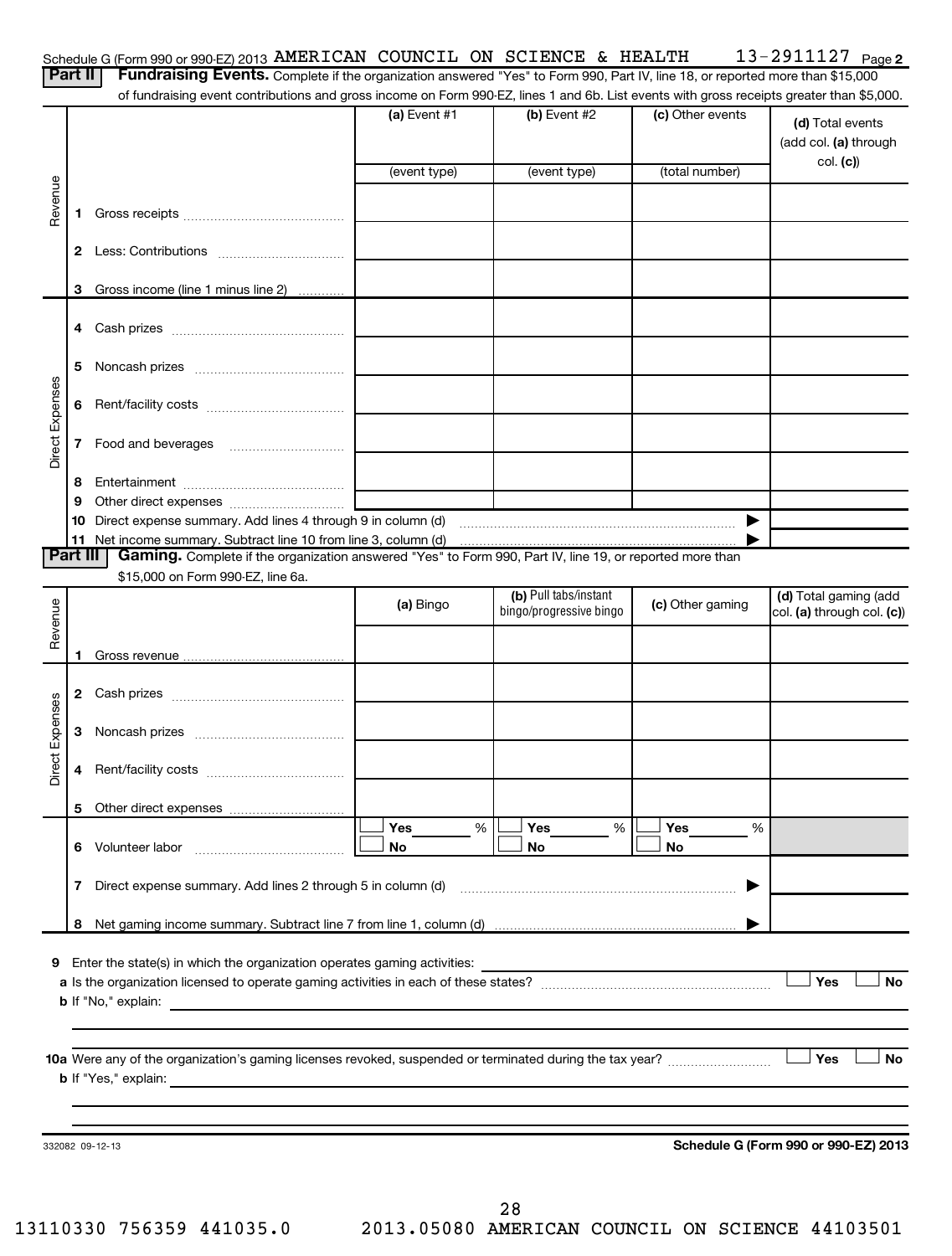| Schedule G (Form 990 or 990-EZ) 2013 AMERICAN COUNCIL ON SCIENCE & HEALTH $13-2911127$<br>Page 3                                                                                                                                                                                                                                                                                                                      |
|-----------------------------------------------------------------------------------------------------------------------------------------------------------------------------------------------------------------------------------------------------------------------------------------------------------------------------------------------------------------------------------------------------------------------|
| Yes                                                                                                                                                                                                                                                                                                                                                                                                                   |
| 12 Is the organization a grantor, beneficiary or trustee of a trust or a member of a partnership or other entity formed                                                                                                                                                                                                                                                                                               |
| $\Box$ Yes                                                                                                                                                                                                                                                                                                                                                                                                            |
| 13 Indicate the percentage of gaming activity operated in:                                                                                                                                                                                                                                                                                                                                                            |
| a The organization's facility measurements are all the control of the control of the control of the control of the control of the control of the control of the control of the control of the control of the control of the co<br>  13a                                                                                                                                                                               |
| 13b                                                                                                                                                                                                                                                                                                                                                                                                                   |
| 14 Enter the name and address of the person who prepares the organization's gaming/special events books and records:                                                                                                                                                                                                                                                                                                  |
| Name $\blacktriangleright$ $\frac{1}{\sqrt{1-\frac{1}{2}}\sqrt{1-\frac{1}{2}}\sqrt{1-\frac{1}{2}}\sqrt{1-\frac{1}{2}}\sqrt{1-\frac{1}{2}}\sqrt{1-\frac{1}{2}}\sqrt{1-\frac{1}{2}}\sqrt{1-\frac{1}{2}}\sqrt{1-\frac{1}{2}}\sqrt{1-\frac{1}{2}}\sqrt{1-\frac{1}{2}}\sqrt{1-\frac{1}{2}}\sqrt{1-\frac{1}{2}}\sqrt{1-\frac{1}{2}}\sqrt{1-\frac{1}{2}}\sqrt{1-\frac{1}{2}}\sqrt{1-\frac{1}{2}}\sqrt{1-\frac{1}{2}}\sqrt{1$ |
| Address $\blacktriangleright$<br>and the control of the control of the control of the control of the control of the control of the control of the                                                                                                                                                                                                                                                                     |
| Yes<br>15a Does the organization have a contract with a third party from whom the organization receives gaming revenue?                                                                                                                                                                                                                                                                                               |
|                                                                                                                                                                                                                                                                                                                                                                                                                       |
| of gaming revenue retained by the third party $\triangleright$ \$ _________________.                                                                                                                                                                                                                                                                                                                                  |
| c If "Yes," enter name and address of the third party:                                                                                                                                                                                                                                                                                                                                                                |
| Name $\blacktriangleright$ $\frac{1}{\sqrt{1-\frac{1}{2}}\left(1-\frac{1}{2}\right)}$                                                                                                                                                                                                                                                                                                                                 |
| Address $\blacktriangleright$<br><u> 1980 - Johann Stein, marwolaethau a bhann an t-Amhain an t-Amhain an t-Amhain an t-Amhain an t-Amhain an t-A</u>                                                                                                                                                                                                                                                                 |
| Gaming manager information:<br>16                                                                                                                                                                                                                                                                                                                                                                                     |
| Name $\blacktriangleright$ $\frac{1}{\sqrt{1-\frac{1}{2}}\left(1-\frac{1}{2}\right)}$                                                                                                                                                                                                                                                                                                                                 |
|                                                                                                                                                                                                                                                                                                                                                                                                                       |
| Gaming manager compensation > \$                                                                                                                                                                                                                                                                                                                                                                                      |
|                                                                                                                                                                                                                                                                                                                                                                                                                       |
|                                                                                                                                                                                                                                                                                                                                                                                                                       |
|                                                                                                                                                                                                                                                                                                                                                                                                                       |
|                                                                                                                                                                                                                                                                                                                                                                                                                       |
| Employee<br>Director/officer<br>Independent contractor                                                                                                                                                                                                                                                                                                                                                                |
|                                                                                                                                                                                                                                                                                                                                                                                                                       |
| Mandatory distributions:<br>17                                                                                                                                                                                                                                                                                                                                                                                        |
| a Is the organization required under state law to make charitable distributions from the gaming proceeds to                                                                                                                                                                                                                                                                                                           |
| $\Box$ Yes $\Box$ No<br>retain the state gaming license?                                                                                                                                                                                                                                                                                                                                                              |
| <b>b</b> Enter the amount of distributions required under state law to be distributed to other exempt organizations or spent in the                                                                                                                                                                                                                                                                                   |
| organization's own exempt activities during the tax year $\triangleright$ \$                                                                                                                                                                                                                                                                                                                                          |
| <b>Part IV</b><br>Supplemental Information. Provide the explanations required by Part I, line 2b, columns (iii) and (v), and Part III, lines 9, 9b, 10b, 15b,                                                                                                                                                                                                                                                         |
| 15c, 16, and 17b, as applicable. Also complete this part to provide any additional information (see instructions).                                                                                                                                                                                                                                                                                                    |
| SCHEDULE G, PART I, LINE 2B, LIST OF TEN HIGHEST PAID FUNDRAISERS:                                                                                                                                                                                                                                                                                                                                                    |
|                                                                                                                                                                                                                                                                                                                                                                                                                       |
| NAME OF FUNDRAISER: CLEARWORD COMMUNICATIONS GROUP, INC.<br>( I )                                                                                                                                                                                                                                                                                                                                                     |
|                                                                                                                                                                                                                                                                                                                                                                                                                       |
| ( I )<br>ADDRESS OF FUNDRAISER:                                                                                                                                                                                                                                                                                                                                                                                       |
| 10302 BRISTOW CENTER DRIVE, #51, BRISTOW, VA<br>20136                                                                                                                                                                                                                                                                                                                                                                 |
|                                                                                                                                                                                                                                                                                                                                                                                                                       |
| NAME OF FUNDRAISER: INSYNC CONSULTING GROUP LLC<br>( I )                                                                                                                                                                                                                                                                                                                                                              |
|                                                                                                                                                                                                                                                                                                                                                                                                                       |
| ADDRESS OF FUNDRAISER: 301 EAST 47TH STREET, #16G, NEW YORK, NY<br>10017<br>( I )                                                                                                                                                                                                                                                                                                                                     |
| Schedule G (Form 990 or 990-EZ) 2013<br>332083 09-12-13<br>29                                                                                                                                                                                                                                                                                                                                                         |
| 13110330 756359 441035.0<br>2013.05080 AMERICAN COUNCIL ON SCIENCE 44103501                                                                                                                                                                                                                                                                                                                                           |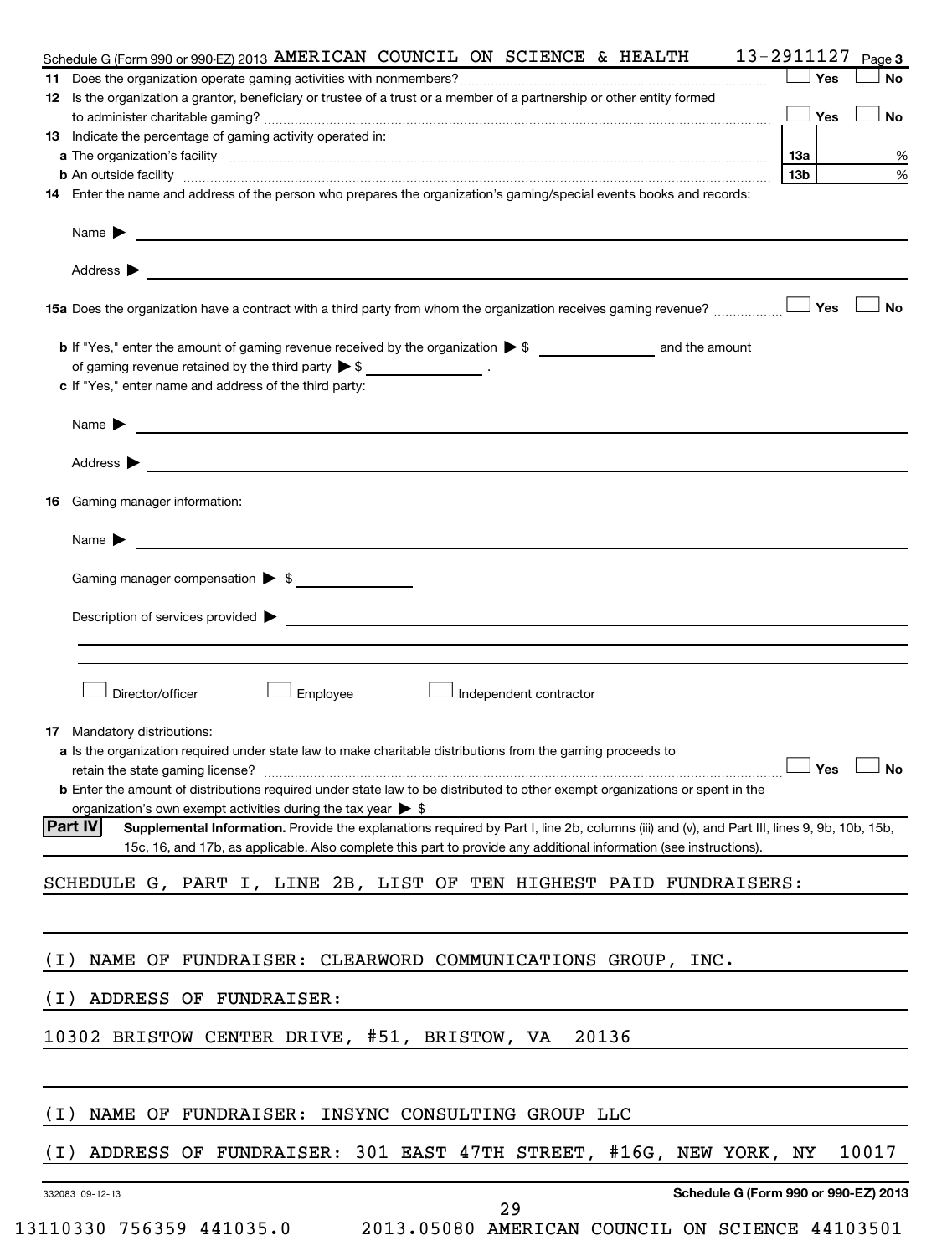13-2911127 <sub>Page 4</sub> **Part IV** | Supplemental Information (continued) Schedule G (Form 990 or 990-EZ) AMERICAN COUNCIL ON SCIENCE & HEALTH  $13$  –  $2911127$   $_{\rm Page}$ 

PART I, LINE 2B, COLUMN (V):

ADDITIONAL PAYMENTS TO FUNDRAISER INCLUDED REIMBURSMENTS OF

\$395 IN EXPENSES INCURRED BY THE PROFESSIONAL FUNDRAISERS IN PROVIDING

FUNDRAISING SERVICES. ALL PAYMENTS TO FUNDRAISER ARE TRACKED BY SEPERATE

INVOICES THAT ARE DOCUMENTED WITH RECEIPTS.

**Schedule G (Form 990 or 990-EZ)**

332084 05-01-13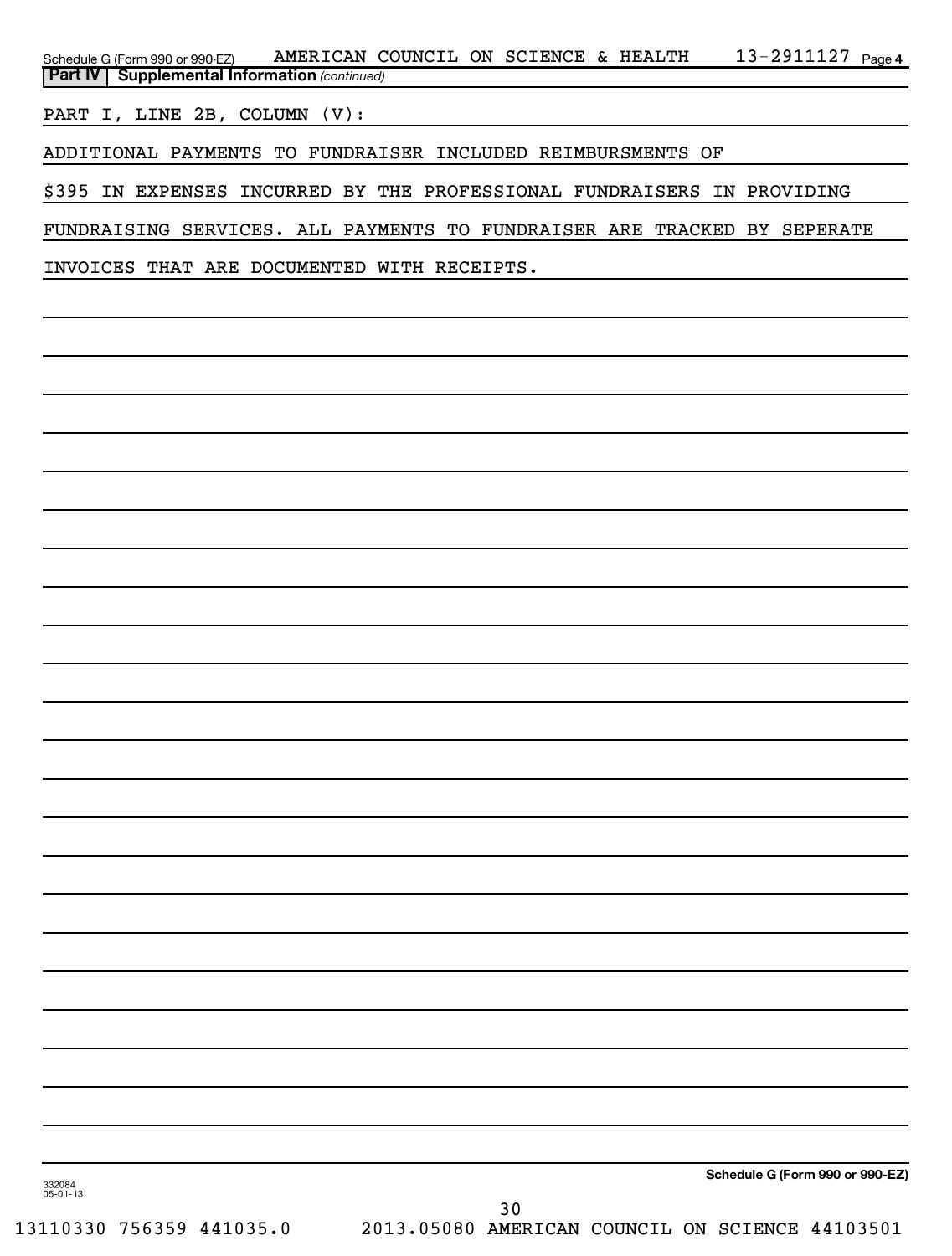|        | <b>SCHEDULE J</b>                                                                                                | <b>Compensation Information</b>                                                                                                  |                                       | OMB No. 1545-0047          |            |                         |  |  |
|--------|------------------------------------------------------------------------------------------------------------------|----------------------------------------------------------------------------------------------------------------------------------|---------------------------------------|----------------------------|------------|-------------------------|--|--|
|        | (Form 990)                                                                                                       | For certain Officers, Directors, Trustees, Key Employees, and Highest                                                            |                                       | 2013                       |            |                         |  |  |
|        |                                                                                                                  | <b>Compensated Employees</b>                                                                                                     |                                       |                            |            |                         |  |  |
|        | Department of the Treasury                                                                                       | Complete if the organization answered "Yes" on Form 990, Part IV, line 23.<br>Attach to Form 990. See separate instructions.     |                                       | <b>Open to Public</b>      |            |                         |  |  |
|        | Internal Revenue Service                                                                                         | Information about Schedule J (Form 990) and its instructions is at www irs gov/form990                                           |                                       |                            | Inspection |                         |  |  |
|        | Name of the organization                                                                                         |                                                                                                                                  | <b>Employer identification number</b> |                            |            |                         |  |  |
|        |                                                                                                                  | AMERICAN COUNCIL ON SCIENCE & HEALTH                                                                                             | 13-2911127                            |                            |            |                         |  |  |
| Part I |                                                                                                                  | <b>Questions Regarding Compensation</b>                                                                                          |                                       |                            |            |                         |  |  |
|        |                                                                                                                  |                                                                                                                                  |                                       |                            | Yes        | No                      |  |  |
|        |                                                                                                                  | <b>1a</b> Check the appropriate box(es) if the organization provided any of the following to or for a person listed in Form 990, |                                       |                            |            |                         |  |  |
|        |                                                                                                                  | Part VII, Section A, line 1a. Complete Part III to provide any relevant information regarding these items.                       |                                       |                            |            |                         |  |  |
|        | First-class or charter travel                                                                                    | Housing allowance or residence for personal use                                                                                  |                                       |                            |            |                         |  |  |
|        | Travel for companions                                                                                            | Payments for business use of personal residence                                                                                  |                                       |                            |            |                         |  |  |
|        |                                                                                                                  | $\mathbf{X}$ Health or social club dues or initiation fees<br>Tax indemnification and gross-up payments                          |                                       |                            |            |                         |  |  |
|        | Discretionary spending account<br>Personal services (e.g., maid, chauffeur, chef)                                |                                                                                                                                  |                                       |                            |            |                         |  |  |
|        |                                                                                                                  |                                                                                                                                  |                                       |                            |            |                         |  |  |
|        |                                                                                                                  | <b>b</b> If any of the boxes on line 1a are checked, did the organization follow a written policy regarding payment or           |                                       |                            | х          |                         |  |  |
|        |                                                                                                                  |                                                                                                                                  |                                       |                            |            |                         |  |  |
| 2      | Did the organization require substantiation prior to reimbursing or allowing expenses incurred by all directors, |                                                                                                                                  |                                       |                            |            |                         |  |  |
|        |                                                                                                                  |                                                                                                                                  |                                       |                            |            |                         |  |  |
|        |                                                                                                                  |                                                                                                                                  |                                       |                            |            |                         |  |  |
| з      |                                                                                                                  | Indicate which, if any, of the following the filing organization used to establish the compensation of the organization's        |                                       |                            |            |                         |  |  |
|        |                                                                                                                  | CEO/Executive Director. Check all that apply. Do not check any boxes for methods used by a related organization to               |                                       |                            |            |                         |  |  |
|        |                                                                                                                  | establish compensation of the CEO/Executive Director, but explain in Part III.                                                   |                                       |                            |            |                         |  |  |
|        | Compensation committee                                                                                           | Written employment contract                                                                                                      |                                       |                            |            |                         |  |  |
|        |                                                                                                                  | Compensation survey or study<br>Independent compensation consultant                                                              |                                       |                            |            |                         |  |  |
|        |                                                                                                                  | $\mathbf{X}$ Approval by the board or compensation committee<br>Form 990 of other organizations                                  |                                       |                            |            |                         |  |  |
|        |                                                                                                                  |                                                                                                                                  |                                       |                            |            |                         |  |  |
| 4      |                                                                                                                  | During the year, did any person listed in Form 990, Part VII, Section A, line 1a, with respect to the filing                     |                                       |                            |            |                         |  |  |
|        |                                                                                                                  | organization or a related organization:                                                                                          |                                       |                            |            |                         |  |  |
| а      |                                                                                                                  | Receive a severance payment or change-of-control payment?                                                                        |                                       | 4a                         |            | х                       |  |  |
| b      |                                                                                                                  |                                                                                                                                  |                                       | 4b                         |            | $\overline{\textbf{x}}$ |  |  |
| с      |                                                                                                                  |                                                                                                                                  |                                       | 4c                         |            | $\overline{\mathbf{x}}$ |  |  |
|        |                                                                                                                  | If "Yes" to any of lines 4a-c, list the persons and provide the applicable amounts for each item in Part III.                    |                                       |                            |            |                         |  |  |
|        |                                                                                                                  |                                                                                                                                  |                                       |                            |            |                         |  |  |
|        |                                                                                                                  | Only section 501(c)(3) and 501(c)(4) organizations must complete lines 5-9.                                                      |                                       |                            |            |                         |  |  |
|        |                                                                                                                  | For persons listed in Form 990, Part VII, Section A, line 1a, did the organization pay or accrue any compensation                |                                       |                            |            |                         |  |  |
|        | contingent on the revenues of:                                                                                   |                                                                                                                                  |                                       |                            |            |                         |  |  |
|        |                                                                                                                  |                                                                                                                                  |                                       | 5a                         |            | х                       |  |  |
|        |                                                                                                                  |                                                                                                                                  |                                       | 5 <sub>b</sub>             |            | $\overline{\mathbf{x}}$ |  |  |
|        |                                                                                                                  | If "Yes" to line 5a or 5b, describe in Part III.                                                                                 |                                       |                            |            |                         |  |  |
| 6.     |                                                                                                                  | For persons listed in Form 990, Part VII, Section A, line 1a, did the organization pay or accrue any compensation                |                                       |                            |            |                         |  |  |
|        | contingent on the net earnings of:                                                                               |                                                                                                                                  |                                       |                            |            |                         |  |  |
| a      |                                                                                                                  |                                                                                                                                  |                                       | 6a                         |            | х                       |  |  |
|        |                                                                                                                  |                                                                                                                                  |                                       | 6b                         |            | $\overline{\mathbf{x}}$ |  |  |
|        |                                                                                                                  | If "Yes" to line 6a or 6b, describe in Part III.                                                                                 |                                       |                            |            |                         |  |  |
| 7      |                                                                                                                  | For persons listed in Form 990, Part VII, Section A, line 1a, did the organization provide any non-fixed payments                |                                       |                            |            |                         |  |  |
|        |                                                                                                                  |                                                                                                                                  |                                       | $\overline{7}$             |            | X                       |  |  |
| 8      |                                                                                                                  | Were any amounts reported in Form 990, Part VII, paid or accrued pursuant to a contract that was subject to the                  |                                       |                            |            |                         |  |  |
|        |                                                                                                                  |                                                                                                                                  |                                       | 8                          |            | X                       |  |  |
| 9      |                                                                                                                  | If "Yes" to line 8, did the organization also follow the rebuttable presumption procedure described in                           |                                       |                            |            |                         |  |  |
|        |                                                                                                                  |                                                                                                                                  |                                       | 9                          |            |                         |  |  |
|        |                                                                                                                  | LHA For Paperwork Reduction Act Notice, see the Instructions for Form 990.                                                       |                                       | Schedule J (Form 990) 2013 |            |                         |  |  |

332111 09-13-13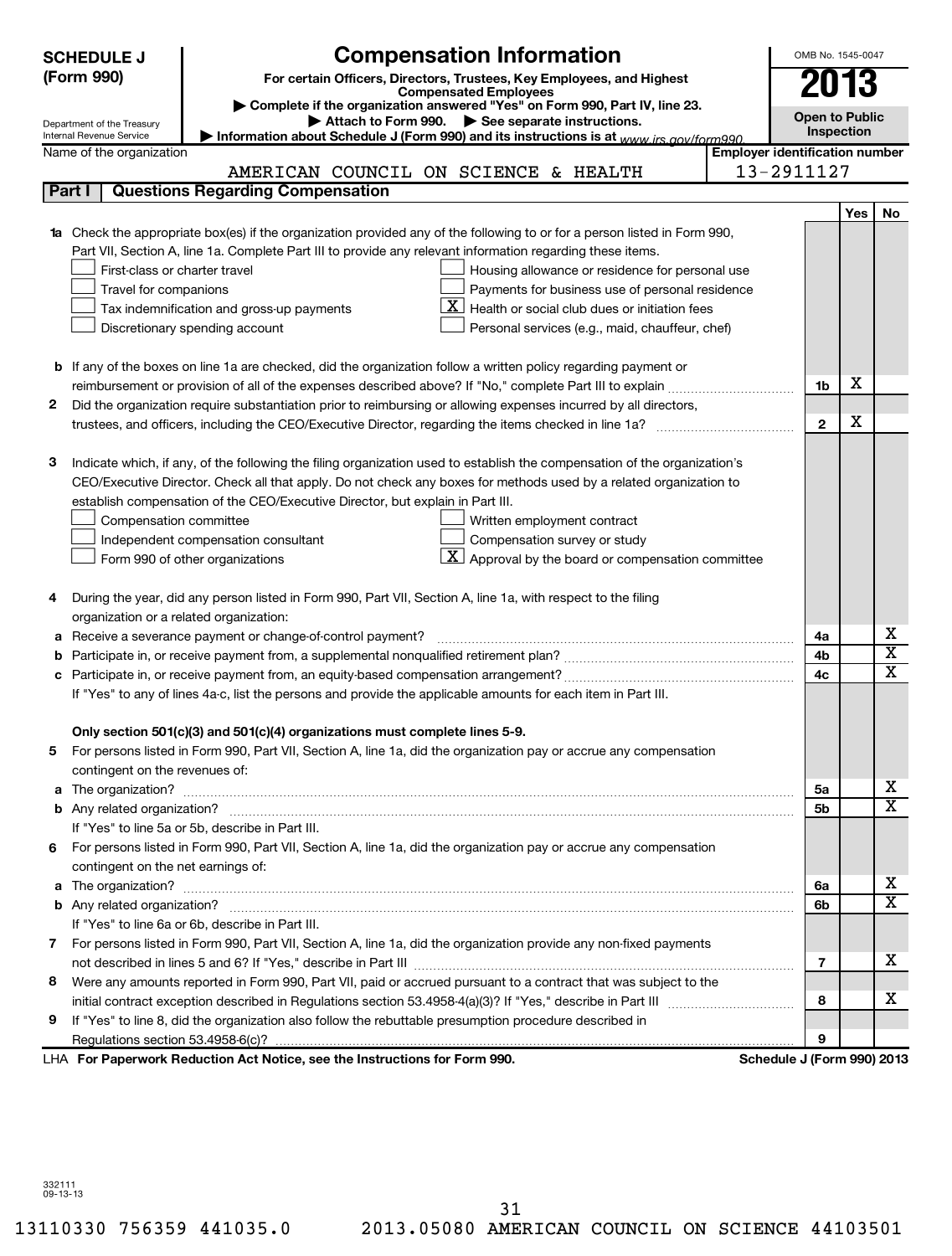# Part II | Officers, Directors, Trustees, Key Employees, and Highest Compensated Employees. Use duplicate copies if additional space is needed.

For each individual whose compensation must be reported in Schedule J, report compensation from the organization on row (i) and from related organizations, described in the instructions, on row (ii). Do not list any individuals that are not listed on Form 990, Part VII.

Note. The sum of columns (B)(i)-(iii) for each listed individual must equal the total amount of Form 990, Part VII, Section A, line 1a, applicable column (D) and (E) amounts for that individual.

|                                            |                          | (B) Breakdown of W-2 and/or 1099-MISC compensation |                                           | (C) Retirement and             | (D) Nontaxable              | (E) Total of columns | (F) Compensation                          |
|--------------------------------------------|--------------------------|----------------------------------------------------|-------------------------------------------|--------------------------------|-----------------------------|----------------------|-------------------------------------------|
| (A) Name and Title                         | (i) Base<br>compensation | (ii) Bonus &<br>incentive<br>compensation          | (iii) Other<br>reportable<br>compensation | other deferred<br>compensation | benefits                    | $(B)(i)-(D)$         | reported as deferred<br>in prior Form 990 |
| ELIZABETH M. WHELAN, SC.D., M.P (i)<br>(1) | 151,923.                 | $\overline{0}$ .                                   | $\overline{0}$ .                          | $\overline{0}$ .               | 3,419.                      | 155, 342.            | $\overline{0}$ .                          |
| PRESIDENT<br>(ii)                          | $\overline{0}$ .         | $\overline{0}$ .                                   | $\overline{0}$ .                          | $\overline{\mathfrak{o}}$ .    | $\overline{\mathfrak{o}}$ . | $\overline{0}$ .     | $\overline{0}$ .                          |
| GILBERT ROSS, M.D.<br>(2)<br>(i)           | 187,472.                 | $\overline{0}$ .                                   | $\overline{0}$ .                          | $\overline{0}$ .               | 13,367.                     | 200, 839.            | $\overline{0}$ .                          |
| EXECUTIVE/MEDICAL DIRECTOR<br>(ii)         | $\overline{0}$ .         | $\overline{0}$ .                                   | $\overline{0}$ .                          | $\overline{\mathfrak{o}}$ .    | $\overline{0}$ .            | $\overline{0}$ .     | $\overline{0}$ .                          |
| (i)                                        |                          |                                                    |                                           |                                |                             |                      |                                           |
| (ii)                                       |                          |                                                    |                                           |                                |                             |                      |                                           |
| (i)                                        |                          |                                                    |                                           |                                |                             |                      |                                           |
| (ii)                                       |                          |                                                    |                                           |                                |                             |                      |                                           |
| (i)                                        |                          |                                                    |                                           |                                |                             |                      |                                           |
| (ii)                                       |                          |                                                    |                                           |                                |                             |                      |                                           |
| (i)                                        |                          |                                                    |                                           |                                |                             |                      |                                           |
| (ii)                                       |                          |                                                    |                                           |                                |                             |                      |                                           |
| $\qquad \qquad \textbf{(i)}$               |                          |                                                    |                                           |                                |                             |                      |                                           |
| (ii)                                       |                          |                                                    |                                           |                                |                             |                      |                                           |
| (i)                                        |                          |                                                    |                                           |                                |                             |                      |                                           |
| (ii)                                       |                          |                                                    |                                           |                                |                             |                      |                                           |
| (i)                                        |                          |                                                    |                                           |                                |                             |                      |                                           |
| (ii)                                       |                          |                                                    |                                           |                                |                             |                      |                                           |
| (i)<br>(ii)                                |                          |                                                    |                                           |                                |                             |                      |                                           |
| (i)                                        |                          |                                                    |                                           |                                |                             |                      |                                           |
| (ii)                                       |                          |                                                    |                                           |                                |                             |                      |                                           |
| (i)                                        |                          |                                                    |                                           |                                |                             |                      |                                           |
| (ii)                                       |                          |                                                    |                                           |                                |                             |                      |                                           |
| (i)                                        |                          |                                                    |                                           |                                |                             |                      |                                           |
| (ii)                                       |                          |                                                    |                                           |                                |                             |                      |                                           |
| (i)                                        |                          |                                                    |                                           |                                |                             |                      |                                           |
| (ii)                                       |                          |                                                    |                                           |                                |                             |                      |                                           |
| $(\sf{i})$                                 |                          |                                                    |                                           |                                |                             |                      |                                           |
| (ii)                                       |                          |                                                    |                                           |                                |                             |                      |                                           |
| $(\sf{i})$                                 |                          |                                                    |                                           |                                |                             |                      |                                           |
| (ii)                                       |                          |                                                    |                                           |                                |                             |                      |                                           |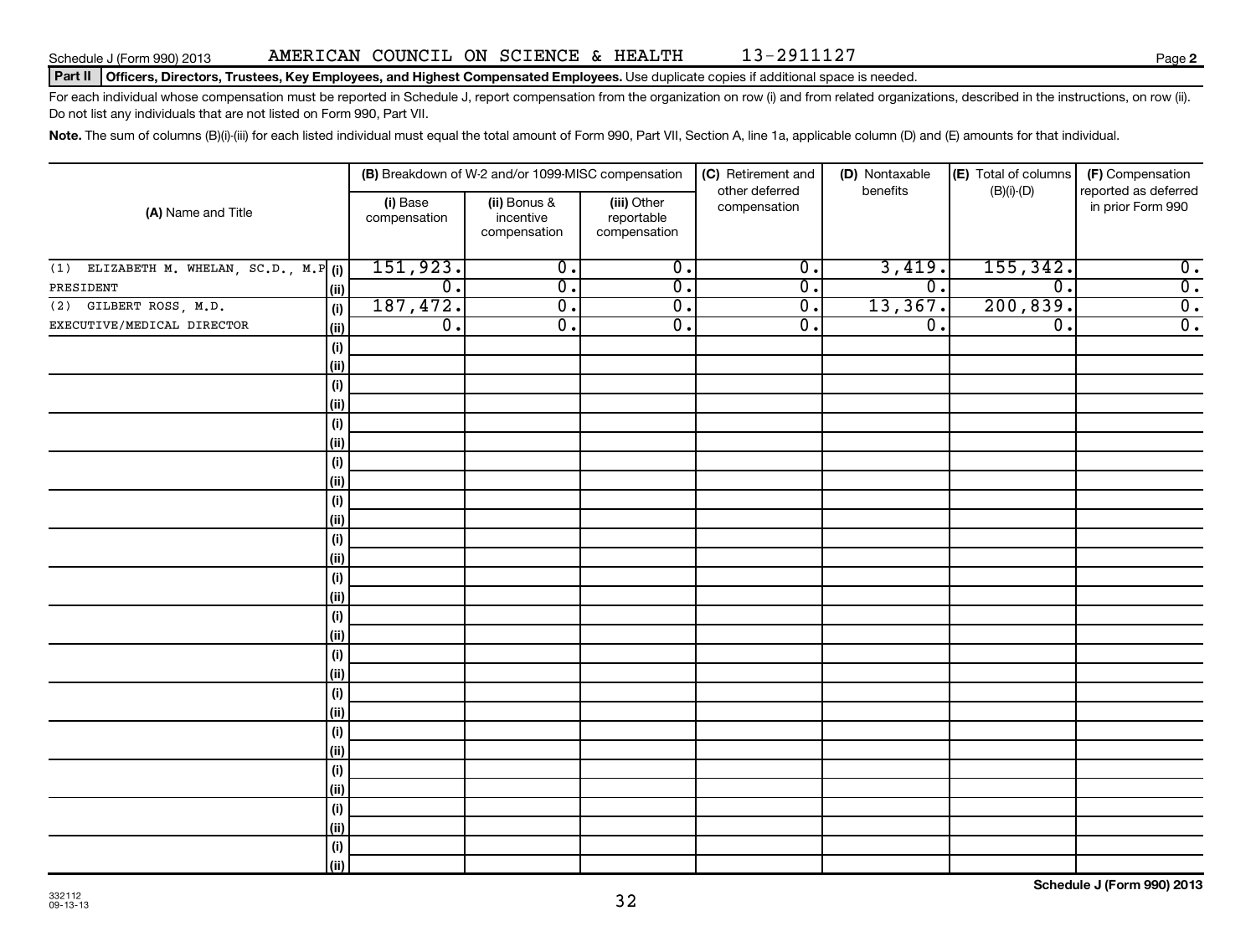Provide the information, explanation, or descriptions required for Part I, lines 1a, 1b, 3, 4a, 4b, 4c, 5a, 5b, 6a, 6b, 7, and 8, and for Part II. Also complete this part for any additional information.

# PART I, LINE 1A:

THE ORGANIZATION PROVIDES REIMBURSEMENT OF UP TO \$800 PER

YEAR PER EMPLOYEE FOR A HEALTH CLUB MEMBERSHIP.

PART I, LINE 3:

THE EXECUTIVE COMPENSATION IS PART OF THE BUDGET SUBMITTED

TO THE BOARD FOR APPROVAL EACH YEAR. BY APPROVING THE BUDGET THE BOARD

APPROVES EXECUTIVE COMPENSATION.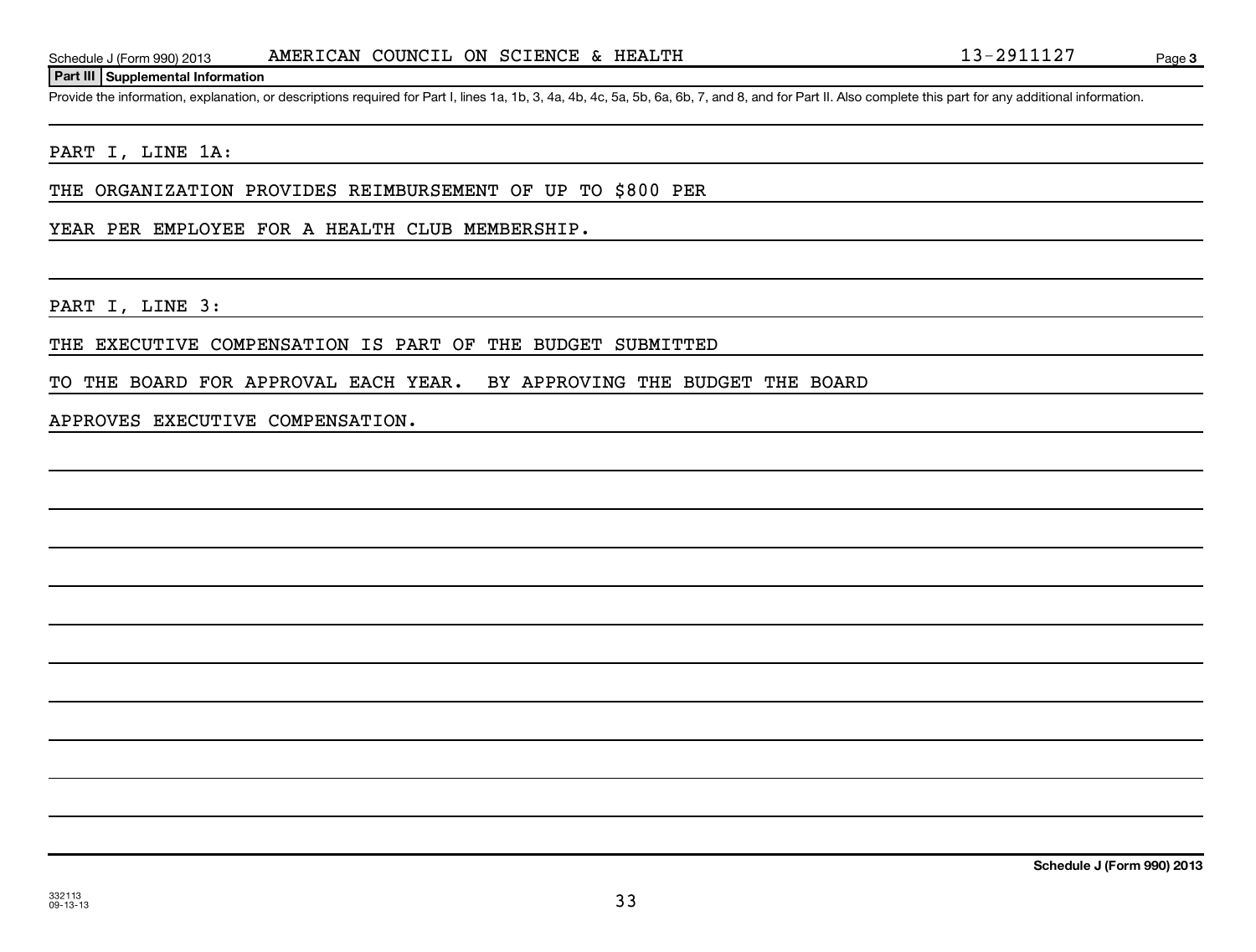| <b>SCHEDULE O</b><br>(Form 990 or 990-EZ)<br>Department of the Treasury<br>Internal Revenue Service | <b>Supplemental Information to Form 990 or 990-EZ</b>                                                                                    | OMB No. 1545-0047<br><b>Open to Public</b><br>Inspection |                                                     |  |  |  |  |  |  |
|-----------------------------------------------------------------------------------------------------|------------------------------------------------------------------------------------------------------------------------------------------|----------------------------------------------------------|-----------------------------------------------------|--|--|--|--|--|--|
| Name of the organization                                                                            | Information about Schedule O (Form 990 or 990-EZ) and its instructions is at www.jrs.gov/form990<br>AMERICAN COUNCIL ON SCIENCE & HEALTH |                                                          | <b>Employer identification number</b><br>13-2911127 |  |  |  |  |  |  |
|                                                                                                     | FORM 990, PART I, LINE 1, DESCRIPTION OF ORGANIZATION MISSION:                                                                           |                                                          |                                                     |  |  |  |  |  |  |
| TAX-EXEMPT 501(C)(3) CONSUMER HEALTH EDUCATION AND ADVOCACY                                         |                                                                                                                                          |                                                          |                                                     |  |  |  |  |  |  |
|                                                                                                     | ORGANIZATION BASED IN NEW YORK CITY. ACSH'S MISSION IS                                                                                   | TO ENSURE THAT                                           |                                                     |  |  |  |  |  |  |
|                                                                                                     | PEER-REVIEWED MAINSTREAM SCIENCE REACHES THE PUBLIC, THE MEDIA, AND THE                                                                  |                                                          |                                                     |  |  |  |  |  |  |
|                                                                                                     | OUR OBJECTIVE IS TO<br>DECISION-MAKERS WHO DETERMINE PUBLIC POLICY.                                                                      |                                                          |                                                     |  |  |  |  |  |  |
|                                                                                                     | RESTORE SCIENCE AND COMMON SENSE TO PERSONAL AND PUBLIC HEALTH                                                                           |                                                          |                                                     |  |  |  |  |  |  |
| DECISIONS,                                                                                          | IN ORDER TO FOSTER A SCIENTIFICALLY SOUND AND SENSIBLE                                                                                   |                                                          |                                                     |  |  |  |  |  |  |
|                                                                                                     | PUBLIC HEALTH POLICY FOR THE AMERICAN PEOPLE. ACSH IS COMMITTED                                                                          |                                                          | TО                                                  |  |  |  |  |  |  |
|                                                                                                     | IMPROVING COMMUNICATION AND DIALOGUE BETWEEN THE SCIENTIFIC/MEDICAL                                                                      |                                                          |                                                     |  |  |  |  |  |  |
|                                                                                                     | COMMUNITY AND THE PUBLIC AND THE MEDIA,<br>IN AN EFFORT TO ENSURE THAT THE                                                               |                                                          |                                                     |  |  |  |  |  |  |
|                                                                                                     | COVERAGE OF HEALTH ISSUES IS BASED ON SCIENTIFIC FACTS - NOT HYPERBOLE,                                                                  |                                                          |                                                     |  |  |  |  |  |  |
| EMOTION AND IDEOLOGY.                                                                               |                                                                                                                                          |                                                          |                                                     |  |  |  |  |  |  |
|                                                                                                     |                                                                                                                                          |                                                          |                                                     |  |  |  |  |  |  |
|                                                                                                     | FORM 990, PART III, LINE 1, DESCRIPTION OF ORGANIZATION MISSION:                                                                         |                                                          |                                                     |  |  |  |  |  |  |
| MEDIA, AND                                                                                          | THE<br>DECISION-MAKERS WHO DETERMINE PUBLIC POLICY.                                                                                      | OUR                                                      |                                                     |  |  |  |  |  |  |
| OBJECTIVE IS TO RESTORE SCIENCE AND COMMON SENSE TO PERSONAL AND PUBLIC                             |                                                                                                                                          |                                                          |                                                     |  |  |  |  |  |  |
|                                                                                                     | HEALTH DECISIONS, IN ORDER TO FOSTER A SCIENTIFICALLY SOUND AND                                                                          |                                                          |                                                     |  |  |  |  |  |  |

SENSIBLE PUBLIC HEALTH POLICY FOR THE AMERICAN PEOPLE. ACSH IS

COMMITTED TO IMPROVING COMMUNICATION AND DIALOGUE BETWEEN THE

SCIENTIFIC/MEDICAL COMMUNITY AND THE PUBLIC AND THE MEDIA, IN AN EFFORT

TO ENSURE THAT THE COVERAGE OF HEALTH ISSUES IS BASED ON SCIENTIFIC

FACTS - NOT HYPERBOLE, EMOTION AND IDEOLOGY.

FORM 990, PART III, LINE 4A, PROGRAM SERVICE ACCOMPLISHMENTS:

PROVIDING ORAL AND WRITTEN TESTIMONY AT REGULATORY AND LEGISLATIVE

HEARINGS AND FORUMS; HOSTING SOCIAL MEDIA PORTALS AND CHANNELS ON

332211 09-04-13 LHA For Paperwork Reduction Act Notice, see the Instructions for Form 990 or 990-EZ. Schedule O (Form 990 or 990-EZ) (2013) 34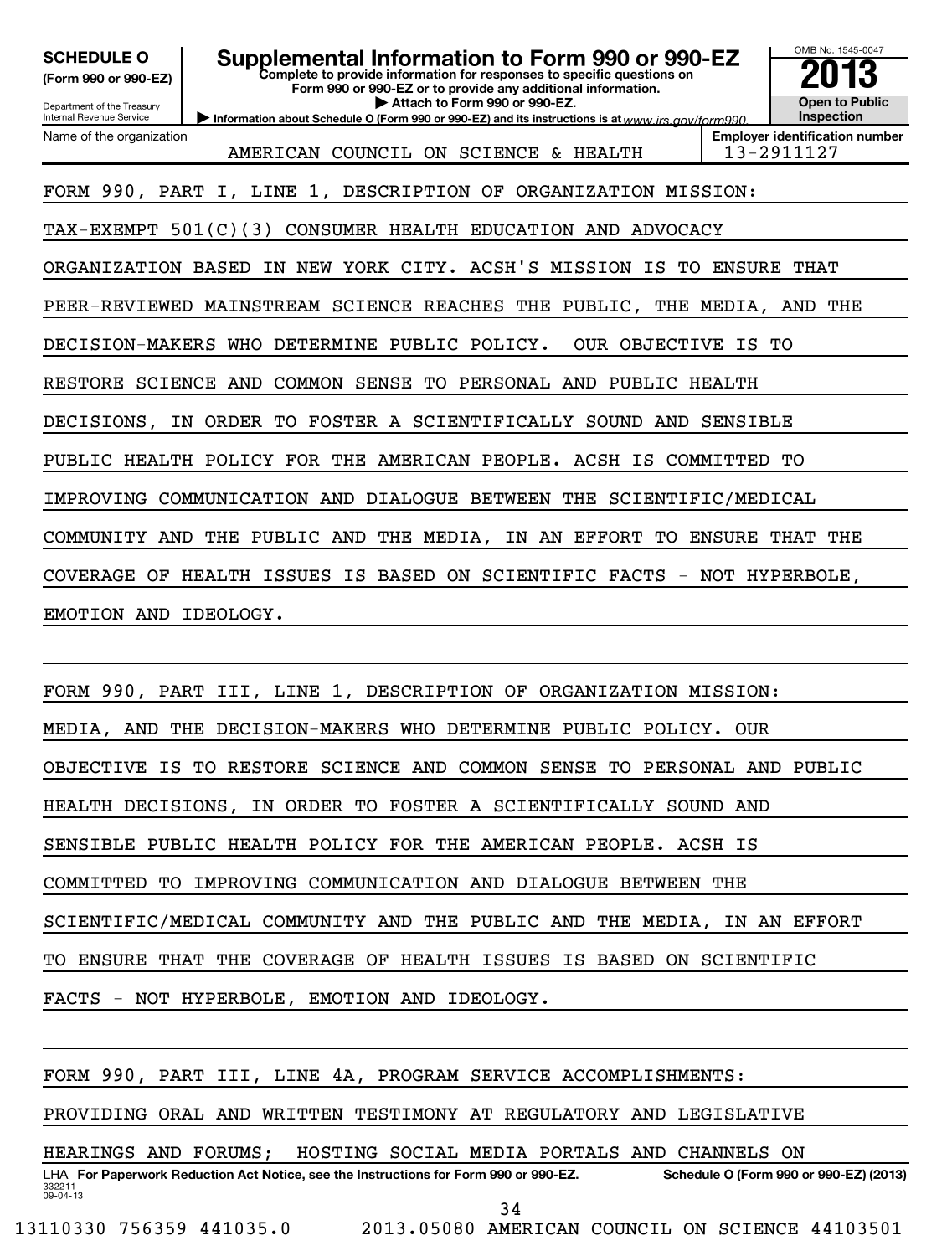Name of the organization

AMERICAN COUNCIL ON SCIENCE & HEALTH 13-2911127

**2**

YOUTUBE, TWITTER AND FACEBOOK.

HIGHLIGHTS OF THE 2014 FISCAL PERIOD INCLUDE THE PUBLICATION AND DISTRIBUTION OF PEER-REVIEWED STUDIES, ACADEMIC SUMMARIES AND CONSUMER INFORMATION BROCHURES ON THE TOPICS OF FRACKING, NICOTINE AND HEALTH, AND GENETICALLY MODIFIED FOOD AND AGRICULTURAL BIOTECHNOLOGY. EDITORIALS AND COMMENTARIES BY ACSH REPRESENTATIVES IN NEWSPAPERS AND ONLINE JOURNALS AND RADIO/TV PROGRAMS THAT INCLUDE MEDICAL PROGRESS TODAY, WALL STREET JOURNAL, WASHINGTON TIES, FORBES.COM, NEW YORK POST, THE DAILY CALLER, SCIENCE 2.0, NATIONAL REVIEW ONLINE, THE AMERICAN, ITHACA JOURNAL, DETROIT FREE PRESS, THE STAR-LEDGER AND THE OBSERVER. ACSH TESTIFIED AND/OR SUBMITTED TESTIMONY AT STATE COUNCIL HEARINGS DISCUSSING THE LOCAL REGULATIONS OF HARM REDUCTION PRODUCTS LIKE E-CIGS FOR NEW YORK, RHODE ISLAND, CONNECTICUT, WASHINGTON STATE, NEW JERSEY PHILADELPHIA AND OKLAHOMA; AND TO THE FDA AND CTP DEEMING REGULATORY HEARINGS.. ACSH SOCIAL MEDIA AND INTERNET OUTREACH ACTIVITIES INCLUDED ITS ACSH.ORG WEBSITE, WHICH POSTS NEW CONTENT DAILY, THE PRODUCTION OF ITS DAILY DISPATCH NEWS BRIEFS AND VIDEO COMMENTARIES TO A PROPRIETARY LISTSERVE, AND THE PROMOTION OF ITS SCIENCE VIA FACEBOOK, TWITTER AND YOUTUBE.. IN ALL OF THESE OUTREACH EFFORTS ACSH ADDRESSED A BROAD RANGE OF ISSUES RELATED TO FOOD (PRODUCTION AND SAFETY), PHARMACEUTICALS, CHEMICALS, LIFESTYLE, SCIENCE, TECHNOLOGY AND THE ENVIRONMENT AS THEY RELATE TO HUMAN HEALTH.

332212 09-04-13 **Schedule O (Form 990 or 990-EZ) (2013)** THE THREE LARGEST SERVICES USED TO PROMOTE ACSH'S GENERAL SCIENTIFIC AND EDUCATION PROGRAMS AND SCIENTIFIC CONCLUSIONS TO THE PUBLIC INCLUDE: 1) THE COSTS OF COMMISSIONING EXPERTS AND A PRO-RATED SHARE OF ACSH EXECUTIVE/AND PROFESSIONAL STAFF TIME TO MONITOR NEWS, CONDUCT 13110330 756359 441035.0 2013.05080 AMERICAN COUNCIL ON SCIENCE 44103501 35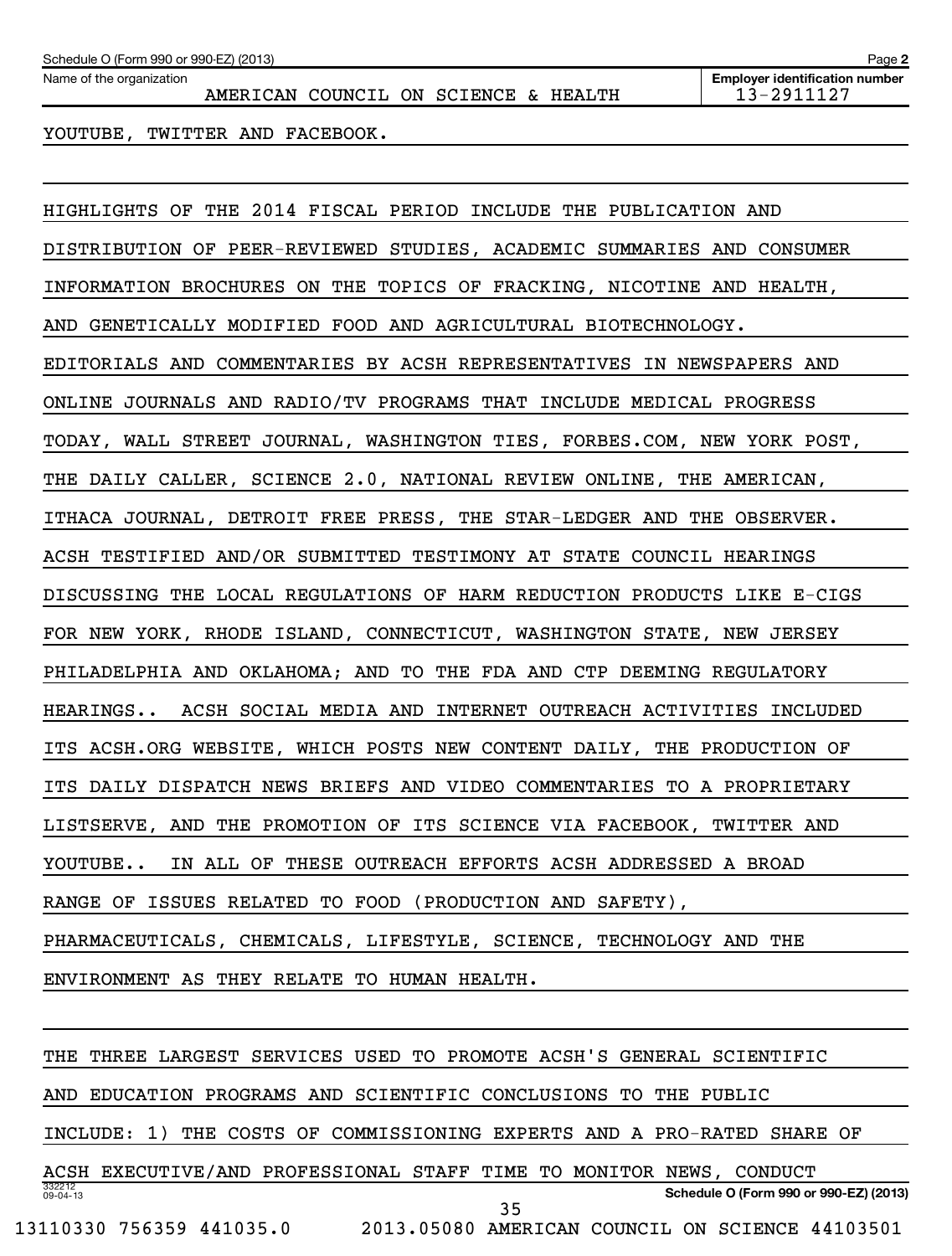| Schedule O (Form 990 or 990-EZ) (2013)<br>Name of the organization            | Page 2<br><b>Employer identification number</b> |
|-------------------------------------------------------------------------------|-------------------------------------------------|
| AMERICAN COUNCIL ON SCIENCE & HEALTH                                          | 13-2911127                                      |
| RESEARCH, WRITE DAILY ARTICLES AND COMMENTARIES ON CURRENT AND EMERGING       |                                                 |
| SCIENTIFIC ISSUES TARGETED BY ACSH - AS WELL AS TO APPEAR ON RADIO/TV         |                                                 |
| AND PARTICIPATE/PRESENT ACSH'S CONCLUSIONS AT REGULATORY HEARINGS AND         |                                                 |
| 2) THE COSTS TO PRODUCE, HOST, PROMOTE AND DISTRIBUTE<br>FORUMS.              |                                                 |
| SCIENTIFIC INFORMATION PUBLIC THROUGH SOCIAL MEDIA SUCH AS FACEBOOK,          |                                                 |
| TWITTER, AND YOUTUBE, INCLUDING THE COSTS TO PRODUCE DAILY INFORMATION        |                                                 |
| FINALLY, 3) THE COST OF DISTRIBUTING ACSH MESSAGE TO THE<br>VIDEOS.           |                                                 |
| PUBLIC VIA AN AGGRESSIVE DIRECT MAIL INFORMATION PROGRAM THAT PROMOTES        |                                                 |
| ACSH TO INDIVIDUALS AND FOUNDATIONS PREVIOUSLY UNFAMILIAR WITH OUR            |                                                 |
| WORK.                                                                         |                                                 |
|                                                                               |                                                 |
| FORM 990, PART VI, SECTION A, LINE 8B:                                        |                                                 |
| THERE ARE NO COMMITTEE'S OF THE GOVERNING BODY WITH AUTHORITY                 |                                                 |
| TO ACT ON BEHALF OF THE GOVERNING BODY.                                       |                                                 |
|                                                                               |                                                 |
| FORM 990, PART VI, SECTION B, LINE 11:                                        |                                                 |
| A COPY OF THE DRAFT FORM 990 WILL BE SHARED WITH THE ACSH                     |                                                 |
| AUDIT/FIANCE COMMITTEE AND SENT BY EMAIL TO EACH MEMBER OF THE BOARD OF       |                                                 |
| TRUSTEES FOR REVIEW.<br>TRUSTEES WILL BE GIVEN 7 BUSINESS DAYS FROM THE       |                                                 |
| DATE OF<br>EMAIL TO SUBMIT ANY QUESTIONS, COMMENTS, AND/OR CHANGES CONCERNING |                                                 |
| THE FORM 990.<br>THERE IS NO FORMAL VOTE BY THE BOARD OF TRUSTEES APPROVING   |                                                 |
| THE FORM 990 FOR FILING.                                                      |                                                 |
|                                                                               |                                                 |
| FORM 990, PART VI, SECTION B, LINE 12C:                                       |                                                 |
| A TRUSTEE OR OFFICER SHALL DISCLOSE A CONFLICT OF INTEREST:                   |                                                 |
| (A) PRIOR TO VOTING ON OR OTHERWISE DISCHARGING HIS DUTIES WITH RESPECT TO    |                                                 |
| ANY MATTER INVOLVING THE CONFLICT WHICH COMES BEFORE THE BOARD OR ANY         |                                                 |
| COMMITTEE; (B) PRIOR TO ENTERING INTO ANY CONTRACT OR TRANSACTION INVOLVING   |                                                 |
| 332212<br>09-04-13<br>36                                                      | Schedule O (Form 990 or 990-EZ) (2013)          |
| 13110330 756359 441035.0 2013.05080 AMERICAN COUNCIL ON SCIENCE 44103501      |                                                 |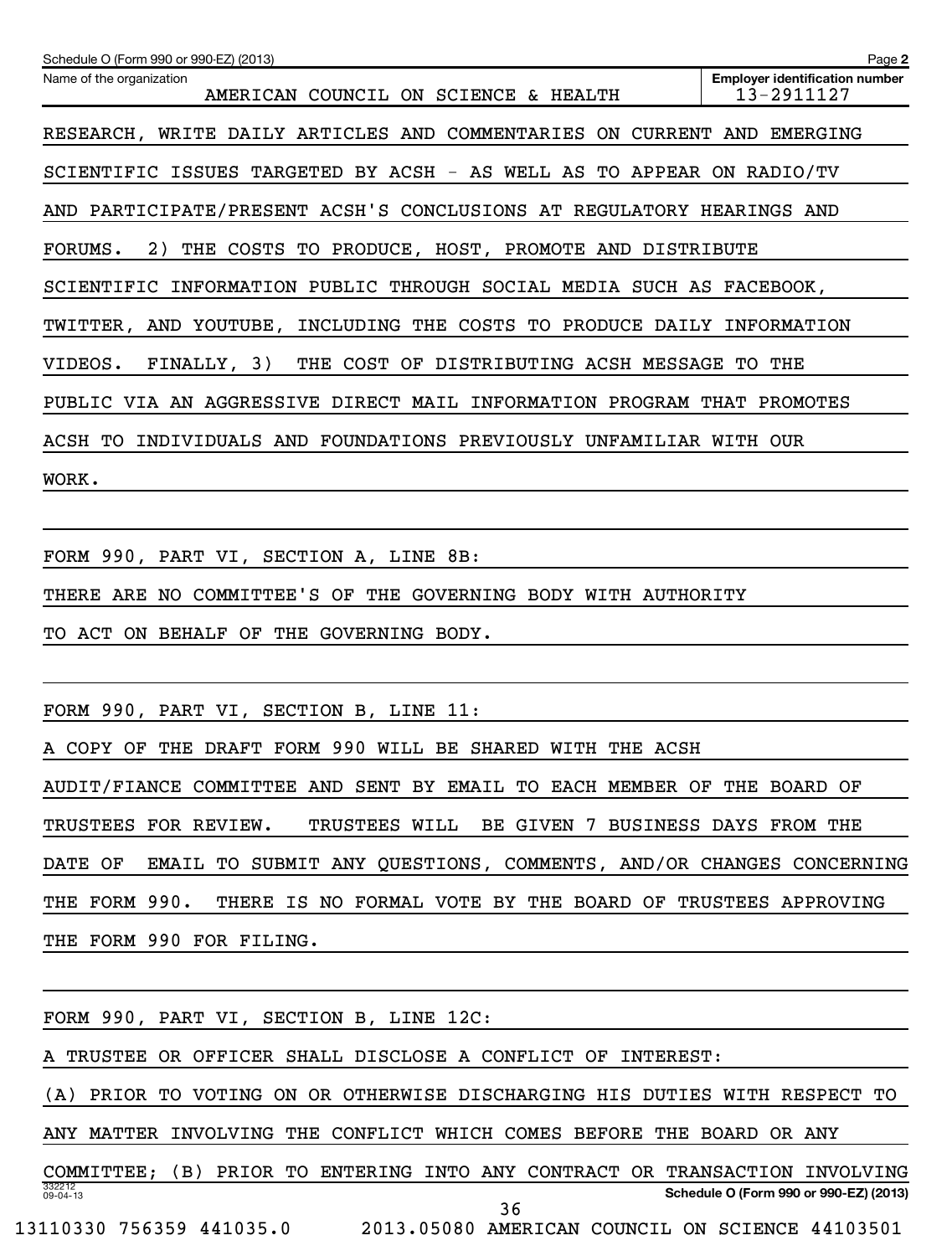| Schedule O (Form 990 or 990-EZ) (2013)<br>Page 2                       |  |  |  |  |  |                                      |  |  |  |  |                                                     |  |
|------------------------------------------------------------------------|--|--|--|--|--|--------------------------------------|--|--|--|--|-----------------------------------------------------|--|
| Name of the organization                                               |  |  |  |  |  | AMERICAN COUNCIL ON SCIENCE & HEALTH |  |  |  |  | <b>Employer identification number</b><br>13-2911127 |  |
| THE CONFLICT; AND (C) AS SOON AS POSSIBLE AFTER THE TRUSTEE OR OFFICER |  |  |  |  |  |                                      |  |  |  |  |                                                     |  |

LEARNS OF THE CONFLICT.

FORM 990, PART VI, LINE 17, LIST OF STATES RECEIVING COPY OF FORM 990:

AL,AR,CA,CT,CO,FL,GA,HI,IL,KS,KY,ME,MD,MA,MI,MN,MS,NH,NY,NJ,NM,NC,OH,OK,OR PA,RI,SC,TN,UT,VA,WV,WI,ND,AK

FORM 990, PART VI, SECTION C, LINE 19:

FINANCIAL STATEMENTS, GOVERNING DOCUMENTS, FORM 990 AND FORM

1023 ARE MADE AVAILABLE FOR PUBLIC VIEWING UPON WRITTEN REQUEST AT ACSH

HEADQUARTERS LOCATED AT 1995 BROADWAY, NEW YORK, NY 10023.

FORM 990 IS ALSO AVAILABE AT THE ORGANIZATION'S WEBSITE: WWW.ACSH.ORG/ABOUT

FORM 990 IS AVAILABLE ON WWW.GUIDESTAR.ORG, WWW.CHARITYNAVIGATOR.ORG, AND

WWW.ERI-NONPROFIT-SALARIES.COM

FORM 990, PART VII CONTACT ADDRESSES FOR OFFICERS, DIRECTORS, ETC:

NIGEL M. BARK, M.D. - ALBERT EINSTEIN COLLEGE OF MEDICINE, 1500 WATERS PL. BRONX, NY 10461

STEVEN MODZELEWSKI - MAPLE ENGINE LLC, NEW HOPE, PA 18938

JAMES E. ENSTROM, PH.D., M.P.H. - COMPREHENSIVE CANCER CENTER, UNIVERSITY O LOS ANGELES, CA 90095-1772

PAUL OFFIT, M.D. - THE CHILDREN'S HOSPITAL OF PHILADELPHIA, 3615 CIVIC CENT

37

PHILADELPHIA, PA 19104

ROBERT L. BRENT, M.D., PH. D. - DUPONT HOSPITAL FOR CHILDREN, PO BOX 269

WILMINGTON, DE 19899

332212 09-04-13 THOMAS D.J. GOLAB - 325 PATRICK STREET, ALEXANDRIA, VA 22314

**Schedule O (Form 990 or 990-EZ) (2013)**